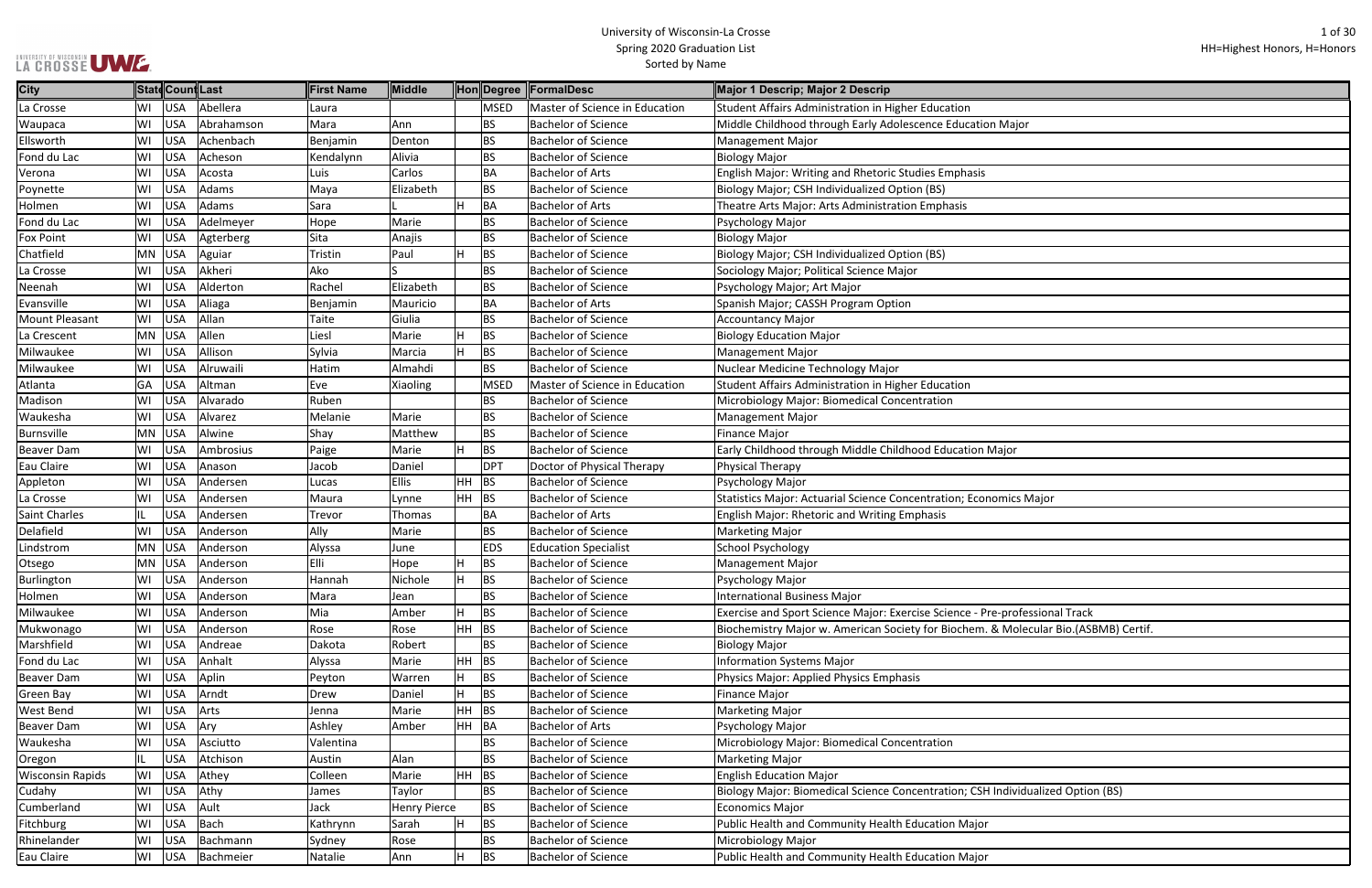| d Field) Major                                       |
|------------------------------------------------------|
|                                                      |
|                                                      |
|                                                      |
|                                                      |
|                                                      |
| rofessional Track                                    |
|                                                      |
|                                                      |
|                                                      |
|                                                      |
|                                                      |
|                                                      |
|                                                      |
|                                                      |
|                                                      |
|                                                      |
|                                                      |
|                                                      |
|                                                      |
| d Field) Major                                       |
|                                                      |
|                                                      |
|                                                      |
|                                                      |
|                                                      |
|                                                      |
| Molecular Bio. (ASBMB) Certif.; CSH Indiv. Opt. (BS) |
|                                                      |
|                                                      |
|                                                      |
|                                                      |
|                                                      |
|                                                      |
|                                                      |
|                                                      |
|                                                      |
| ss Track                                             |
|                                                      |
|                                                      |
| lajor                                                |
| sional Communication Emphasis                        |
| ss Track                                             |
|                                                      |
|                                                      |
|                                                      |
|                                                      |
|                                                      |
|                                                      |
|                                                      |

| Hartland                | WI        | USA    | Bader          | Ben             | Scott          |   | <b>BS</b>   | <b>Bachelor of Science</b>     | <b>Accountancy Major</b>                                                                                     |
|-------------------------|-----------|--------|----------------|-----------------|----------------|---|-------------|--------------------------------|--------------------------------------------------------------------------------------------------------------|
| Bloomington             | <b>MN</b> | USA    | Baier          | Nate            |                |   | <b>BA</b>   | Bachelor of Arts               | Archaeological Studies Major; CASSH Program Option                                                           |
| Champlin                |           | MN USA | Baker          | Mikayla         |                |   | <b>BS</b>   | <b>Bachelor of Science</b>     | Psychology Major                                                                                             |
| <b>Byron</b>            |           | USA    | Baker          | Nelson          | Robert         |   | <b>BS</b>   | <b>Bachelor of Science</b>     | Biology Education Major; General Science Education (Broad Field) Major                                       |
| <b>Green Bay</b>        | WI        | USA    | Balakrishnan   | Mathawan        |                |   | <b>BS</b>   | <b>Bachelor of Science</b>     | <b>Biology Major</b>                                                                                         |
| Middleton               | WI        | USA    | Ballweg        | Samantha        | Jo             |   | <b>BS</b>   | <b>Bachelor of Science</b>     | <b>Accountancy Major</b>                                                                                     |
| <b>Wisconsin Rapids</b> | WI        | USA    | <b>Baltus</b>  | <b>Brady</b>    | Jon            |   | HH BS       | <b>Bachelor of Science</b>     | Exercise and Sport Science Major: Sport Management                                                           |
| Chicago                 |           | USA    | Baran          | Heather         | Joan           |   | HH BS       | <b>Bachelor of Science</b>     | <b>Exercise and Sport Science Major: Sport Management</b>                                                    |
| Green Lake              | W١        | USA    | Baranowski     | Kristen         | Nicole         |   | <b>BS</b>   | <b>Bachelor of Science</b>     | <b>Biology Major: Environmental Science Concentration</b>                                                    |
| Naperville              |           | USA    | Barber         | Samantha        | Brooke         | H | <b>BS</b>   | Bachelor of Science            | Exercise and Sport Science Major: Exercise Science - Pre-professional Track                                  |
| <b>Sun Prairie</b>      | W١        | USA    | Barman         | Whitley         | Rae            |   | <b>BS</b>   | <b>Bachelor of Science</b>     | <b>Biology Major: Biomedical Science Concentration</b>                                                       |
| New London              | W١        | USA    | Barrington     | Ty              |                |   | <b>BS</b>   | <b>Bachelor of Science</b>     | Clinical Laboratory Science Major                                                                            |
| Oakdale                 | MN        | USA    | Barron         | <b>Billie</b>   | Elise          |   | <b>BS</b>   | <b>Bachelor of Science</b>     | <b>Marketing Major</b>                                                                                       |
| Wauwatosa               | W١        | USA    | Barta          | Haley           | Grace          | H | <b>BS</b>   | <b>Bachelor of Science</b>     | Public Health and Community Health Education Major                                                           |
| La Crosse               | WI        | USA    | Bartsch        | Cassondra       | Lynn           |   | <b>BS</b>   | <b>Bachelor of Science</b>     | Sociology Major                                                                                              |
| New Prague              |           | MN USA | Bartyzal       | Avery           |                |   | MS          | Master of Science              | <b>Physician Assistant Studies</b>                                                                           |
| Brookfield              | WI        | USA    | Batcher        | Matthew         | James          |   | <b>BS</b>   | <b>Bachelor of Science</b>     | Management Major; Accountancy Major                                                                          |
| Germantown              | W١        | USA    | Bauer          | Veronica        | Ann            | H | <b>BS</b>   | <b>Bachelor of Science</b>     | <b>Biology Major</b>                                                                                         |
| Sheboygan               | W١        | USA    | Bauer-Trottier | Cullen          |                |   | <b>BS</b>   | <b>Bachelor of Science</b>     | Physics Major                                                                                                |
| <b>Carol Stream</b>     | IL.       | USA    | Bauler         | Andrea          | Nicole         |   | <b>BS</b>   | <b>Bachelor of Science</b>     | Psychology Major                                                                                             |
| <b>Byron</b>            |           | MN USA | Bauman         | Bryan           | Paul           |   | <b>BS</b>   | <b>Bachelor of Science</b>     | Clinical Laboratory Science Major                                                                            |
| Three Lakes             | WI        | USA    | Baumann        | Abbie           | Faye           |   | <b>BS</b>   | <b>Bachelor of Science</b>     | Biology Education Major; General Science Education (Broad Field) Major                                       |
| Hartland                | W١        | USA    | Baumgartner    | Elise           | Marie          | H | <b>BS</b>   | <b>Bachelor of Science</b>     | Computer Science Major                                                                                       |
| Marshfield              | WI        | USA    | Baumgartner    | Jade            | Elizabeth      |   | <b>BA</b>   | <b>Bachelor of Arts</b>        | Spanish Major                                                                                                |
| Kansas City             | MO        | USA    | Beck           | Rachael         | Ann-Elizabet H |   | <b>BS</b>   | <b>Bachelor of Science</b>     | Psychology Major; Pre-Occupational Thrpy Track                                                               |
| Winona                  | MN        | USA    | Beck           | Tyler           | David          |   | <b>BS</b>   | <b>Bachelor of Science</b>     | <b>Biology Major: Biomedical Science Concentration</b>                                                       |
| Amery                   | W١        | USA    | Becker         | Alex            | Jeffrey        |   | HH BS       | <b>Bachelor of Science</b>     | Political Science Major; Public Administration Major                                                         |
| Pewaukee                | WI        | USA    | Becker         | Daniel          | Michael        | H | <b>BS</b>   | Bachelor of Science            | <b>Biology Major</b>                                                                                         |
| Colgate                 | WI        | USA    | Becker         | Rebecca         | Lynn           |   | <b>BS</b>   | <b>Bachelor of Science</b>     | Biochemistry Major with American Society for Biochem. & Molecular Bio. (ASBMB) Certif.; CSH Indiv. Opt. (BS) |
| <b>Sussex</b>           | W١        | USA    | Beckett        | Sam             | Kay            |   | <b>MSED</b> | Master of Science in Education | <b>School Psychology</b>                                                                                     |
| Eagle Lake              |           | MN USA | Beckman        | Jay             | Robert         | H | BS          | <b>Bachelor of Science</b>     | Accountancy Major                                                                                            |
| Muskego                 | WI        | USA    | Behm           | Cassandra       | Kay            |   | <b>BS</b>   | <b>Bachelor of Science</b>     | Psychology Major; CASSH Program Option                                                                       |
| Rochester               | MN        | USA    | Beighley       | Megan           | Loraine        |   | <b>BS</b>   | <b>Bachelor of Science</b>     | <b>Marketing Major</b>                                                                                       |
| Holmen                  | WI        | USA    | Bekkum         | Taylor          | Lee            | H | <b>BS</b>   | <b>Bachelor of Science</b>     | <b>Accountancy Major</b>                                                                                     |
| San Diego               | СA        | USA    | Bell           | Kyleah          |                |   | MSED        | Master of Science in Education | Student Affairs Administration in Higher Education                                                           |
| <b>Fox Point</b>        | WI        | USA    | Benson         | Elizabeth       | Dana           |   | <b>BS</b>   | <b>Bachelor of Science</b>     | <b>Therapeutic Recreation Major</b>                                                                          |
| Green Bay               | WI        | USA    | Bents          | Lindsay         | Rose           |   | <b>BS</b>   | <b>Bachelor of Science</b>     | <b>Marketing Major</b>                                                                                       |
| Middleton               | WI        | USA    | Bergenthal     | Lucy            | Sommer         |   | HH BS       | <b>Bachelor of Science</b>     | Exercise and Sport Science Major: Exercise Science - Fitness Track                                           |
| Monona                  | WI        | USA    | Bernhagen      | Marin           | Elizabeth      |   | HH BS       | <b>Bachelor of Science</b>     | <b>Art Education Major</b>                                                                                   |
| New Lisbon              | WI        | USA    | Berry          | Maggie          | Agnes          | H | <b>BS</b>   | <b>Bachelor of Science</b>     | Middle Childhood through Early Adolescence Education Major                                                   |
| Green Bay               | WI        | USA    | Bertrand       | Noah            | William        |   | <b>BS</b>   | <b>Bachelor of Science</b>     | Communication Studies Major: Organizational and Professional Communication Emphasis                          |
| La Crosse               | WI        | USA    | Besl           | Jarrod          | Timothy        |   | <b>BS</b>   | <b>Bachelor of Science</b>     | Exercise and Sport Science Major: Exercise Science - Fitness Track                                           |
| Cedarburg               | WI        | USA    | Bestor         | Kaitilyn        | ΙA             |   | HH BA       | <b>Bachelor of Arts</b>        | English Major: Writing and Rhetoric Studies Emphasis                                                         |
| Little Suamico          | W١        | USA    | Beyer          | <b>Brittany</b> | Ann            |   | <b>BA</b>   | Bachelor of Arts               | Psychology Major                                                                                             |
| <b>Sussex</b>           | WI        | USA    | Bierman        | Bryn            | Alyn           |   | <b>BS</b>   | <b>Bachelor of Science</b>     | Psychology Major                                                                                             |
| <b>Cottage Grove</b>    | WI        | USA    | Bishop         | Abby            | Joy            |   | HH BS       | <b>Bachelor of Science</b>     | <b>Biology Major</b>                                                                                         |
| <b>Stevens Point</b>    | WI        | USA    | Bisone         | Benjamin        | David          |   | HH BS       | <b>Bachelor of Science</b>     | Management Major                                                                                             |
| La Crosse               | WI        | USA    | Bisson         | Megan           | Grace          |   | MS          | Master of Science              | Biology: Nurse Anesthesia Concentration                                                                      |
|                         |           |        |                |                 |                |   |             |                                |                                                                                                              |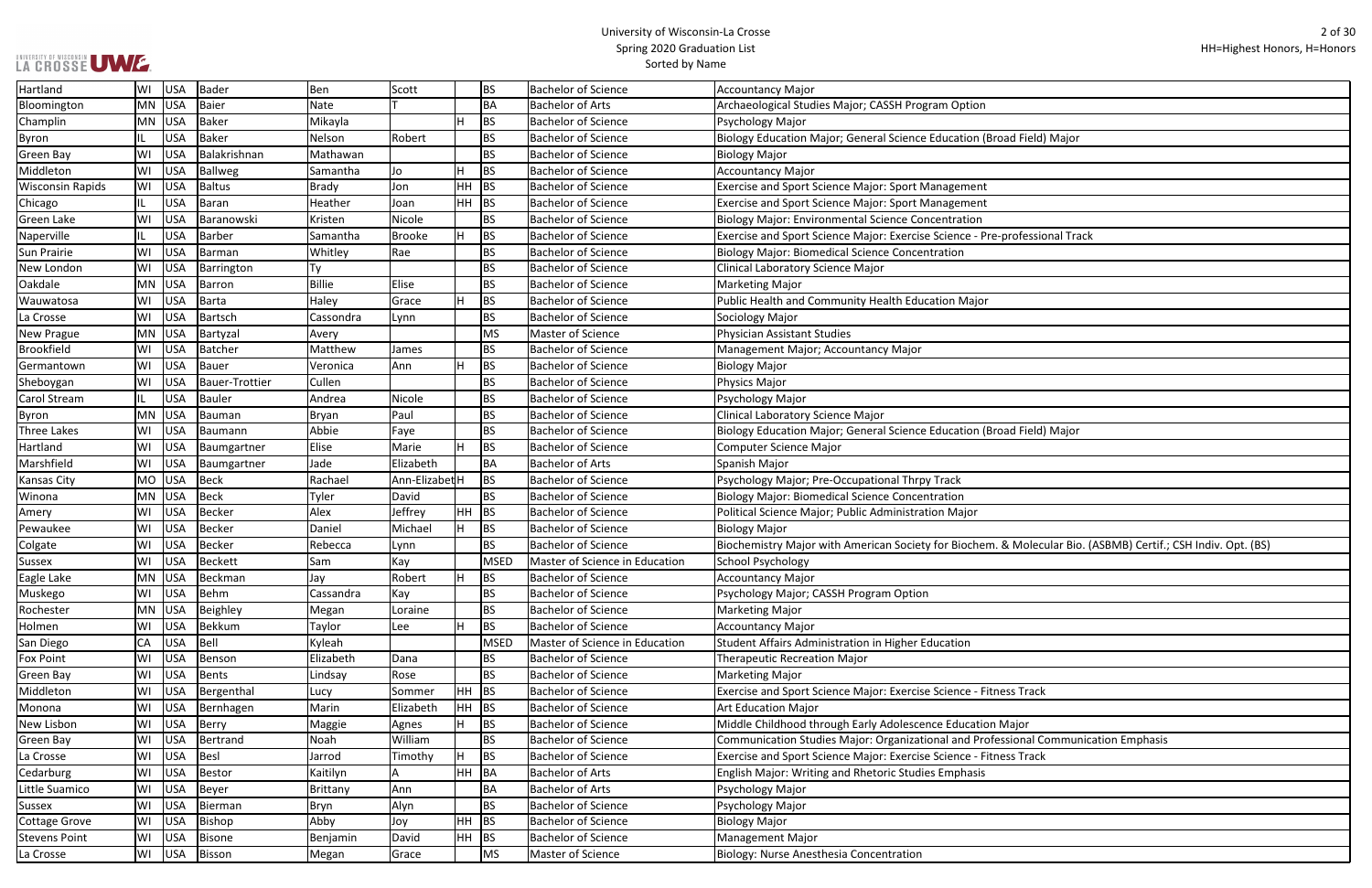|  |  | LA CROSSE UWE. |
|--|--|----------------|

| ajor                    |
|-------------------------|
| s Track                 |
|                         |
| rofessional Track       |
|                         |
|                         |
|                         |
|                         |
|                         |
|                         |
|                         |
|                         |
|                         |
|                         |
|                         |
|                         |
|                         |
|                         |
|                         |
|                         |
|                         |
|                         |
|                         |
|                         |
|                         |
|                         |
|                         |
|                         |
|                         |
| ividualized Option (BS) |
| rofessional Track       |
|                         |
|                         |
|                         |
|                         |
|                         |
| aasis                   |
| s Track                 |
|                         |
|                         |
| tion Emphasis           |
|                         |
|                         |
|                         |
|                         |
| rofessional Track       |
|                         |
|                         |
|                         |
|                         |
|                         |

| North Mankato     | MN | <b>USA</b> | <b>Bissonette</b> | Madison  | McKenzie       | Н         | <b>BS</b>   | <b>Bachelor of Science</b>     | Public Health and Community Health Education Major                              |
|-------------------|----|------------|-------------------|----------|----------------|-----------|-------------|--------------------------------|---------------------------------------------------------------------------------|
| <b>Brookfield</b> | WI | USA        | <b>Blaha</b>      | Samantha | Jane           | H.        | <b>BS</b>   | <b>Bachelor of Science</b>     | <b>Therapeutic Recreation Major</b>                                             |
| Viroqua           | WI | USA        | Blatz             | Jason    | M              | H         | <b>BS</b>   | <b>Bachelor of Science</b>     | Middle Childhood through Early Adolescence Education Major                      |
| Owatonna          | MN | <b>USA</b> | Blazek            | Tatelyn  | Rose           |           | <b>BS</b>   | <b>Bachelor of Science</b>     | Exercise and Sport Science Major: Exercise Science - Fitness Track              |
| Green Bay         | WI | USA        | Blindauer         | Kyle     | Raymond        | H         | <b>BS</b>   | Bachelor of Science            | Athletic Training Major                                                         |
| Maplewood         | MN | <b>USA</b> | <b>Blixt</b>      | Allison  | Marie          |           | <b>BS</b>   | <b>Bachelor of Science</b>     | Exercise and Sport Science Major: Exercise Science - Pre-professional Track     |
| Freeport          | MN | <b>USA</b> | Blommel           | Maci     | Elizabeth      | H         | <b>BS</b>   | <b>Bachelor of Science</b>     | Sociology Major                                                                 |
| Monticello        | WI | <b>USA</b> | <b>Blum</b>       | Lilly    | Kate           |           | <b>BS</b>   | <b>Bachelor of Science</b>     | Marketing Major; Spanish Major                                                  |
| Marinette         | WI | <b>USA</b> | Blystone          | Hannah   | Carroll        |           | <b>BS</b>   | <b>Bachelor of Science</b>     | Public Health and Community Health Education Major                              |
| Melrose           | WI | USA        | Boardman          | Terri    | Lynn           |           | <b>MS</b>   | Master of Science              | <b>Community Health Education</b>                                               |
| Loganville        | WI | USA        | Bodendein         | Derek    | Barry          |           | <b>BS</b>   | <b>Bachelor of Science</b>     | <b>Accountancy Major</b>                                                        |
| Cornell           | WI | USA        | <b>Boehm</b>      | Dustin   | Matthew        | H         | <b>BS</b>   | <b>Bachelor of Science</b>     | <b>Biology Education Major</b>                                                  |
| Kandiyohi         | MN | <b>USA</b> | Boehme            | Erika    |                |           | <b>BA</b>   | <b>Bachelor of Arts</b>        | Spanish Major                                                                   |
| Slinger           | WI | <b>USA</b> | Boelhower         | Meghan   | Kathleen       |           | <b>BS</b>   | <b>Bachelor of Science</b>     | <b>Biology Major</b>                                                            |
| Rice Lake         | WI | <b>USA</b> | Bohn              | Kevin    | Pharis         |           | <b>DPT</b>  | Doctor of Physical Therapy     | <b>Physical Therapy</b>                                                         |
| Dodgeville        | WI | USA        | <b>Bohnsack</b>   | Alexa    | Rae            |           | <b>BS</b>   | <b>Bachelor of Science</b>     | Biology Major; CSH Individualized Option (BS)                                   |
| De Pere           | WI | <b>USA</b> | Bohrer            | Heidi    | Kathryn        |           | DPT         | Doctor of Physical Therapy     | Physical Therapy                                                                |
| Gays Mills        | WI | <b>USA</b> | <b>Boland</b>     | Kilian   | Michael        | H         | <b>BS</b>   | <b>Bachelor of Science</b>     | Sociology Major                                                                 |
| Hartland          | WI | <b>USA</b> | Boler             | Samuel   | David          |           | <b>BS</b>   | <b>Bachelor of Science</b>     | <b>Marketing Major</b>                                                          |
| Lake Mills        | WI | <b>USA</b> | <b>Bollig</b>     | Samuel   | McClelland     |           | <b>BS</b>   | <b>Bachelor of Science</b>     | <b>Physics Major</b>                                                            |
| Rochester         | MN | <b>USA</b> | Bontrager         | Hannah   | Lynn           |           | <b>BS</b>   | <b>Bachelor of Science</b>     | Psychology Major                                                                |
| Albert Lea        | MN | USA        | <b>Bordewick</b>  | Jake     | Matthew        |           | <b>BS</b>   | <b>Bachelor of Science</b>     | <b>Finance Major</b>                                                            |
| Onalaska          | WI | USA        | Borgedahl         | Brandon  | Richard        |           | <b>BS</b>   | <b>Bachelor of Science</b>     | Accountancy Major; Finance Major                                                |
| Beaver Dam        | WI | <b>USA</b> | <b>Bornick</b>    | Drew     | Michael        |           | <b>BS</b>   | <b>Bachelor of Science</b>     | Biology Major: Plant and Fungal Biology Concentration                           |
| Washburn          | WI | <b>USA</b> | Bouchard          | Alec     | Thomas         |           | <b>BS</b>   | <b>Bachelor of Science</b>     | <b>Political Science Major</b>                                                  |
| Kohler            | WI | <b>USA</b> | Bourland          | Matthew  | Richard        | HH        | <b>BS</b>   | <b>Bachelor of Science</b>     | <b>Marketing Major</b>                                                          |
| Platteville       | WI | <b>USA</b> | Bowden            | Erin     | Louise Mulr¢HH |           | BS          | <b>Bachelor of Science</b>     | Biology Major: Biomedical Science Concentration                                 |
| Ramsey            | MN | USA        | <b>Bozich</b>     | Katelynn | Ann            |           | <b>MSED</b> | Master of Science in Education | Student Affairs Administration in Higher Education                              |
| Port Washington   | WI | USA        | Bozikowski        | Natalie  | Ann            | H         | <b>BS</b>   | <b>Bachelor of Science</b>     | Biology Major: Biomedical Science Concentration; CSH Individualized Option (BS) |
| Onalaska          | WI | USA        | Bradshaw          | Madeline | Christine      | <b>HH</b> | <b>BS</b>   | <b>Bachelor of Science</b>     | Exercise and Sport Science Major: Exercise Science - Pre-professional Track     |
| Independence      | WI | USA        | Bragger           | Tessa    | Marie          |           | <b>BS</b>   | <b>Bachelor of Science</b>     | <b>Mathematics Education Major</b>                                              |
| Bayside           | WI | USA        | <b>Brahm</b>      | Kyle     | Benjamin       |           | <b>BS</b>   | <b>Bachelor of Science</b>     | Management Major; Finance Major                                                 |
| Oxford            | WI | <b>USA</b> | <b>Brakebush</b>  | Jonathan | Carl           |           | <b>BS</b>   | <b>Bachelor of Science</b>     | Finance Major                                                                   |
| Medford           | WI | <b>USA</b> | <b>Brandner</b>   | Hannah   | Marie          | HH.       | BS          | <b>Bachelor of Science</b>     | Psychology Major; Pre-Medicine Track                                            |
| Green Bay         | WI | <b>USA</b> | <b>Brault</b>     | Kennedy  | Lee            |           | <b>BS</b>   | <b>Bachelor of Science</b>     | Archaeological Studies Major: Cultural Anthropology Emphasis                    |
| Delavan           | WI | USA        | <b>Breen</b>      | Joseph   | Paul           |           | <b>BS</b>   | <b>Bachelor of Science</b>     | Exercise and Sport Science Major: Exercise Science - Fitness Track              |
| Greenville        | WI | <b>USA</b> | <b>Breidel</b>    | Ethan    | Samuel         |           | <b>BS</b>   | <b>Bachelor of Science</b>     | <b>Finance Major</b>                                                            |
| Milwaukee         | WI | <b>USA</b> | <b>Brenner</b>    | Lian     | Elizabeth      |           | <b>BS</b>   | <b>Bachelor of Science</b>     | Public Health and Community Health Education Major                              |
| New Berlin        | WI | <b>USA</b> | <b>Brenzel</b>    | Augustus | Timothy        |           | <b>BS</b>   | <b>Bachelor of Science</b>     | Recreation Management Major: Community-Based Recreation Emphasis                |
| Antigo            | WI | <b>USA</b> | Brettingen        | Samuel   | John           |           | <b>BS</b>   | <b>Bachelor of Science</b>     | <b>Finance Major</b>                                                            |
| Cedar Grove       | WI | <b>USA</b> | <b>Brey</b>       | Natalie  | Catherine      |           | <b>BA</b>   | <b>Bachelor of Arts</b>        | Psychology Major                                                                |
| Appleton          | WI | USA        | <b>Brimmer</b>    | Lucas    | John           |           | <b>BS</b>   | <b>Bachelor of Science</b>     | Clinical Laboratory Science Major                                               |
| Kaukauna          | WI | <b>USA</b> | Brochtrup         | Rachael  | Elizabeth      | <b>HH</b> | BS          | <b>Bachelor of Science</b>     | Exercise and Sport Science Major: Exercise Science - Pre-professional Track     |
| Wauwatosa         | WI | <b>USA</b> | <b>Brock</b>      | Lily     | Maye           |           | <b>BS</b>   | <b>Bachelor of Science</b>     | <b>Biology Major</b>                                                            |
| <b>Green Bay</b>  | WI | <b>USA</b> | <b>Broeckel</b>   | Grant    | Dylan          |           | <b>MS</b>   | Master of Science              | <b>Biology: Physiology Concentration</b>                                        |
| De Pere           | WI | <b>USA</b> | <b>Broeckel</b>   | Jacob    | Charles        | HH.       | <b>BS</b>   | <b>Bachelor of Science</b>     | <b>Exercise and Sport Science Major: Sport Management</b>                       |
| New Berlin        | WI | USA        | <b>Broihier</b>   | Sean     | Thomas         |           | <b>BS</b>   | <b>Bachelor of Science</b>     | <b>Marketing Major</b>                                                          |
| Mukwonago         | WI | USA        | Brookins          | Jordan   | Thomas         |           | <b>BS</b>   | <b>Bachelor of Science</b>     | Marketing Major                                                                 |
|                   |    |            |                   |          |                |           |             |                                |                                                                                 |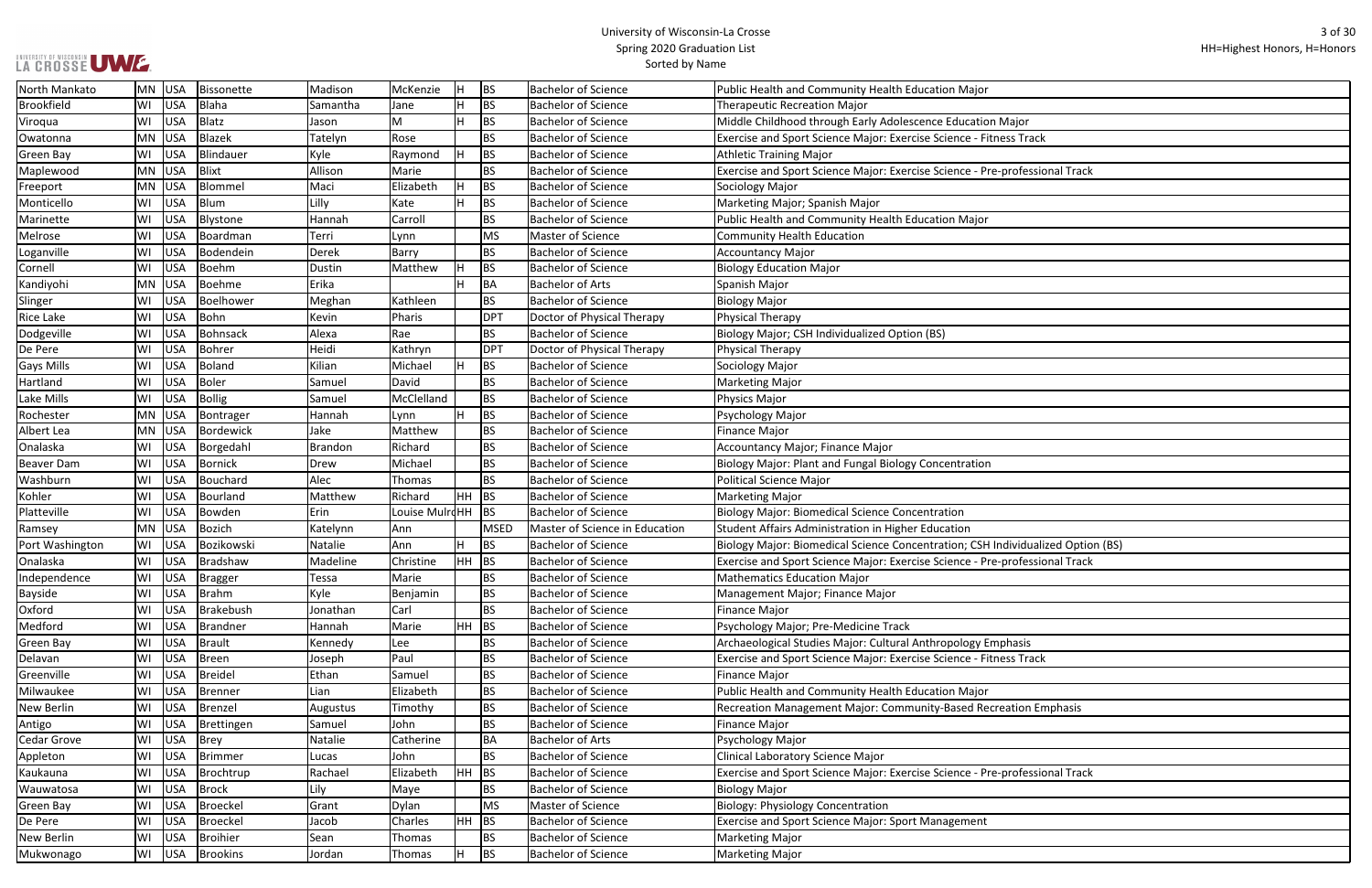| ofessional Track            |
|-----------------------------|
| nasis; CASSH Program Option |
|                             |
| ρr                          |
|                             |
| dies Major                  |
|                             |
| <b>Track</b>                |
| ofessional Track            |
|                             |
|                             |
| rog Opt-Lang                |
| )r                          |
|                             |
| ajor                        |
|                             |
| ofessional Track            |
| ajor                        |
| ajor                        |
|                             |
|                             |
| ajor                        |
|                             |
|                             |
|                             |
|                             |
|                             |
|                             |
|                             |
| ion Emphasis                |
| σr                          |
| erman Studies Major         |
|                             |
|                             |
|                             |
|                             |
|                             |
| a Emphasis                  |
| ofessional Track            |
|                             |
|                             |
| ajor                        |
|                             |
|                             |
| ion Emphasis                |
|                             |
|                             |
|                             |

| Otsego                  | <b>MN</b> | USA        | <b>Brown</b>       | Amy           |                | lH.       | <b>BS</b>   | <b>Bachelor of Science</b>     | Exercise and Sport Science Major: Exercise Science - Pre-professional Track     |
|-------------------------|-----------|------------|--------------------|---------------|----------------|-----------|-------------|--------------------------------|---------------------------------------------------------------------------------|
| La Crosse               | WI        | <b>USA</b> | Brown              | Jackie        | Claire         |           | <b>BS</b>   | <b>Bachelor of Science</b>     | Communication Studies Major: Interpersonal Comm. Emphasis; CASSH Program Optior |
| Franklin                | WI        | <b>USA</b> | Brown              | Louden        | Thomas         | H         | <b>BS</b>   | <b>Bachelor of Science</b>     | <b>Mathematics Education Major</b>                                              |
| Stillwater              | <b>MN</b> | <b>USA</b> | Brown              | Matthew       | Gregory        | HH.       | <b>BS</b>   | <b>Bachelor of Science</b>     | Early Childhood through Middle Childhood Education Major                        |
| Gilbert                 | <b>AZ</b> | <b>USA</b> | <b>Brunk</b>       | Madison       | Marie          | H         | BA          | <b>Bachelor of Arts</b>        | <b>Political Science Major</b>                                                  |
| <b>Blue River</b>       | WI        | <b>USA</b> | <b>Brunner</b>     | Jason         | Paul           |           | <b>BS</b>   | <b>Bachelor of Science</b>     | History Major: World History Emphasis; Archaeological Studies Major             |
| <b>New Berlin</b>       | WI        | <b>USA</b> | <b>Brzank</b>      | Morgan        | Rae            |           | <b>BS</b>   | Bachelor of Science            | <b>Management Major</b>                                                         |
| <b>Stevens Point</b>    | WI        | <b>USA</b> | Brzezinski         | Elizabeth     | Mae            | HH.       | <b>BS</b>   | <b>Bachelor of Science</b>     | Clinical Laboratory Science Major; Pre-Physician Assistant Track                |
| Grayslake               | IL.       | <b>USA</b> | <b>Buccieri</b>    | Nicolas       | Lawrence       |           | <b>BS</b>   | <b>Bachelor of Science</b>     | Exercise and Sport Science Major: Exercise Science - Pre-professional Track     |
| Medford                 | WI        | <b>USA</b> | <b>Bucki</b>       | Lindsey       | Laurie Lee     |           | <b>EDS</b>  | <b>Education Specialist</b>    | <b>School Psychology</b>                                                        |
| Nashville               | <b>TN</b> | <b>USA</b> | Buckingham         | Deane         | Francis DuComb |           | MS          | Master of Science              | Data Science                                                                    |
| Platteville             | WI        | <b>USA</b> | <b>Budden</b>      | Alexis        | Lynn           | HH        | <b>BA</b>   | Bachelor of Arts               | French Major: Business Concentration; CASSH BA Degree Prog Opt-Lang             |
| Muskego                 | WI        | <b>USA</b> | Bundy              | Danielle      | Katelyn        | H         | <b>BS</b>   | <b>Bachelor of Science</b>     | Early Childhood through Middle Childhood Education Major                        |
| <b>Buffalo</b>          | <b>MN</b> | USA        | <b>Bunting</b>     | Mitch         | Kenneth        | HH.       | <b>BS</b>   | <b>Bachelor of Science</b>     | <b>Biology Major</b>                                                            |
| <b>Wisconsin Rapids</b> | WI        | <b>USA</b> | <b>Buntrock</b>    | Megan         | Ann            | HH        | <b>BS</b>   | <b>Bachelor of Science</b>     | Middle Childhood through Early Adolescence Education Major                      |
| Milwaukee               | WI        | <b>USA</b> | Bunzel             | Anne          |                |           | <b>BS</b>   | <b>Bachelor of Science</b>     | Therapeutic Recreation Major; Psychology Major                                  |
| Holmen                  | WI        | <b>USA</b> | <b>Burds</b>       | Jarod         | Matthew        | H         | <b>BS</b>   | <b>Bachelor of Science</b>     | Exercise and Sport Science Major: Exercise Science - Pre-professional Track     |
| <b>Spring Grove</b>     | IL.       | <b>USA</b> | Burghardt          | Taylor        | Claire         | lн.       | <b>BS</b>   | <b>Bachelor of Science</b>     | Middle Childhood through Early Adolescence Education Major                      |
| <b>New Berlin</b>       | WI        | <b>USA</b> | <b>Burke</b>       | Ashley        | Jo             | <b>HH</b> | <b>BS</b>   | Bachelor of Science            | Middle Childhood through Early Adolescence Education Major                      |
| <b>Mason City</b>       | IA        | <b>USA</b> | <b>Burns</b>       | <b>Brad</b>   | Alan           |           | <b>BS</b>   | <b>Bachelor of Science</b>     | <b>Biology Major: Biomedical Science Concentration</b>                          |
| <b>Draper</b>           | UT        | <b>USA</b> | <b>Burt</b>        | Garrett       |                |           | <b>MS</b>   | Master of Science              | Data Science                                                                    |
| La Crosse               | WI        | <b>USA</b> | <b>Busch</b>       | Shira         | Lea            |           | <b>BS</b>   | <b>Bachelor of Science</b>     | Middle Childhood through Early Adolescence Education Major                      |
| Montfort                | WI        | <b>USA</b> | <b>Busse</b>       | Taylor        |                | H         | <b>BS</b>   | <b>Bachelor of Science</b>     | <b>Public Administration Major</b>                                              |
| <b>Wisconsin Dells</b>  | WI        | <b>USA</b> | <b>Butterfield</b> | Yvonne        |                |           | <b>CERT</b> | Certificate                    | <b>Reading Teacher</b>                                                          |
| Holmen                  | WI        | <b>USA</b> | <b>Butzler</b>     | Jenna         | Elise          |           | <b>BA</b>   | <b>Bachelor of Arts</b>        | Sociology Major                                                                 |
| Coloma                  | WI        | <b>USA</b> | <b>Byrne</b>       | Tyanna        | Rae            |           | <b>BS</b>   | Bachelor of Science            | <b>Marketing Major</b>                                                          |
| Milwaukee               | WI        | <b>USA</b> | Caine              | Sierra        | Lynne          |           | <b>MSED</b> | Master of Science in Education | <b>School Psychology</b>                                                        |
| Genoa City              | WI        | <b>USA</b> | Calandra-Jackson   | Akil          | Chinua         |           | <b>BS</b>   | <b>Bachelor of Science</b>     | Management Major                                                                |
| Norwalk                 | WI        | <b>USA</b> | Cale               | Dana          | Gerryann       |           | <b>BS</b>   | <b>Bachelor of Science</b>     | <b>Management Major</b>                                                         |
| Milton                  | WI        | <b>USA</b> | Calhoon            | Hannah        | Marie          |           | <b>BS</b>   | <b>Bachelor of Science</b>     | Communication Studies Major: Interpersonal Communication Emphasis               |
| Wauwatosa               | WI        | USA        | Campbell           | Caitlin       | Marie          | HH BS     |             | <b>Bachelor of Science</b>     | Early Childhood through Middle Childhood Education Major                        |
| Northfield              | MN        | <b>USA</b> | Campbell           | Victoria      | Theresa        | H         | BA          | <b>Bachelor of Arts</b>        | Communication Studies Major: Media Studies Emphasis; German Studies Major       |
| Weston                  | WI        | USA        | Capodice           | Cara          | Marie          |           | <b>BS</b>   | <b>Bachelor of Science</b>     | Marketing Major                                                                 |
| Prescott                | WI        | USA        | Carlson            | Annika        | <b>Brooke</b>  | H         | <b>BA</b>   | <b>Bachelor of Arts</b>        | <b>Economics Major</b>                                                          |
| Park Rapids             | <b>MN</b> | USA        | Carlson            | Molly         | Ann            |           | <b>DPT</b>  | Doctor of Physical Therapy     | Physical Therapy                                                                |
| La Crosse               | WI        | <b>USA</b> | Carpenter          | Cedric        | Khumo          |           | BA          | <b>Bachelor of Arts</b>        | English Major: Writing and Rhetoric Studies Emphasis                            |
| Campbellsport           | WI        | <b>USA</b> | Carroll            | Orion         | James          |           | <b>BS</b>   | <b>Bachelor of Science</b>     | <b>Computer Science Major</b>                                                   |
| Sun Prairie             | WI        | <b>USA</b> | Carstens           | Marcus        | Keith          |           | <b>BS</b>   | <b>Bachelor of Science</b>     | Communication Studies Major: Broadcast and Digital Media Emphasis               |
| Medford                 | WI        | <b>USA</b> | Carstensen         | Molly         | Michaela       | HH        | <b>BS</b>   | <b>Bachelor of Science</b>     | Exercise and Sport Science Major: Exercise Science - Pre-professional Track     |
| Merrillan               | WI        | USA        | Casper             | Kylee         | McKenzie       |           | <b>BS</b>   | <b>Bachelor of Science</b>     | <b>Biology Major</b>                                                            |
| Eau Claire              | WI        | USA        | Cater              | Isabella      | Audrey         |           | <b>BS</b>   | <b>Bachelor of Science</b>     | Biology Major; Psychology Major                                                 |
| Oronoco                 | <b>MN</b> | <b>USA</b> | Cavallaro          | Summer        | Savannah       |           | <b>BS</b>   | <b>Bachelor of Science</b>     | Middle Childhood through Early Adolescence Education Major                      |
| Prairie du Chien        | WI        | <b>USA</b> | Cavanaugh          | Justin        | Robert         |           | <b>BS</b>   | <b>Bachelor of Science</b>     | <b>Management Major</b>                                                         |
| Manitowoc               | WI        | <b>USA</b> | Cayemberg          | <b>Brenna</b> | Ann            |           | <b>BS</b>   | <b>Bachelor of Science</b>     | Clinical Laboratory Science Major; Biology Major                                |
| Holmen                  | WI        | <b>USA</b> | Chalsma            | Whitley       | Ruthanne       |           | <b>BS</b>   | <b>Bachelor of Science</b>     | Communication Studies Major: Interpersonal Communication Emphasis               |
| Madison                 | WI        | USA        | Charlestin         | Nikki         |                |           | <b>MSED</b> | Master of Science in Education | Student Affairs Administration in Higher Education                              |
| Verona                  | WI        | <b>USA</b> | Charlton           | Emma          | Rachel         |           | <b>BS</b>   | <b>Bachelor of Science</b>     | Psychology Major                                                                |
| New Berlin              | WI        | USA        | Chianelli          | Josh          | Robert         |           | <b>MSE</b>  | Master of Software Engineering | Software Engineering                                                            |
|                         |           |            |                    |               |                |           |             |                                |                                                                                 |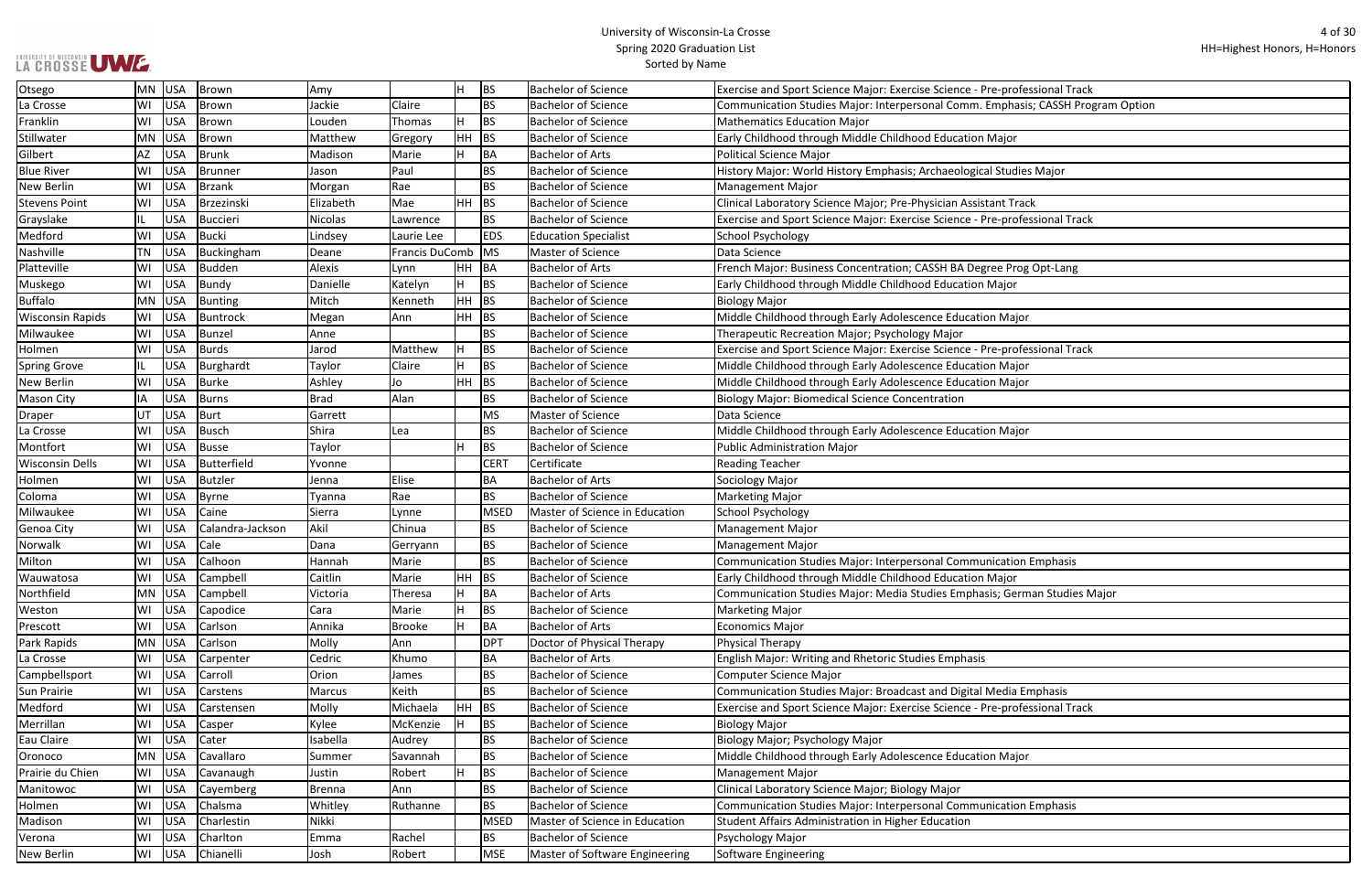|  | LA CROSSE UWE. |  |
|--|----------------|--|

┓

| ss Track                           |
|------------------------------------|
|                                    |
|                                    |
| sional Communication Emphasis      |
|                                    |
|                                    |
|                                    |
|                                    |
|                                    |
| lajor<br>rofessional Track         |
|                                    |
|                                    |
|                                    |
|                                    |
| sional Communication Emphasis      |
|                                    |
|                                    |
|                                    |
|                                    |
|                                    |
|                                    |
|                                    |
| n Studies Major                    |
|                                    |
|                                    |
|                                    |
|                                    |
| rofessional Track                  |
|                                    |
|                                    |
|                                    |
| rofessional Track                  |
|                                    |
| rof. Track; CSH Indiv. Option (BS) |
| ss Track                           |
|                                    |
| or                                 |
| rofessional Track                  |
| centration                         |
|                                    |
|                                    |
|                                    |
|                                    |
|                                    |
|                                    |
|                                    |
| sional Communication Emphasis      |
|                                    |

| <b>Cedar Rapids</b>      | IA        | <b>USA</b> | Chorzempa            | Allison         | Kayla     |           | MS          | Master of Science              | Physician Assistant Studies                                                                  |
|--------------------------|-----------|------------|----------------------|-----------------|-----------|-----------|-------------|--------------------------------|----------------------------------------------------------------------------------------------|
| Grayslake                | IL        | <b>USA</b> | Christensen          | Alexa           | Susan     |           | <b>BS</b>   | <b>Bachelor of Science</b>     | <b>Therapeutic Recreation Major</b>                                                          |
| Dakota                   | MN        | USA        | Christensen          | Benjamin        | Reed      |           | BA          | <b>Bachelor of Arts</b>        | Art Major                                                                                    |
| Kenyon                   | MN        | USA        | Christenson          | Alexa           | Rene      |           | <b>BS</b>   | <b>Bachelor of Science</b>     | Exercise and Sport Science Major: Exercise Science - Fitness Track                           |
| Eagle                    | WI        | <b>USA</b> | Christenson          | Sarah           | Lynn      |           | <b>MSED</b> | Master of Science in Education | School Psychology                                                                            |
| New Richland             | MN        | USA        | Christopherson       | Abby            | Paige     | <b>HH</b> | BS          | <b>Bachelor of Science</b>     | Management Major                                                                             |
| Skokie                   | IL.       | <b>USA</b> | Clair                | Elizabeth       | Catherine |           | BA          | <b>Bachelor of Arts</b>        | Communication Studies Major: Organizational and Professional Communication Emphasis          |
| Waukesha                 | WI        | <b>USA</b> | Clark                | Benjamin        | Donald    |           | <b>BS</b>   | <b>Bachelor of Science</b>     | Finance Major                                                                                |
| Kirksville               | MO        | USA        | Clark                | Evie            | Jo Marie  |           | <b>MSED</b> | Master of Science in Education | Student Affairs Administration in Higher Education                                           |
| Oconomowoc               | WI        | USA        | Clark                | Nathan          | Daniel    |           | <b>BS</b>   | Bachelor of Science            | Finance Major                                                                                |
| <b>Beaver Dam</b>        | WI        | <b>USA</b> | Clark                | Olivia          | Marie     |           | <b>BS</b>   | <b>Bachelor of Science</b>     | <b>Biology Major</b>                                                                         |
| Merrill                  | WI        | <b>USA</b> | Clausen              | Miranda         | Nicole    |           | <b>BS</b>   | <b>Bachelor of Science</b>     | Middle Childhood through Early Adolescence Education Major                                   |
| Elmhurst                 | IL.       | <b>USA</b> | Cleator              | Jessica         | Lee       |           | <b>BS</b>   | <b>Bachelor of Science</b>     | Exercise and Sport Science Major: Exercise Science - Pre-professional Track                  |
| Plainfield               | WI        | <b>USA</b> | Cleereman            | Jacqueline      | Ann       |           | <b>DPT</b>  | Doctor of Physical Therapy     | <b>Physical Therapy</b>                                                                      |
| Coon Valley              | WI        | <b>USA</b> | Clements             | Courtney        | Marie     |           | <b>BS</b>   | <b>Bachelor of Science</b>     | Finance Major; Accountancy Major                                                             |
| La Crosse                | WI        | <b>USA</b> | Click                | <b>Bailey</b>   | Maddison  |           | BA          | <b>Bachelor of Arts</b>        | Psychology Major; French Major                                                               |
| Wauwatosa                | WI        | <b>USA</b> | Clough               | Emma            | Grace     |           | <b>BA</b>   | <b>Bachelor of Arts</b>        | Communication Studies Major: Organizational and Professional Communication Emphasis          |
| Hayward                  | WI        | <b>USA</b> | Cochran              | Linnea          | Marie     | HH        | <b>BS</b>   | <b>Bachelor of Science</b>     | Psychology Major                                                                             |
| <b>Menomonee Falls</b>   | WI        | <b>USA</b> | Cole                 | Stephanie       | Lynn      | <b>HH</b> | <b>BS</b>   | <b>Bachelor of Science</b>     | Biology Major; CSH Individualized Option (BS)                                                |
| Lithia Springs           | GA        | <b>USA</b> | Coleman              | Curtis          |           |           | <b>EDD</b>  | Doctor of Education            | Student Affairs Admin/Leadrshp                                                               |
| Lithia Springs           | GA        | USA        | Coleman              | July            |           |           | <b>EDD</b>  | Doctor of Education            | Student Affairs Admin/Leadrshp                                                               |
| <b>Black River Falls</b> | WI        | <b>USA</b> | Collins              | Hailey          | Marie     |           | <b>BS</b>   | <b>Bachelor of Science</b>     | Marketing Major                                                                              |
| Plymouth                 | WI        | <b>USA</b> | Condy                | Alexis          | Lynn      |           | <b>BS</b>   | <b>Bachelor of Science</b>     | Psychology Major                                                                             |
| <b>Buffalo City</b>      | WI        | <b>USA</b> | Conley               | Alex            | Lee       |           | <b>BS</b>   | <b>Bachelor of Science</b>     | Physics Major: Astronomy Emphasis                                                            |
| Sun Prairie              | WI        | <b>USA</b> | Conover              | Catherine       | Anne      |           | <b>BS</b>   | <b>Bachelor of Science</b>     | Biology Major: Biomedical Science Concentration; German Studies Major                        |
| Oconomowoc               | WI        | <b>USA</b> | Cook                 | Andrew          | Wayne     |           | <b>BS</b>   | <b>Bachelor of Science</b>     | <b>Information Systems Major</b>                                                             |
| Roselle                  | IL.       | <b>USA</b> | Cook                 | Connor          | Brandon   |           | BS          | <b>Bachelor of Science</b>     | Finance Major                                                                                |
| Princeton                | <b>NJ</b> | <b>USA</b> | Cook                 | Julian          |           |           | <b>MS</b>   | Master of Science              | Data Science                                                                                 |
| Salem                    | WI        | <b>USA</b> | Coppelman            | Hollilina       | Connie M  | HH.       | BS          | <b>Bachelor of Science</b>     | Exercise and Sport Science Major: Exercise Science - Pre-professional Track                  |
| Hudson                   | W١        | <b>USA</b> | Coppenbarger         | Sarah           | Joyce     |           | BA          | <b>Bachelor of Arts</b>        | Theatre Arts Major: Performance Emphasis                                                     |
| <b>Union Grove</b>       | WI        | <b>USA</b> | Corbett              | Eric            | Michael   |           | <b>BS</b>   | <b>Bachelor of Science</b>     | <b>History Education Major</b>                                                               |
| Dane                     | WI        | <b>USA</b> | Corey                | Austin          | James     |           | BA          | <b>Bachelor of Arts</b>        | <b>English Major: Literature Emphasis</b>                                                    |
| La Crosse                | WI        | USA        | Costic               | Ellen           |           |           | $HH$ BS     | <b>Bachelor of Science</b>     | Exercise and Sport Science Major: Exercise Science - Pre-professional Track                  |
| Pound                    | WI        | <b>USA</b> | Crabb                | Grace           | Elizabeth |           | <b>BS</b>   | <b>Bachelor of Science</b>     | Biology Major                                                                                |
| Winter                   | WI        | <b>USA</b> | Crabtree             | Erin            | Nicole    |           | <b>BS</b>   | <b>Bachelor of Science</b>     | Exercise and Sport Science Major: Exercise Science - Pre-prof. Track; CSH Indiv. Option (BS) |
| Coralville               | IA        | <b>USA</b> | Craig                | Danielle        | Olivia    |           | <b>BS</b>   | <b>Bachelor of Science</b>     | Exercise and Sport Science Major: Exercise Science - Fitness Track                           |
| Sun Prairie              | WI        | <b>USA</b> | Crain                | Rohan           | Patrick   |           | <b>BS</b>   | <b>Bachelor of Science</b>     | <b>Information Systems Major</b>                                                             |
| New Lisbon               | WI        | <b>USA</b> | Crapser              | Taylor          | Anne      |           | <b>BS</b>   | <b>Bachelor of Science</b>     | Early Childhood through Middle Childhood Education Major                                     |
| Waukesha                 | WI        | <b>USA</b> | Crawford             | Megan           | Marie     |           | <b>BS</b>   | <b>Bachelor of Science</b>     | Exercise and Sport Science Major: Exercise Science - Pre-professional Track                  |
| Spooner                  | WI        | USA        | Crotteau             | Adam            |           |           | <b>BS</b>   | <b>Bachelor of Science</b>     | Finance Major: Risk, Insurance and Financial Planning Concentration                          |
| Saint Paul               | MN        | USA        | Cudahy               | Maggie          | Lynn      |           | BA          | <b>Bachelor of Arts</b>        | Political Science Major                                                                      |
| Richfield                | MN        | USA        | Cullen               | David           | Reuben    |           | <b>MS</b>   | Master of Science              | <b>Physician Assistant Studies</b>                                                           |
| Pewaukee                 | WI        | <b>USA</b> | Czerwinski           | Alyssa          | Beth      |           | <b>BS</b>   | <b>Bachelor of Science</b>     | Marketing Major                                                                              |
| Oak Creek                | WI        | <b>USA</b> |                      |                 | Marie     |           | <b>BS</b>   | <b>Bachelor of Science</b>     | <b>Biology Major: Aquatic Science Concentration</b>                                          |
| <b>Mineral Point</b>     | WI        | <b>USA</b> | Czeszynski<br>Czudec | Vanessa<br>Eric | James     |           | <b>BS</b>   | <b>Bachelor of Science</b>     | Biology Major: Biomedical Science Concentration                                              |
|                          |           |            |                      |                 |           |           |             | <b>Bachelor of Science</b>     |                                                                                              |
| Green Bay                | WI        | <b>USA</b> | Daane                | Julia           | Brianne   |           | <b>BS</b>   |                                | Marketing Major; Management Major                                                            |
| New Richmond             | WI        | USA        | Dadez                | Maya            | Marie     |           | BA          | <b>Bachelor of Arts</b>        | Communication Studies Major: Organizational and Professional Communication Emphasis          |
| Portage                  | WI        | USA        | Daentl               | Sarah           | Elizabeth |           | BA          | <b>Bachelor of Arts</b>        | Art Major; Psychology Major                                                                  |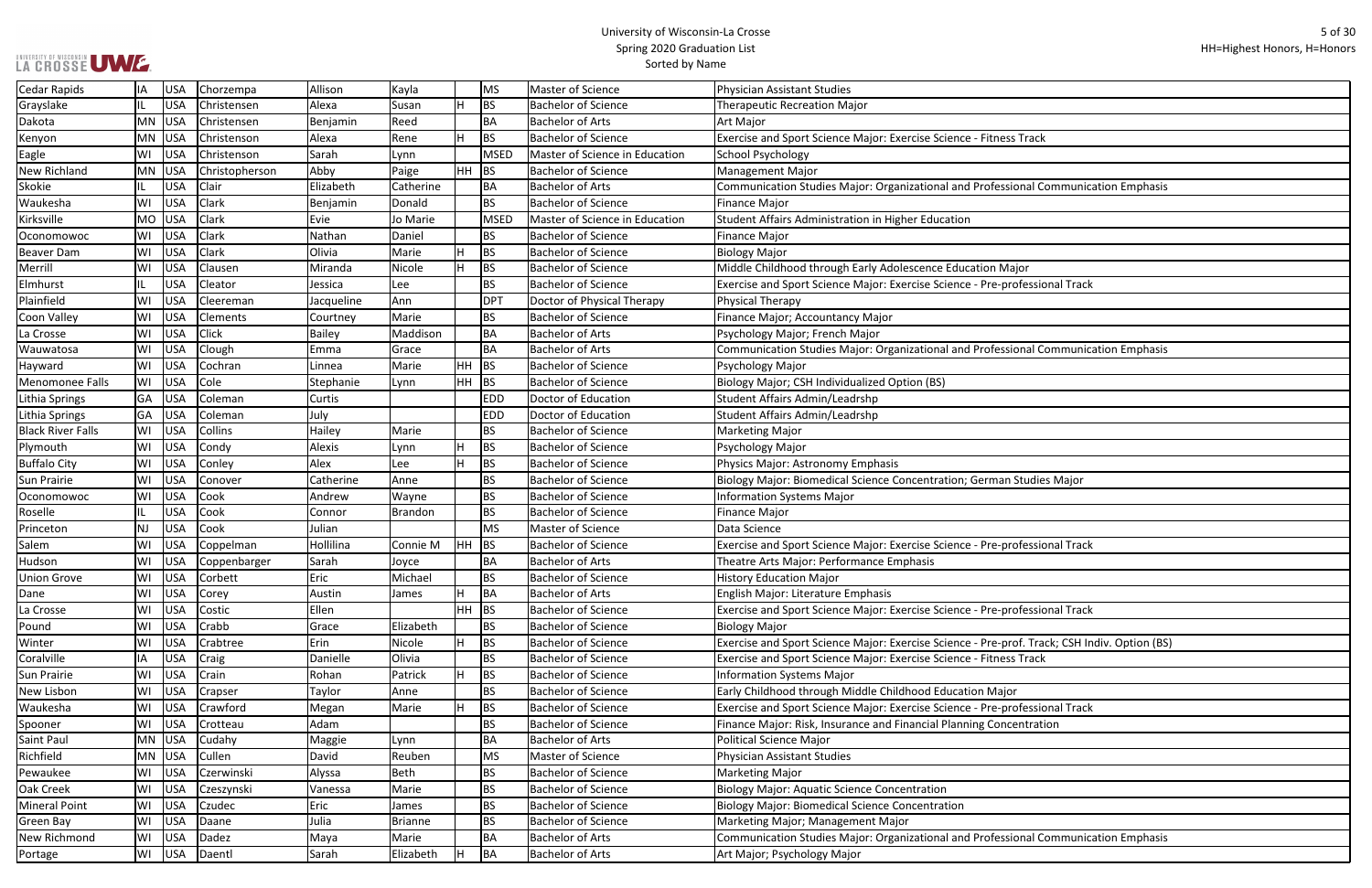$\mathcal{L}_{\mathcal{A}}$ 

| ional Communication Emphasis     |
|----------------------------------|
|                                  |
|                                  |
|                                  |
| рr                               |
|                                  |
|                                  |
|                                  |
|                                  |
|                                  |
|                                  |
| and Conditioning Emphasis        |
|                                  |
|                                  |
|                                  |
|                                  |
|                                  |
|                                  |
|                                  |
|                                  |
|                                  |
|                                  |
|                                  |
|                                  |
| ividualized Option (BS)          |
|                                  |
|                                  |
|                                  |
| ional Communication Emphasis     |
| ١                                |
| ajor                             |
|                                  |
|                                  |
|                                  |
| ion Emphasis                     |
| рr                               |
|                                  |
|                                  |
|                                  |
|                                  |
|                                  |
|                                  |
|                                  |
| s Track                          |
|                                  |
| ajor                             |
| iting and Rhetoric Studies Emph. |
|                                  |
|                                  |
|                                  |

| LA CROSSE UWE        |                                |                |                |    |             | <b>Spring ZOZO Graudation List</b><br>Sorted by Name |                                                                                          |
|----------------------|--------------------------------|----------------|----------------|----|-------------|------------------------------------------------------|------------------------------------------------------------------------------------------|
| Rushford             | Dahl<br>USA<br>MN              | Noah           | Jonas Henry    |    | <b>BS</b>   | <b>Bachelor of Science</b>                           | <b>Athletic Training Major</b>                                                           |
| Fond du Lac          | USA<br>WI<br>Dahlke            | Hannah         | <b>Dee</b>     | H  | <b>BS</b>   | <b>Bachelor of Science</b>                           | <b>Marketing Major</b>                                                                   |
| Tomahawk             | USA<br>WI<br>Daigle            | Gretchen       | Scout          |    | <b>BS</b>   | <b>Bachelor of Science</b>                           | <b>Biology Major</b>                                                                     |
| Wauwatosa            | WI<br>USA<br>Daly              | Catherine      | Grace          |    | <b>BS</b>   | <b>Bachelor of Science</b>                           | Communication Studies Major: Organizational and Professional Communication Emphasis      |
| <b>Twin Lakes</b>    | WI<br>USA<br>Daniels           | Katharine      | Rose           |    | BA          | <b>Bachelor of Arts</b>                              | <b>Women's Studies Major</b>                                                             |
| Hudson               | USA<br>WI<br>Dardine           | Isaac          |                |    | <b>BS</b>   | <b>Bachelor of Science</b>                           | <b>Finance Major</b>                                                                     |
| Wauwatosa            | USA<br>WI<br>David             | Noah           | James          |    | <b>BS</b>   | <b>Bachelor of Science</b>                           | <b>Biology Major: Biomedical Science Concentration</b>                                   |
| Lakeville            | USA<br>MN<br>Davis             | Mason          | Abby           | H. | <b>BS</b>   | <b>Bachelor of Science</b>                           | Early Childhood through Middle Childhood Education Major                                 |
| Fairchild            | USA<br>WI<br>Davis             | Rachel         | Lynn           |    | DPT         | Doctor of Physical Therapy                           | Physical Therapy                                                                         |
| <b>Fitchburg</b>     | USA<br>WI<br>Dawson            | Julia          | May            |    | <b>BS</b>   | <b>Bachelor of Science</b>                           | Psychology Major                                                                         |
| Germantown           | WI<br>USA<br>De la Pena Alanis | Rodrigo        |                |    | <b>BS</b>   | Bachelor of Science                                  | Economics Major; Finance Major                                                           |
| Green Bay            | USA<br>WI<br>De Starkey        | Katelyn        | Rose           |    | DPT         | Doctor of Physical Therapy                           | Physical Therapy                                                                         |
| <b>Mount Horeb</b>   | WI<br>USA<br>Deau              | Patrice        | Delore         |    | <b>BS</b>   | <b>Bachelor of Science</b>                           | Psychology Major; Gerontology Emphasis                                                   |
| Cheyenne             | USA<br><b>WY</b><br>Deaver     | Chad           | Emery          |    | MS          | Master of Science                                    | Exercise and Sport Science: Human Performance; Strength and Conditioning Emphasis        |
| <b>Stevens Point</b> | USA<br>DeDeker<br>WI           | Benjamin       | Lee            |    | <b>BS</b>   | <b>Bachelor of Science</b>                           | <b>Political Science Major</b>                                                           |
| Lodi                 | WI<br>USA<br>Deedon            | Nathan         | Michael        |    | <b>BS</b>   | <b>Bachelor of Science</b>                           | <b>Marketing Major</b>                                                                   |
| Ellsworth            | USA<br>WI<br>Degross           | Darby          | Marie          |    | <b>BS</b>   | <b>Bachelor of Science</b>                           | Public Health and Community Health Education Major                                       |
| <b>Brookfield</b>    | USA<br>Dehn<br>WI              | Megan          | Claire         |    | <b>BS</b>   | <b>Bachelor of Science</b>                           | <b>Mathematics Major: Applied Emphasis</b>                                               |
| Green Bay            | USA<br>WI<br>Dekeyser          | Nic            | Allan          |    | <b>MSED</b> | Master of Science in Education                       | School Psychology                                                                        |
| <b>Brookfield</b>    | Dekker<br>WI<br>USA            | Sam            | James          | Н. | BA          | <b>Bachelor of Arts</b>                              | <b>English Major: Writing and Rhetoric Studies Emphasis</b>                              |
| Waukesha             | USA<br>WI<br>DeLacy            | Ashley         | Michelle       |    | MS          | Master of Science                                    | Data Science                                                                             |
| Columbia             | USA<br>$ $ Dell<br>MD          | Allison        | Caroline       |    | MS          | Master of Science                                    | Data Science                                                                             |
| Pingdingshan         | <b>CHN</b><br>41<br>Deng       | Jianmu         |                |    | MSE         | Master of Software Engineering                       | Software Engineering                                                                     |
| Tomah                | USA<br>WI<br>Dickens           | Nathaniel      | Gordon         |    | <b>BS</b>   | Bachelor of Science                                  | <b>Athletic Training Major</b>                                                           |
| Cashton              | USA<br>WI<br>Dickman           | Jacky          | Ann            | HH | <b>BS</b>   | <b>Bachelor of Science</b>                           | Biology Major: Biomedical Science Concentration; CSH Individualized Option (BS)          |
| Viroqua              | USA<br>WI<br>Dickman           | Lauryn         | Kae            |    | <b>BS</b>   | <b>Bachelor of Science</b>                           | <b>Marketing Major</b>                                                                   |
| <b>Eden Prairie</b>  | USA<br>Dietz<br>MN             | Alison         | Marie          |    | <b>BS</b>   | <b>Bachelor of Science</b>                           | Mathematics Major                                                                        |
| La Crosse            | USA<br>Dillman<br>WI           | Corinne        | Queenan        |    | MSED        | Master of Science in Education                       | Student Affairs Administration in Higher Education                                       |
| <b>New Berlin</b>    | WI<br>USA<br>Dineen            | Olivia         | Jean           |    | <b>BS</b>   | <b>Bachelor of Science</b>                           | Communication Studies Major: Organizational and Professional Communication Emphasis      |
| Greenleaf            | USA<br>Dobberpuhl<br>WI        | Molly          | ls             |    | <b>BS</b>   | <b>Bachelor of Science</b>                           | Microbiology Major: Environmental Science Concentration                                  |
| Dodgeville           | USA<br>Dochnahl<br>WI          | Kaitlyn        | Ann            |    | $HH$ BS     | Bachelor of Science                                  | Middle Childhood through Early Adolescence Education Major                               |
| Viroqua              | USA<br>Dohm<br>WI              | Joshua         | Michael        | H  | <b>BA</b>   | <b>Bachelor of Arts</b>                              | Music Major: Jazz Performance Emphasis                                                   |
| Madison              | USA<br>Doll<br>WI              | Alec           | Paul           | Н. | <b>BS</b>   | <b>Bachelor of Science</b>                           | <b>Public Administration Major</b>                                                       |
| Cannon Falls         | Dombeck<br>MN<br>USA           | Carter         | Henry James    |    | <b>BS</b>   | <b>Bachelor of Science</b>                           | Communication Studies Major: Interpersonal Communication Emphasis                        |
| New Berlin           | USA<br>Dombrowski<br>WI        | Jayme          | Marie          |    | <b>BS</b>   | <b>Bachelor of Science</b>                           | Early Childhood through Middle Childhood Education Major                                 |
| Mount Horeb          | WI<br>USA<br>Doran             | Maureen        | Cara           | H  | <b>BS</b>   | <b>Bachelor of Science</b>                           | <b>Biology Major</b>                                                                     |
| Rice Lake            | USA<br>WI<br>Dorrance          | James          |                |    | MS          | Master of Science                                    | <b>Physician Assistant Studies</b>                                                       |
| Menomonie            | USA<br>WI<br>Doughty           | Alyssa         | Grace          | Н. | <b>BS</b>   | Bachelor of Science                                  | Therapeutic Recreation Major; Spanish Major                                              |
| La Crosse            | WI<br>USA<br>Douglass          | Tony           | Joseph         |    | <b>BS</b>   | <b>Bachelor of Science</b>                           | History Major: World History Emphasis                                                    |
| Stillwater           | USA<br>MN<br>Downs             | Alydia         | Marie          |    | HH BA       | <b>Bachelor of Arts</b>                              | Art Major; Archaeological Studies Major                                                  |
| Colgate              | USA<br>WI<br>Downs             | Eric           | John           |    | <b>BS</b>   | <b>Bachelor of Science</b>                           | Marketing Major                                                                          |
| Chanhassen           | USA<br>MN<br>Doyle             | Joshua         | William        | Н. | <b>BS</b>   | <b>Bachelor of Science</b>                           | Exercise and Sport Science Major: Exercise Science - Fitness Track                       |
| Green Bay            | WI<br>USA<br>Draghicchio       | Natalia        | Marie          | HH | BA          | <b>Bachelor of Arts</b>                              | Spanish Major                                                                            |
| Norwalk              | USA<br>WI<br>Dreier            | Kelli          | Lynn           |    | <b>BS</b>   | <b>Bachelor of Science</b>                           | Middle Childhood through Early Adolescence Education Major                               |
| Waunakee             | USA<br>WI<br>Dresen            | Maria          | Lynn           | HH | BA          | <b>Bachelor of Arts</b>                              | Spanish Major: Business Concentration; English Major: Writing and Rhetoric Studies Emph. |
| Janesville           | USA<br>WI<br>Dubanowich        | Kathryn        |                |    | <b>BS</b>   | <b>Bachelor of Science</b>                           | Spanish Education Major (Early Childhood - Adolescence)                                  |
| La Crosse            | USA<br>WI<br>Dubel             | Justine        | Florence Renee |    | BS          | <b>Bachelor of Science</b>                           | <b>Marketing Major</b>                                                                   |
| Plover               | USA<br>WI<br>Duckworth         | <b>Bradley</b> |                |    | <b>EDD</b>  | Doctor of Education                                  | Student Affairs Admin/Leadrshp                                                           |
|                      |                                |                |                |    |             |                                                      |                                                                                          |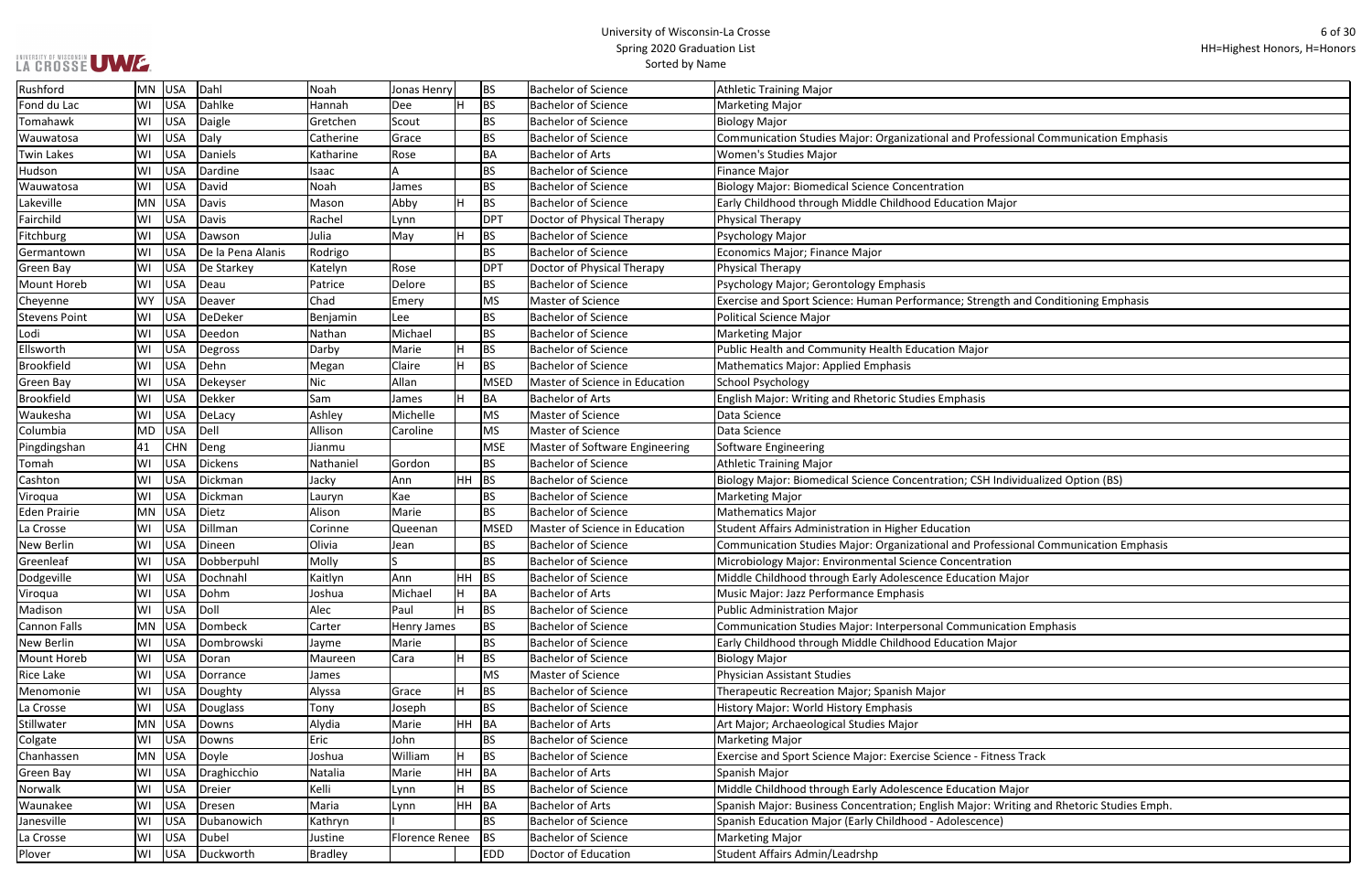| LA CROSSE UWE. |  |
|----------------|--|

┑

| lajor; Spanish Education Major |
|--------------------------------|
|                                |
|                                |
|                                |
|                                |
|                                |
|                                |
|                                |
|                                |
|                                |
|                                |
| ncial Planning Concentration   |
| sional Communication Emphasis  |
|                                |
|                                |
|                                |
|                                |
|                                |
| centration; Accountancy Major  |
|                                |
| ss Track                       |
|                                |
|                                |
|                                |
|                                |
|                                |
| tion (BS)                      |
| эr                             |
|                                |
|                                |
|                                |
|                                |
| lajor                          |
|                                |
|                                |
|                                |
|                                |
|                                |
|                                |
|                                |
| tory Education Major           |
|                                |
| anish Major                    |
|                                |
| dapted Physical Ed. Emphasis   |
| ss Track                       |
|                                |
| rofessional Track              |
|                                |
|                                |
|                                |
|                                |

| Holmen               | WI        | USA        | Dundukov     | Dmytro         | Igorovych          |           | <b>BS</b>   | <b>Bachelor of Science</b>     | <b>Computer Science Major</b>                                                          |
|----------------------|-----------|------------|--------------|----------------|--------------------|-----------|-------------|--------------------------------|----------------------------------------------------------------------------------------|
| Galesville           | WI        | USA        | Dunkle       | Thomas         | Donald Douglass BS |           |             | <b>Bachelor of Science</b>     | Social Studies Education Major (Broad Field Option B)                                  |
| <b>Stevens Point</b> | WI        | USA        | Durkee       | Mackenzie      | Marie              |           | <b>BS</b>   | <b>Bachelor of Science</b>     | Middle Childhood through Early Adolescence Education Major; Spanish Education Major    |
| Reedsville           | WI        | USA        | Ebben        | <b>Bailey</b>  | Anne               | H.        | <b>BS</b>   | <b>Bachelor of Science</b>     | Clinical Laboratory Science Major                                                      |
| Weyauwega            | WI        | USA        | Ebert        | Ryan           | William            |           | BA          | <b>Bachelor of Arts</b>        | Political Science Major                                                                |
| <b>Brookfield</b>    | WI        | USA        | Edenharder   | Jamie          | Nicole             |           | <b>BS</b>   | <b>Bachelor of Science</b>     | <b>Marketing Major</b>                                                                 |
| Wrightstown          | WI        | USA        | Eggert       | Carly          |                    | HH.       | BS          | <b>Bachelor of Science</b>     | Clinical Laboratory Science Major                                                      |
| Rochester            | MN        | USA        | Eischen      | Madeline       | <b>Lee</b>         |           | MS          | Master of Science              | <b>Physician Assistant Studies</b>                                                     |
| Kenosha              | WI        | USA        | Eisenhauer   | Cerena         | Jean-Ann           |           | <b>BA</b>   | <b>Bachelor of Arts</b>        | Psychology Major                                                                       |
| Janesville           | WI        | <b>USA</b> | <b>Ellis</b> | Shayne         | <b>Bradley</b>     |           | <b>BS</b>   | <b>Bachelor of Science</b>     | <b>Biology Major</b>                                                                   |
| Onalaska             | WI        | USA        | Ells         | Erica          | Ruth               | H.        | <b>BS</b>   | <b>Bachelor of Science</b>     | <b>Marketing Major</b>                                                                 |
| Rockford             | IL.       | <b>USA</b> | Emberson     | Allison        | Mae                |           | <b>MS</b>   | Master of Science              | Physician Assistant Studies                                                            |
| Medford              | WI        | USA        | Emmerich     | Sydney         | Lee                | HH.       | BS          | <b>Bachelor of Science</b>     | Economics Major; Finance Major: Risk, Insurance and Financial Planning Concentration   |
| De Forest            | WI        | USA        | Endres       | Jared          | Richard            |           | <b>BS</b>   | <b>Bachelor of Science</b>     | Communication Studies Major: Organizational and Professional Communication Emphasis    |
| <b>Fall River</b>    | WI        | USA        | Engebretson  | <b>Brianna</b> | Lynae              |           | <b>BS</b>   | <b>Bachelor of Science</b>     | <b>Biology Major</b>                                                                   |
| Wheaton              | IL.       | <b>USA</b> | England      | Owen           | Douglas            |           | <b>BS</b>   | <b>Bachelor of Science</b>     | Finance Major                                                                          |
| Fort Atkinson        | WI        | USA        | England      | Ryan           | Thomas             |           | <b>BS</b>   | <b>Bachelor of Science</b>     | Clinical Laboratory Science Major                                                      |
| <b>Green Bay</b>     | WI        | USA        | Englebert    | Violet         | Marie              |           | <b>BA</b>   | <b>Bachelor of Arts</b>        | Theatre Arts Major: Musical Theatre Emphasis                                           |
| Waverly              | MN        | USA        | Entinger     | Nicole         | Kathrine           | HH.       | BS          | <b>Bachelor of Science</b>     | Finance Major: Risk, Insurance and Financial Planning Concentration; Accountancy Major |
| Wauconda             | IL.       | USA        | Eppolito     | Niko           |                    |           | <b>BS</b>   | <b>Bachelor of Science</b>     | <b>Accountancy Major</b>                                                               |
| Deerfield            | WI        | USA        | Erickson     | Adam           | John               |           | <b>BS</b>   | <b>Bachelor of Science</b>     | Exercise and Sport Science Major: Exercise Science - Fitness Track                     |
| Blanchardville       | WI        | USA        | Erickson     | Samantha       | Elizabeth          | <b>HH</b> | BS          | <b>Bachelor of Science</b>     | <b>Biology Major</b>                                                                   |
| Rudolph              | WI        | USA        | Eron         | Cole           | Henry              |           | <b>BS</b>   | <b>Bachelor of Science</b>     | <b>Accountancy Major</b>                                                               |
| Stoughton            | WI        | USA        | Eugster      | Isaac          | Carl               |           | <b>BS</b>   | <b>Bachelor of Science</b>     | Biology Major: Environmental Science Concentration                                     |
| Eau Claire           | WI        | USA        | Everson      | Erica          | Grace              |           | <b>BS</b>   | <b>Bachelor of Science</b>     | Physics Major: Biomedical Concentration                                                |
| <b>New Berlin</b>    | WI        | USA        | Ewer         | <b>Brandon</b> | Edward             |           | <b>BS</b>   | <b>Bachelor of Science</b>     | Chemistry Major: ACS Certification; CSH Individualized Option (BS)                     |
| De Forest            | WI        | USA        | Falbo        | McKenna        | Leigh              |           | <b>BS</b>   | <b>Bachelor of Science</b>     | Early Childhood through Middle Childhood Education Major                               |
| Antigo               | WI        | USA        | Falk         | Zachary        | John               | HH.       | <b>BS</b>   | <b>Bachelor of Science</b>     | <b>Exercise and Sport Science Major: Physical Education</b>                            |
| La Crescent          | MN        | USA        | Fallon       | Kean           | Patrick            | HH.       | <b>BS</b>   | <b>Bachelor of Science</b>     | <b>Mathematics Major</b>                                                               |
| Whitewater           | WI        | USA        | Fanshaw      | Yvonne         | Mary               |           | <b>CERT</b> | Certificate                    | <b>Educational Leadership</b>                                                          |
| Eau Claire           | WI        | USA        | Farber       | Matelyn        | Rae                | HH.       | BS          | <b>Bachelor of Science</b>     | Middle Childhood through Early Adolescence Education Major                             |
| White Bear Lake      | MN        | USA        | Farrell      | Savannah       | Marie              |           | <b>BS</b>   | <b>Bachelor of Science</b>     | Marketing Major                                                                        |
| Tomahawk             | WI        | USA        | Feest        | Hannah         | Lee                |           | <b>BS</b>   | <b>Bachelor of Science</b>     | Psychology Major                                                                       |
| Milwaukee            | WI        | USA        | Ferentchak   | David          | William            |           | MSE         | Master of Software Engineering | Software Engineering                                                                   |
| Chesterfield         | <b>MO</b> | USA        | Ficker       | Lauren         | Elizabeth          |           | MSED        | Master of Science in Education | Student Affairs Administration in Higher Education                                     |
| Adams                | MN        | USA        | Finbraaten   | Meg            | Ann                |           | <b>BS</b>   | <b>Bachelor of Science</b>     | Psychology Major; CASSH Program Option                                                 |
| Madison              | WI        | USA        | Finn         | Kayla          |                    |           | MSED        | Master of Science in Education | Reading                                                                                |
| <b>Fox Point</b>     | WI        | USA        | Firer        | Jackson        | Thomas             | HH        | BS          | <b>Bachelor of Science</b>     | Social Studies Education Major (Broad Field Option A); History Education Major         |
| North Prairie        | WI        | USA        | Fischer      | Kaitlyn        | Rose               |           | <b>BS</b>   | <b>Bachelor of Science</b>     | <b>Finance Major</b>                                                                   |
| Marshfield           | WI        | USA        | Fischer      | Laura          | Nicole             | H.        | <b>BS</b>   | <b>Bachelor of Science</b>     | Public Health and Community Health Education Major; Spanish Major                      |
| Baraboo              | WI        | USA        | Fish         | Taylor         | Ann                | HH.       | <b>BS</b>   | <b>Bachelor of Science</b>     | <b>Marketing Major</b>                                                                 |
| Watertown            | WI        | <b>USA</b> | Fisher       | Quenten        | Kenneth            |           | MS          | Master of Science              | Exercise and Sport Science: Physical Education Teaching: Adapted Physical Ed. Emphasis |
| Sheboygan Falls      | WI        | USA        | Fitzgerald   | Alex           | Michael            |           | <b>BS</b>   | <b>Bachelor of Science</b>     | Exercise and Sport Science Major: Exercise Science - Fitness Track                     |
| Orfordville          | WI        | USA        | Fitzgerald   | Cassidy        | Creagan            |           | <b>BS</b>   | <b>Bachelor of Science</b>     | Exercise and Sport Science Major: Exercise Science - Pre-professional Track            |
| Chippewa Falls       | WI        | USA        | Fjelstad     | Janna          | Christine          |           | DPT         | Doctor of Physical Therapy     | Physical Therapy                                                                       |
| La Crosse            | WI        | USA        | Flottmeyer   | Anna           | Catherine          |           | DPT         | Doctor of Physical Therapy     | Physical Therapy                                                                       |
| Colfax               | WI        | USA        | Fogarty      | Dempsey        | Alise              |           | <b>BS</b>   | <b>Bachelor of Science</b>     | Psychology Major; Philosophy Major                                                     |
| La Crosse            | WI        | USA        | Foley        | Linkon         | Francis            |           | <b>BS</b>   | <b>Bachelor of Science</b>     | <b>Management Major</b>                                                                |
|                      |           |            |              |                |                    |           |             |                                |                                                                                        |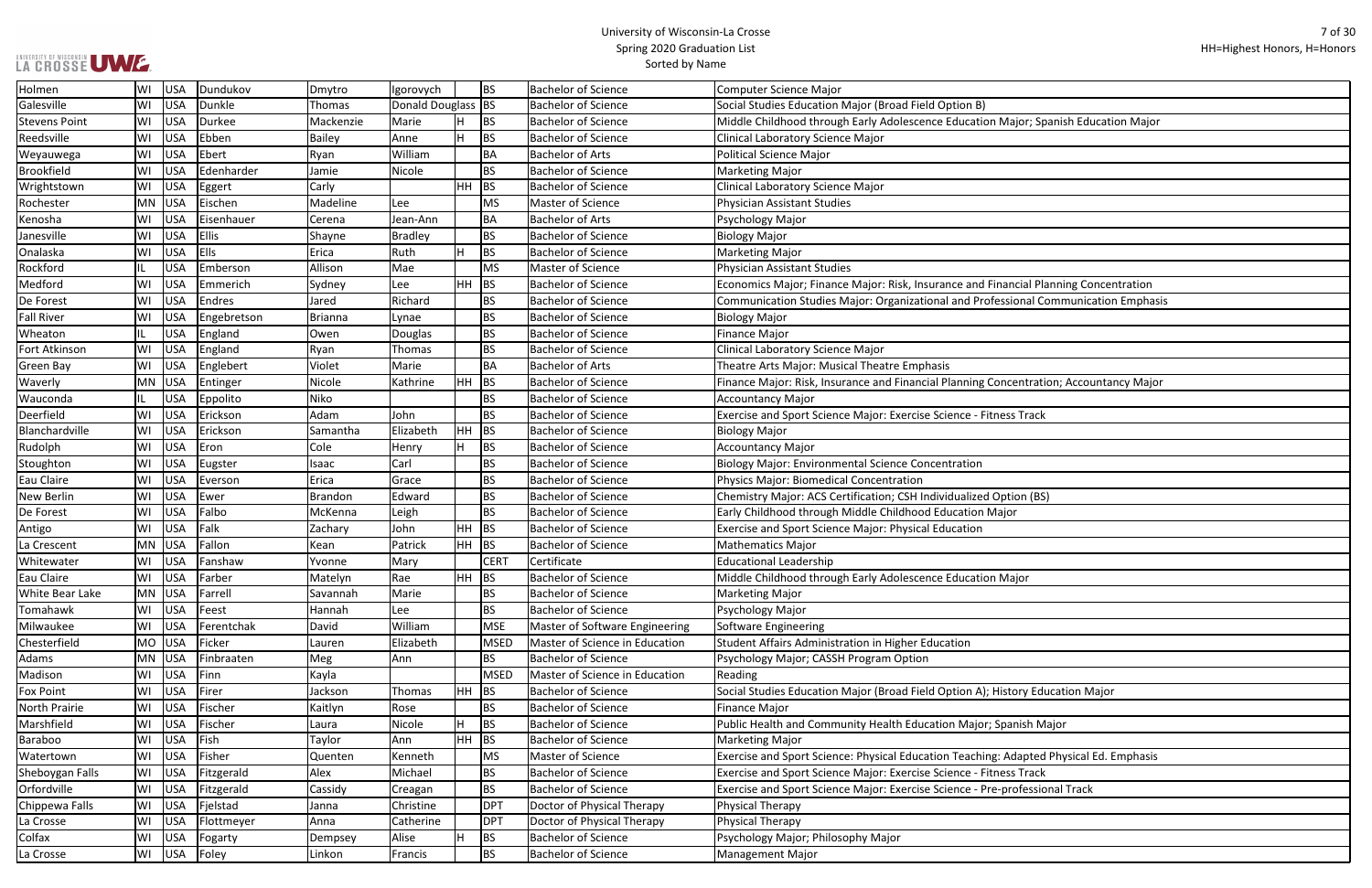| icentration                         |
|-------------------------------------|
|                                     |
|                                     |
|                                     |
| professional Track                  |
|                                     |
|                                     |
|                                     |
| Aajor                               |
|                                     |
|                                     |
|                                     |
|                                     |
| professional Track                  |
|                                     |
|                                     |
|                                     |
|                                     |
|                                     |
|                                     |
|                                     |
| e Emphasis                          |
|                                     |
|                                     |
|                                     |
|                                     |
|                                     |
|                                     |
|                                     |
| <i><b>Aajor</b></i>                 |
|                                     |
|                                     |
|                                     |
|                                     |
|                                     |
|                                     |
| dia Emphasis                        |
|                                     |
|                                     |
|                                     |
| story Education Major               |
| jor                                 |
|                                     |
| <u>Aajor</u>                        |
|                                     |
| prof. Track; CSH Indiv. Option (BS) |
|                                     |

| Lac du Flambeau        | WI  | USA        | Foster          | Kyle        | Craig     | $HH$ BS |             | <b>Bachelor of Science</b>     | Finance Major: Risk, Insurance and Financial Planning Concentration                          |
|------------------------|-----|------------|-----------------|-------------|-----------|---------|-------------|--------------------------------|----------------------------------------------------------------------------------------------|
| Kenosha                | WI  | USA        | Foster          | Matthew     | Ryan      |         | <b>BS</b>   | <b>Bachelor of Science</b>     | Sociology Major                                                                              |
| Wausau                 | WI  | USA        | Frahm           | Courtney    |           |         | <b>MSED</b> | Master of Science in Education | Reading                                                                                      |
| La Crosse              | WI  | <b>USA</b> | Frankki         | Susan       | Marcella  |         | <b>MS</b>   | <b>Master of Science</b>       | <b>Applied Statistics</b>                                                                    |
| Cleveland              | MN  | <b>USA</b> | Frederick       | Kristi      | Marie     |         | <b>BS</b>   | <b>Bachelor of Science</b>     | Exercise and Sport Science Major: Exercise Science - Pre-professional Track                  |
| Brownsville            | WI  | USA        | Freimund        | Casey       |           |         | <b>BS</b>   | <b>Bachelor of Science</b>     | <b>Statistics Major</b>                                                                      |
| Madison                | WI  | <b>USA</b> | Freitag         | Grace       | Elizabeth |         | <b>BS</b>   | <b>Bachelor of Science</b>     | <b>Finance Major</b>                                                                         |
| <b>West Allis</b>      | WI  | USA        | Freitag         | Marlee      | Kay       |         | <b>DPT</b>  | Doctor of Physical Therapy     | Physical Therapy                                                                             |
| Oak Creek              | WI  | <b>USA</b> | Frelka          | Cassidy     | Robyn     | HH.     | <b>BS</b>   | <b>Bachelor of Science</b>     | Middle Childhood through Early Adolescence Education Major                                   |
| Cambridge              | WI  | <b>USA</b> | Frey            | Tyler       | James     |         | <b>BS</b>   | <b>Bachelor of Science</b>     | Accountancy Major                                                                            |
| Batavia                | IL. | <b>USA</b> | Friel           | Kayley      | Loren     |         | <b>BS</b>   | <b>Bachelor of Science</b>     | Economics Major; Finance Major                                                               |
| <b>Beaver Dam</b>      | WI  | <b>USA</b> | Frinak          | Natalia     | Halyna    |         | <b>BS</b>   | <b>Bachelor of Science</b>     | Psychology Major                                                                             |
| Madison                | SD  | <b>USA</b> | Froehlich       | Rachel      | Marie     |         | <b>BS</b>   | <b>Bachelor of Science</b>     | <b>English Education Major</b>                                                               |
| Waunakee               | WI  | <b>USA</b> | Frueh           | Megan       | Nicole    |         | <b>BS</b>   | <b>Bachelor of Science</b>     | Exercise and Sport Science Major: Exercise Science - Pre-professional Track                  |
| Lombard                |     | USA        | Fugiel          | Andrew      | Kenneth   |         | <b>BS</b>   | <b>Bachelor of Science</b>     | Management Major                                                                             |
| Wales                  | WI  | USA        | Fuller          | <b>Nick</b> | McLane    |         | <b>BS</b>   | <b>Bachelor of Science</b>     | <b>Finance Major</b>                                                                         |
| Rochester              | MN  | USA        | Gaafarelkhalifa | Mustafa     | Ahmed     |         | <b>BA</b>   | <b>Bachelor of Arts</b>        | English Major: Writing and Rhetoric Studies Emphasis                                         |
| Shrewsbury             | MA  | USA        | Gabriella       | Anthony     | Joseph    |         | <b>MSED</b> | Master of Science in Education | Student Affairs Administration in Higher Education                                           |
| La Crosse              | WI  | <b>USA</b> | Galbraith       | Alexandra   | Rose      |         | <b>BS</b>   | <b>Bachelor of Science</b>     | <b>Chemistry Major: Environmental Science Concentration</b>                                  |
| Onalaska               | WI  | <b>USA</b> | Gamerdinger     | Xaarki      | Ann       |         | <b>DPT</b>  | Doctor of Physical Therapy     | Physical Therapy                                                                             |
| Milwaukee              | WI  | <b>USA</b> | Garcia          | Raquel      |           |         | <b>BA</b>   | <b>Bachelor of Arts</b>        | Psychology Major                                                                             |
| Middleton              | WI  | USA        | Gardner         | Andrew      | Ryan      |         | <b>BS</b>   | <b>Bachelor of Science</b>     | Marketing Major                                                                              |
| <b>Menomonee Falls</b> | WI  | USA        | Gates           | Morgan      | Daniel    | HH BS   |             | <b>Bachelor of Science</b>     | English Education Major; Theatre Arts Major: Performance Emphasis                            |
| Trego                  | WI  | <b>USA</b> | Gauger          | Brett       | Alexander |         | <b>BS</b>   | <b>Bachelor of Science</b>     | Accountancy Major; Finance Major                                                             |
| Oshkosh                | WI  | USA        | Gauthier        | Lydia       | Rose      |         | <b>BS</b>   | <b>Bachelor of Science</b>     | Biology Major; Spanish Major                                                                 |
| <b>Maple Grove</b>     | MN  | USA        | Gavnik          | Emma        | Frances   | HH.     | <b>BS</b>   | <b>Bachelor of Science</b>     | Sociology Major                                                                              |
| Lianyungang            |     | <b>CHN</b> | Ge              | Ge          |           |         | <b>MSE</b>  | Master of Software Engineering | Software Engineering                                                                         |
| New Richmond           | WI  | USA        | Gefeke          | Mikayla     | Sue       |         | <b>BS</b>   | <b>Bachelor of Science</b>     | Archaeological Studies Major                                                                 |
| Oshkosh                | WI  | USA        | Gehri           | Arika       | R         |         | <b>BS</b>   | <b>Bachelor of Science</b>     | <b>Biology Major: Biomedical Science Concentration</b>                                       |
| La Crescent            | ΜN  | <b>USA</b> | Gehrking        | Jordan      | Michael   |         | <b>BS</b>   | <b>Bachelor of Science</b>     | Mathematics Education Major; Spanish Major                                                   |
| Ringle                 | WI  | USA        | Geiger          | Kiara       | Nicole    | HH BS   |             | <b>Bachelor of Science</b>     | Middle Childhood through Early Adolescence Education Major                                   |
| New Lisbon             | WI  | USA        | Geis            | Abigail     |           |         | MSED        | Master of Science in Education | School Psychology                                                                            |
| Hartland               | WI  | USA        | Geis            | Audra       | Marie     |         | BS          | <b>Bachelor of Science</b>     | <b>Communication Studies Major: Media Studies Emphasis</b>                                   |
| Silver Lake            | WI  | USA        | Gendron         | Jared       | David     |         | <b>BS</b>   | <b>Bachelor of Science</b>     | <b>Finance Major</b>                                                                         |
| Onalaska               | WI  | USA        | George          | Austin      | Thomas    | HH      | BS          | <b>Bachelor of Science</b>     | Management Major; Finance Major                                                              |
| New Richmond           | WI  | USA        | Germain         | Heidi       | Mae       |         | <b>MSED</b> | Master of Science in Education | Student Affairs Administration in Higher Education                                           |
| Grayslake              |     | <b>USA</b> | Getzinger       | Rachel      | Elene     |         | <b>BS</b>   | <b>Bachelor of Science</b>     | <b>Exercise and Sport Science Major: Physical Education</b>                                  |
| <b>West Bend</b>       | WI  | <b>USA</b> | Geydoshek       | Kristina    | Lee       | HH      | BA          | <b>Bachelor of Arts</b>        | Psychology Major; French Major                                                               |
| Phillips               | WI  | <b>USA</b> | Giannoni        | Ryan        | Patrick   |         | BA          | <b>Bachelor of Arts</b>        | Communication Studies Major: Broadcast and Digital Media Emphasis                            |
| Stratford              | WI  | <b>USA</b> | Giebel          | Kyle        | Robert    |         | <b>BS</b>   | <b>Bachelor of Science</b>     | <b>Biology Major: Biomedical Science Concentration</b>                                       |
| Independence           | WI  | USA        | Gierok          | Justin      | James     |         | <b>BS</b>   | <b>Bachelor of Science</b>     | Physics Major: Business Concentration                                                        |
| Highland               | WI  | <b>USA</b> | Gies            | Nicole      | Amber     |         | <b>BS</b>   | <b>Bachelor of Science</b>     | Accountancy Major                                                                            |
| <b>Buffalo City</b>    | WI  | <b>USA</b> | Gilbertson      | Jesse       | Lee       |         | <b>BS</b>   | <b>Bachelor of Science</b>     | Social Studies Education Major (Broad Field Option A); History Education Major               |
| Onalaska               | WI  | USA        | Gilkes          | Sydney      | Jean      |         | <b>BS</b>   | <b>Bachelor of Science</b>     | Early Childhood through Middle Childhood Education Major                                     |
| Sparta                 | WI  | <b>USA</b> | Givens          | Connor      | Anthony   |         | <b>BS</b>   | <b>Bachelor of Science</b>     | Art Major                                                                                    |
| Salem                  | WI  | USA        | Glassen         | Alyssa      | Renee     |         | <b>BS</b>   | <b>Bachelor of Science</b>     | Middle Childhood through Early Adolescence Education Major                                   |
| Sussex                 | WI  | <b>USA</b> | Gluth           | Brett       | Michael   | HH BS   |             | <b>Bachelor of Science</b>     | Marketing Major                                                                              |
| Malone                 | WI  | USA        | Goebel          | Erin        | Elizabeth |         | BS          | <b>Bachelor of Science</b>     | Exercise and Sport Science Major: Exercise Science - Pre-prof. Track; CSH Indiv. Option (BS) |
|                        |     |            |                 |             |           |         |             |                                |                                                                                              |

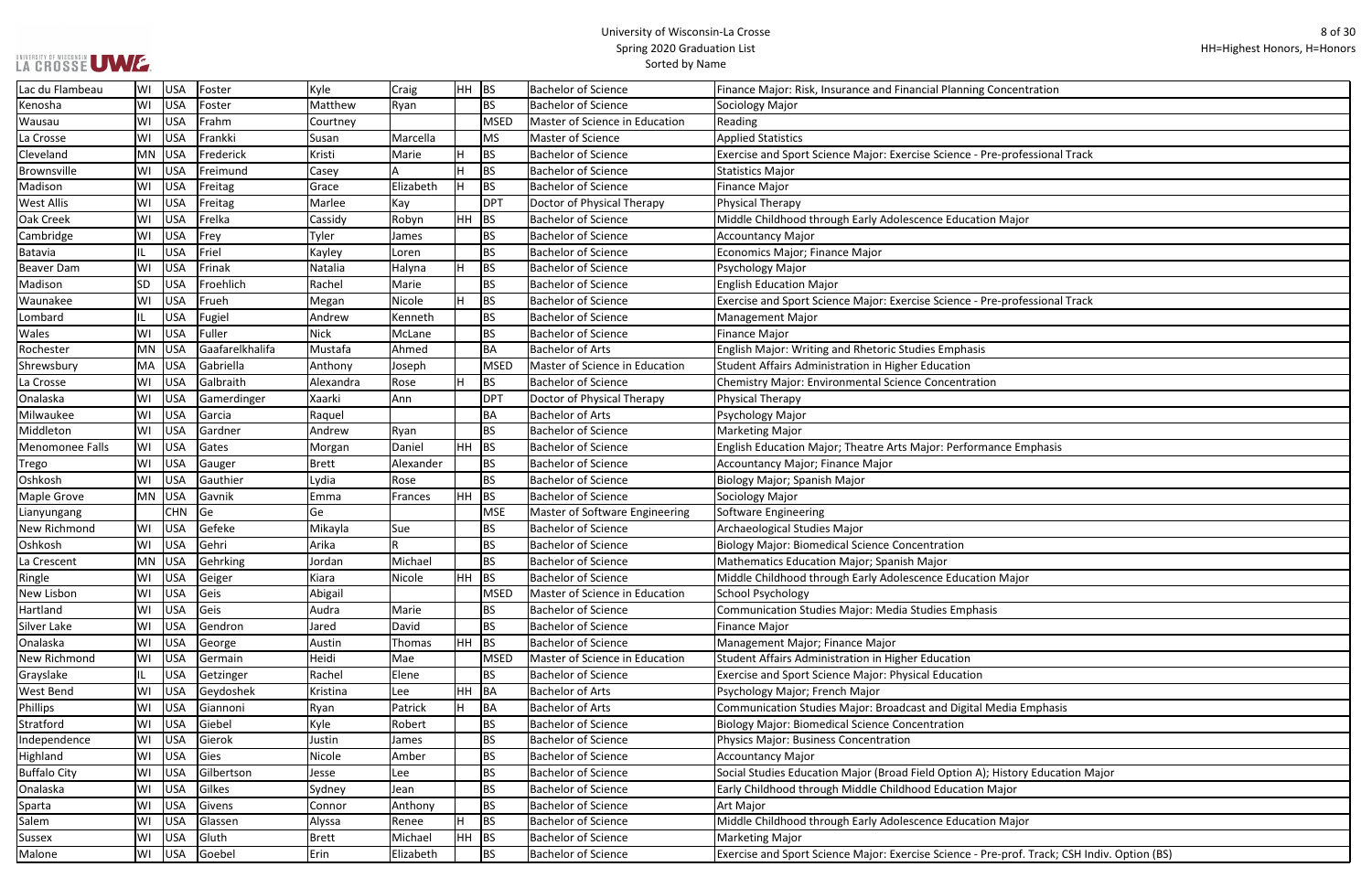| rofessional Track               |
|---------------------------------|
|                                 |
| tory Education Major            |
|                                 |
|                                 |
|                                 |
|                                 |
| tory Education Major            |
|                                 |
|                                 |
|                                 |
| ional Communication Emphasis    |
|                                 |
|                                 |
| phasis; Mathematics Major       |
|                                 |
|                                 |
| рr                              |
|                                 |
|                                 |
|                                 |
| ecular Bio. Cert; Biology Major |
| nasis; CASSH Program Option     |
|                                 |
|                                 |
| ajor                            |
|                                 |
|                                 |
| tion (BS)                       |
|                                 |
|                                 |
| рr                              |
|                                 |
|                                 |
|                                 |
|                                 |
|                                 |
|                                 |
|                                 |
|                                 |
| rofessional Track               |
|                                 |
|                                 |
|                                 |
|                                 |
|                                 |
|                                 |

| Madison                 | WI        | <b>USA</b> | Goll         | Noah         | James         |           | <b>BS</b>   | <b>Bachelor of Science</b>     | <b>Finance Major</b>                                                                   |
|-------------------------|-----------|------------|--------------|--------------|---------------|-----------|-------------|--------------------------------|----------------------------------------------------------------------------------------|
| Madison                 | WI        | <b>USA</b> | Gore         | Henry        | Pierce        |           | <b>BA</b>   | Bachelor of Arts               | English Major: Writing and Rhetoric Studies Emphasis                                   |
| South Milwaukee         | WI        | <b>USA</b> | Gottwald     | Jordynn      | Lee           |           | <b>BS</b>   | <b>Bachelor of Science</b>     | Exercise and Sport Science Major: Exercise Science - Pre-professional Track            |
| Appleton                | WI        | <b>USA</b> | Goudzwaard   | Aaron        | Garrigan      |           | <b>BS</b>   | <b>Bachelor of Science</b>     | <b>Recreation Management Major: Generalist Emphasis</b>                                |
| <b>Star Prairie</b>     | WI        | <b>USA</b> | Gove         | Logan        | <b>Thomas</b> |           | <b>BS</b>   | <b>Bachelor of Science</b>     | Social Studies Education Major (Broad Field Option A); History Education Major         |
| Champlin                | <b>MN</b> | <b>USA</b> | Govin        | Jessica      | Shimek        |           | <b>BS</b>   | <b>Bachelor of Science</b>     | Psychology Major; CASSH Program Option                                                 |
| Appleton                | WI        | <b>USA</b> | Gozner       | Kayli        | Marie         |           | <b>BS</b>   | <b>Bachelor of Science</b>     | <b>Therapeutic Recreation Major</b>                                                    |
| Minnetonka              | MN        | <b>USA</b> | Grady        | <b>Bliss</b> | Catherine     |           | <b>BS</b>   | <b>Bachelor of Science</b>     | <b>Biology Major</b>                                                                   |
| Menomonee Falls         | WI        | <b>USA</b> | Graeber      | Alexandria   | Marie         |           | <b>BS</b>   | Bachelor of Science            | Biology Major: Biomedical Science Concentration                                        |
| Wales                   | WI        | <b>USA</b> | Graf         | Eric         | Fowler        |           | <b>BS</b>   | <b>Bachelor of Science</b>     | Social Studies Education Major (Broad Field Option A); History Education Major         |
| Hartland                | WI        | <b>USA</b> | Graff        | Sydney       | M             |           | <b>BS</b>   | <b>Bachelor of Science</b>     | Geography Major: Environmental Science Concentration                                   |
| Onalaska                | WI        | <b>USA</b> | Grapes       | Karissa      | Rose          | <b>HH</b> | BA          | Bachelor of Arts               | <b>Political Science Major</b>                                                         |
| Greenfield              | WI        | <b>USA</b> | Green        | Addy         | Rae           |           | <b>EDS</b>  | <b>Education Specialist</b>    | <b>School Psychology</b>                                                               |
| Chapin                  | <b>SC</b> | <b>USA</b> | Green        | <b>Nick</b>  | William       |           | <b>BS</b>   | <b>Bachelor of Science</b>     | Communication Studies Major: Organizational and Professional Communication Emphasis    |
| Wauwatosa               | WI        | <b>USA</b> | Greenberg    | Jacob        | Slade         | HH.       | <b>BS</b>   | <b>Bachelor of Science</b>     | Public Health and Community Health Education Major                                     |
| Antigo                  | WI        | <b>USA</b> | Greife       | Gus          | Conley Kopp   |           | <b>DPT</b>  | Doctor of Physical Therapy     | Physical Therapy                                                                       |
| Coon Valley             | WI        | <b>USA</b> | Griffin      | Tim          |               |           | <b>BS</b>   | <b>Bachelor of Science</b>     | Computer Science Major: Computer Engineering Tech. Emphasis; Mathematics Major         |
| Minneapolis             | <b>MN</b> | <b>USA</b> | Griffin      | Tylor        | Paul          |           | <b>BS</b>   | <b>Bachelor of Science</b>     | <b>Marketing Major</b>                                                                 |
| Maple Grove             | <b>MN</b> | <b>USA</b> | Griffith     | Patrick      | John          |           | <b>DPT</b>  | Doctor of Physical Therapy     | Physical Therapy                                                                       |
| Hartford                | WI        | <b>USA</b> | Groonwald    | Emily        | Ann           |           | <b>BS</b>   | <b>Bachelor of Science</b>     | Early Childhood through Middle Childhood Education Major                               |
| Verona                  | WI        | <b>USA</b> | Grote-Hirsch | Aliyah       | FuLi          |           | <b>BS</b>   | <b>Bachelor of Science</b>     | Exercise and Sport Science Major: Sport Management                                     |
| Jackson                 | WI        | <b>USA</b> | Groth        | Ashley       | Marie         |           | <b>DPT</b>  | Doctor of Physical Therapy     | Physical Therapy                                                                       |
| Farmington              | <b>MN</b> | <b>USA</b> | Groves       | Christian    | Glenn         |           | <b>BS</b>   | <b>Bachelor of Science</b>     | <b>Management Major</b>                                                                |
| Sparta                  | WI        | <b>USA</b> | Guerrero     | Andres       | Saul          |           | <b>BS</b>   | <b>Bachelor of Science</b>     | Biochemistry Mjr w. American Society for Biochem. & Molecular Bio. Cert; Biology Major |
| Oregon                  | WI        | <b>USA</b> | Gulling      | Julie        | Jessica       |           | <b>BS</b>   | <b>Bachelor of Science</b>     | Archaeological Studies Major: Cultural Anthropology Emphasis; CASSH Program Option     |
| Hartford                | WI        | <b>USA</b> | Gur          | Alina        | Lucia         |           | <b>DPT</b>  | Doctor of Physical Therapy     | Physical Therapy                                                                       |
| Appleton                | WI        | <b>USA</b> | Gusky        | Adam         | Bradley       |           | <b>BS</b>   | <b>Bachelor of Science</b>     | <b>Computer Science Major</b>                                                          |
| Cedar                   | <b>MN</b> | <b>USA</b> | Gutzkow      | Brittany     | Luv           | <b>HH</b> | BS          | Bachelor of Science            | Middle Childhood through Early Adolescence Education Major                             |
| <b>Cross Plains</b>     | WI        | <b>USA</b> | Gutzmer      | Seth         | Michael       |           | <b>BS</b>   | <b>Bachelor of Science</b>     | Finance Major; Economics Major                                                         |
| Mauston                 | WI        | <b>USA</b> | Hable        | Karen        | Jennifer      |           | <b>CERT</b> | Certificate                    | <b>Reading Teacher</b>                                                                 |
| Wausau                  | WI        | USA        | Hackel       | Taylor       | Nicole        |           | $HH$ BS     | <b>Bachelor of Science</b>     | Chemistry Major: ACS Certification; CSH Individualized Option (BS)                     |
| La Crosse               | WI        | <b>USA</b> | Hackett      | Richard      | James         |           | <b>BS</b>   | <b>Bachelor of Science</b>     | Physics Major: Applied Physics Emphasis                                                |
| Wrightstown             | WI        | <b>USA</b> | Haese        | Zac          | James         |           | <b>BS</b>   | <b>Bachelor of Science</b>     | <b>Finance Major</b>                                                                   |
| Wauwatosa               | WI        | USA        | Hahn         | Megan        | Rose          | <b>HH</b> | <b>BS</b>   | <b>Bachelor of Science</b>     | Early Childhood through Middle Childhood Education Major                               |
| Menomonee Falls         | WI        | USA        | Hahn         | Sarah        | Elisabeth     |           | BS.         | <b>Bachelor of Science</b>     | <b>Biology Major</b>                                                                   |
| Nashotah                | WI        | USA        | Hall         | Jake         | William       |           | <b>BS</b>   | <b>Bachelor of Science</b>     | <b>Accountancy Major</b>                                                               |
| Rochester               | <b>MN</b> | <b>USA</b> | Hall         | Mitchel      | James         |           | <b>BS</b>   | <b>Bachelor of Science</b>     | Computer Science Major                                                                 |
| <b>Beloit</b>           | WI        | <b>USA</b> | Hallett      | Mackenzie    | Margaret      |           | <b>BS</b>   | <b>Bachelor of Science</b>     | <b>Psychology Major</b>                                                                |
| South Elgin             | IL.       | <b>USA</b> | Halley       | Austin       | Matthew       |           | <b>BS</b>   | <b>Bachelor of Science</b>     | Geography Major: Environmental Science Concentration                                   |
| Maple Grove             | <b>MN</b> | <b>USA</b> | Halvorson    | Ellen        | Willette      |           | <b>MSED</b> | Master of Science in Education | Student Affairs Administration in Higher Education                                     |
| Mendota Heights         | MN        | <b>USA</b> | Hamer        | Anna         | Gies          |           | <b>EDS</b>  | <b>Education Specialist</b>    | School Psychology                                                                      |
| Baraboo                 | WI        | USA        | Hamilton     | Kelsie       | Taylor        |           | <b>BS</b>   | <b>Bachelor of Science</b>     | <b>Finance Major</b>                                                                   |
| Milton                  | WI        | USA        | Hammil       | Heather      |               | <b>HH</b> | <b>BS</b>   | <b>Bachelor of Science</b>     | Exercise and Sport Science Major: Exercise Science - Pre-professional Track            |
| Galesville              | WI        | <b>USA</b> | Hammond      | Noah         | Scott         |           | <b>BS</b>   | <b>Bachelor of Science</b>     | <b>Marketing Major</b>                                                                 |
| Watertown               | WI        | <b>USA</b> | Hanrahan     | Kylie        | Rose          |           | <b>BS</b>   | <b>Bachelor of Science</b>     | Public Health and Community Health Education Major                                     |
| <b>Wisconsin Rapids</b> | WI        | <b>USA</b> | Hansen       | Ashley       | Lynn          |           | <b>BS</b>   | <b>Bachelor of Science</b>     | <b>Marketing Major</b>                                                                 |
| Hugo                    | MN        | <b>USA</b> | Hanson       | Ashley       | Elaine        |           | <b>MS</b>   | Master of Science              | <b>Physician Assistant Studies</b>                                                     |
| Hammond                 | WI        | USA        | Hanson       | Gabby        | Ileen         |           | <b>BS</b>   | <b>Bachelor of Science</b>     | <b>Economics Major</b>                                                                 |
|                         |           |            |              |              |               |           |             |                                |                                                                                        |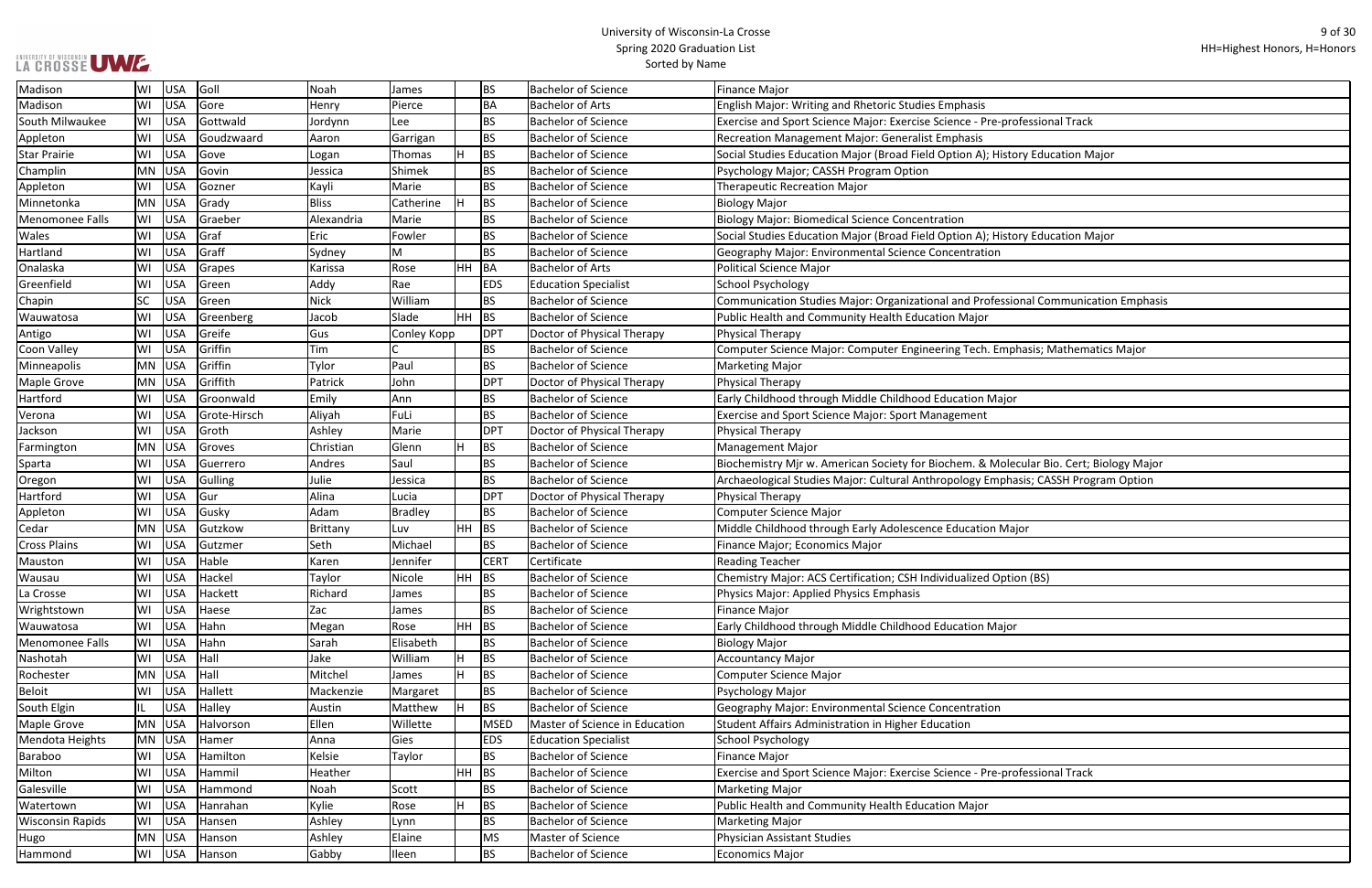ᄀ

| ificate:                            |
|-------------------------------------|
|                                     |
|                                     |
|                                     |
| sional Communication Emphasis       |
|                                     |
|                                     |
|                                     |
| ia Emphasis                         |
|                                     |
|                                     |
|                                     |
|                                     |
| rof. Track; CSH Indiv. Option (BS)  |
| sional Communication Emphasis       |
|                                     |
|                                     |
|                                     |
|                                     |
|                                     |
|                                     |
|                                     |
| ogy Major                           |
|                                     |
|                                     |
|                                     |
| <b>H Individualized Option (BS)</b> |
|                                     |
|                                     |
|                                     |
|                                     |
|                                     |
| ation Emphasis                      |
|                                     |
|                                     |
|                                     |
| rofessional Track; Biology Major    |
|                                     |
|                                     |
| rofessional Track                   |
|                                     |
|                                     |
|                                     |
|                                     |

| Sheboygan               | WI        | USA        | Hanson          | Nicole         | Mary           |           | <b>BS</b>   | <b>Bachelor of Science</b>     | Finance Major                                                                                |
|-------------------------|-----------|------------|-----------------|----------------|----------------|-----------|-------------|--------------------------------|----------------------------------------------------------------------------------------------|
| Hartland                | WI        | <b>USA</b> | Harmelink       | Everett        | Hunter         |           | <b>BS</b>   | <b>Bachelor of Science</b>     | Marketing Major; Management Major                                                            |
| Watertown               | WI        | <b>USA</b> | Harris          | Avery          | Helen          |           | <b>BS</b>   | <b>Bachelor of Science</b>     | Psychology Major; Professional and Technical Writing Certificate                             |
| Davis                   | CA        | <b>USA</b> | Harris          | <b>Brandon</b> | John           |           | <b>MS</b>   | Master of Science              | Biology                                                                                      |
| Prescott                | WI        | <b>USA</b> | Harris          | Michael        | Robert         | <b>HH</b> | <b>BS</b>   | <b>Bachelor of Science</b>     | Finance Major; Accountancy Major                                                             |
| Inver Grove Heights     | MN        | <b>USA</b> | Hart            | Nolan          | Charles        | HH        | <b>BS</b>   | <b>Bachelor of Science</b>     | <b>English Education Major</b>                                                               |
| La Crosse               | WI        | <b>USA</b> | Hartleip        | Derek          | James          |           | BS          | <b>Bachelor of Science</b>     | Management Major                                                                             |
| <b>Cross Plains</b>     | WI        | <b>USA</b> | Hartung         | Kristin        | Marie          | HH.       | <b>BS</b>   | <b>Bachelor of Science</b>     | Communication Studies Major: Organizational and Professional Communication Emphasis          |
| Menomonee Falls         | WI        | <b>USA</b> | Hathaway        | Ryan           | Arthur         |           | <b>MSED</b> | Master of Science in Education | Student Affairs Administration in Higher Education                                           |
| Avoca                   | WI        | <b>USA</b> | Hatlan          | Courtney       | Renee          |           | <b>BS</b>   | <b>Bachelor of Science</b>     | Accountancy Major                                                                            |
| Oak Creek               | WI        | <b>USA</b> | Hauke           | Elizabeth      | Marie          |           | <b>BS</b>   | <b>Bachelor of Science</b>     | Public Administration Major                                                                  |
| Madison                 | WI        | <b>USA</b> | Hausen          | Noelle         | Elizabeth      | <b>HH</b> | <b>BS</b>   | <b>Bachelor of Science</b>     | Communication Studies Major: Broadcast and Digital Media Emphasis                            |
| Hudson                  | WI        | <b>USA</b> | Hawke           | Haylee         |                |           | BS          | <b>Bachelor of Science</b>     | Public Health and Community Health Education Major                                           |
| Kenosha                 | WI        | <b>USA</b> | <b>Hawkins</b>  | <b>Beck</b>    | Lynn           |           | <b>MSED</b> | Master of Science in Education | Student Affairs Administration in Higher Education                                           |
| Manawa                  | WI        | <b>USA</b> | Hawkinson       | Autumn         | Blue           |           | <b>BS</b>   | <b>Bachelor of Science</b>     | Clinical Laboratory Science Major                                                            |
| Onalaska                | WI        | <b>USA</b> | Hawley          | Alex           | John           |           | BS.         | <b>Bachelor of Science</b>     | Management Major                                                                             |
| Eau Claire              | WI        | <b>USA</b> | Hayden          | Carter         | Scott          |           | <b>BS</b>   | <b>Bachelor of Science</b>     | Exercise and Sport Science Major: Exercise Science - Pre-prof. Track; CSH Indiv. Option (BS) |
| Onalaska                | WI        | <b>USA</b> | Hayes           | Lexi           | Jodyne         |           | <b>BS</b>   | <b>Bachelor of Science</b>     | Communication Studies Major: Organizational and Professional Communication Emphasis          |
| Altoona                 | WI        | <b>USA</b> | Hazen           | Erin           | Elizabeth      |           | <b>MSED</b> | Master of Science in Education | Student Affairs Administration in Higher Education                                           |
| Loyal                   | WI        | <b>USA</b> | Heath           | Larissa        | M              |           | BS.         | <b>Bachelor of Science</b>     | Management Major                                                                             |
| Mauston                 | WI        | <b>USA</b> | Heath           | Luke           |                |           | <b>CERT</b> | Certificate                    | <b>Reading Teacher</b>                                                                       |
| Glenview                | IL.       | USA        | Hebert          | Jillian        | Lee            |           | <b>BS</b>   | <b>Bachelor of Science</b>     | Statistics Major                                                                             |
| Burlington              | WI        | <b>USA</b> | Heckler         | Nicole         | <b>Breanna</b> |           | BS          | <b>Bachelor of Science</b>     | Accountancy Major                                                                            |
| Holmen                  | WI        | <b>USA</b> | Heerts          | Seth           | Daniel         |           | <b>BS</b>   | <b>Bachelor of Science</b>     | Psychology Major                                                                             |
| <b>Blue Mounds</b>      | WI        | <b>USA</b> | Heimsoth        | Joshua         | Allen          |           | <b>BS</b>   | <b>Bachelor of Science</b>     | Public Administration Major                                                                  |
| Chippewa Falls          | WI        | <b>USA</b> | Hein            | Megan          | Elizabeth      | HH        | BS          | <b>Bachelor of Science</b>     | Biology Major: Biomedical Science Concentration; Psychology Major                            |
| Mauston                 | WI        | <b>USA</b> | Heinrich        | Adam           | Frank          |           | <b>CERT</b> | Certificate                    | <b>Reading Teacher</b>                                                                       |
| Warrens                 | WI        | <b>USA</b> | Heinz           | McKenna        |                |           | <b>BS</b>   | <b>Bachelor of Science</b>     | Biology Major                                                                                |
| North Aurora            | IL.       | <b>USA</b> | Held            | Maxwell        | John           |           | <b>BS</b>   | <b>Bachelor of Science</b>     | Marketing Major                                                                              |
| Stoughton               | WI        | <b>USA</b> | Helland         | Gunnar         | Zacharias      |           | <b>BS</b>   | <b>Bachelor of Science</b>     | <b>Exercise and Sport Science Major: Physical Education</b>                                  |
| <b>Wisconsin Rapids</b> |           | WI USA     | Hellner         | Patrick        | Joseph         |           | BS.         | <b>Bachelor of Science</b>     | Biology Major: Plant and Fungal Biology Concentration; CSH Individualized Option (BS)        |
| Carver                  | MN        | USA        | Helmken         | MiKayla        | Nicole         |           | BA          | <b>Bachelor of Arts</b>        | Psychology Major                                                                             |
| La Crosse               | WI        | USA        | Hembd           | Macy           | Jean           |           | BA          | <b>Bachelor of Arts</b>        | Psychology Major                                                                             |
| Monroe                  | WI        | USA        | Hendrickson     | Lauren         | Marie          |           | <b>MSED</b> | Master of Science in Education | School Psychology                                                                            |
| Fond du Lac             | WI        | USA        | Hendrix         | McKensey       | Joyce          |           | <b>BS</b>   | <b>Bachelor of Science</b>     | Marketing Major                                                                              |
| La Crosse               | WI        | USA        | Henke           | Ryan           |                |           | <b>DPT</b>  | Doctor of Physical Therapy     | Physical Therapy                                                                             |
| Annandale               | <b>MN</b> | USA        | Henson          | Alexa          | Renee          |           | <b>BS</b>   | <b>Bachelor of Science</b>     | Recreation Management Major: Community-Based Recreation Emphasis                             |
| Marine on Saint Croix   | <b>MN</b> | USA        | Herbert         | Ryan           | Roger          |           | <b>BS</b>   | <b>Bachelor of Science</b>     | Management Major                                                                             |
| Madison                 | WI        | USA        | Hergenrother    | Paige          | Marie          | <b>HH</b> | BS          | <b>Bachelor of Science</b>     | <b>Biology Major</b>                                                                         |
| Waunakee                | WI        | USA        | <b>Herrling</b> | Sydnee         | Alexander      |           | <b>BS</b>   | <b>Bachelor of Science</b>     | Psychology Major; CASSH Program Option                                                       |
| Chili                   | WI        | USA        | Hertel          | Mitchell       | Ellsworth      |           | BS          | <b>Bachelor of Science</b>     | Exercise and Sport Science Major: Exercise Science - Pre-professional Track; Biology Major   |
| Sargeant                | <b>MN</b> | USA        | Heydt           | Madison        | Davis          |           | BS.         | <b>Bachelor of Science</b>     | <b>Biology Major</b>                                                                         |
| Middleton               | WI        | USA        | Hibner          | Katherine      | Glenn          | lН        | <b>BS</b>   | <b>Bachelor of Science</b>     | Marketing Major                                                                              |
| Lindstrom               | MN        | USA        | Hickcox         | Ethan          | Joseph         |           | <b>BS</b>   | <b>Bachelor of Science</b>     | Exercise and Sport Science Major: Exercise Science - Pre-professional Track                  |
| Shullsburg              | WI        | <b>USA</b> | <b>Hicks</b>    | Jada           | Jean           | HH.       | BS          | <b>Bachelor of Science</b>     | Clinical Laboratory Science Major                                                            |
| <b>Stevens Point</b>    | WI        | <b>USA</b> | Hilgart         | Nathan         | James          |           | <b>MSED</b> | Master of Science in Education | Student Affairs Administration in Higher Education                                           |
| Bloomer                 | WI        | <b>USA</b> | Hilger          | Caitlin        | Marie          |           | MS          | Master of Science              | Physician Assistant Studies                                                                  |
| Green Bay               | WI        | USA        | Hill            | Crystal        | Diane          |           | <b>BS</b>   | <b>Bachelor of Science</b>     | Psychology Major                                                                             |
|                         |           |            |                 |                |                |           |             |                                |                                                                                              |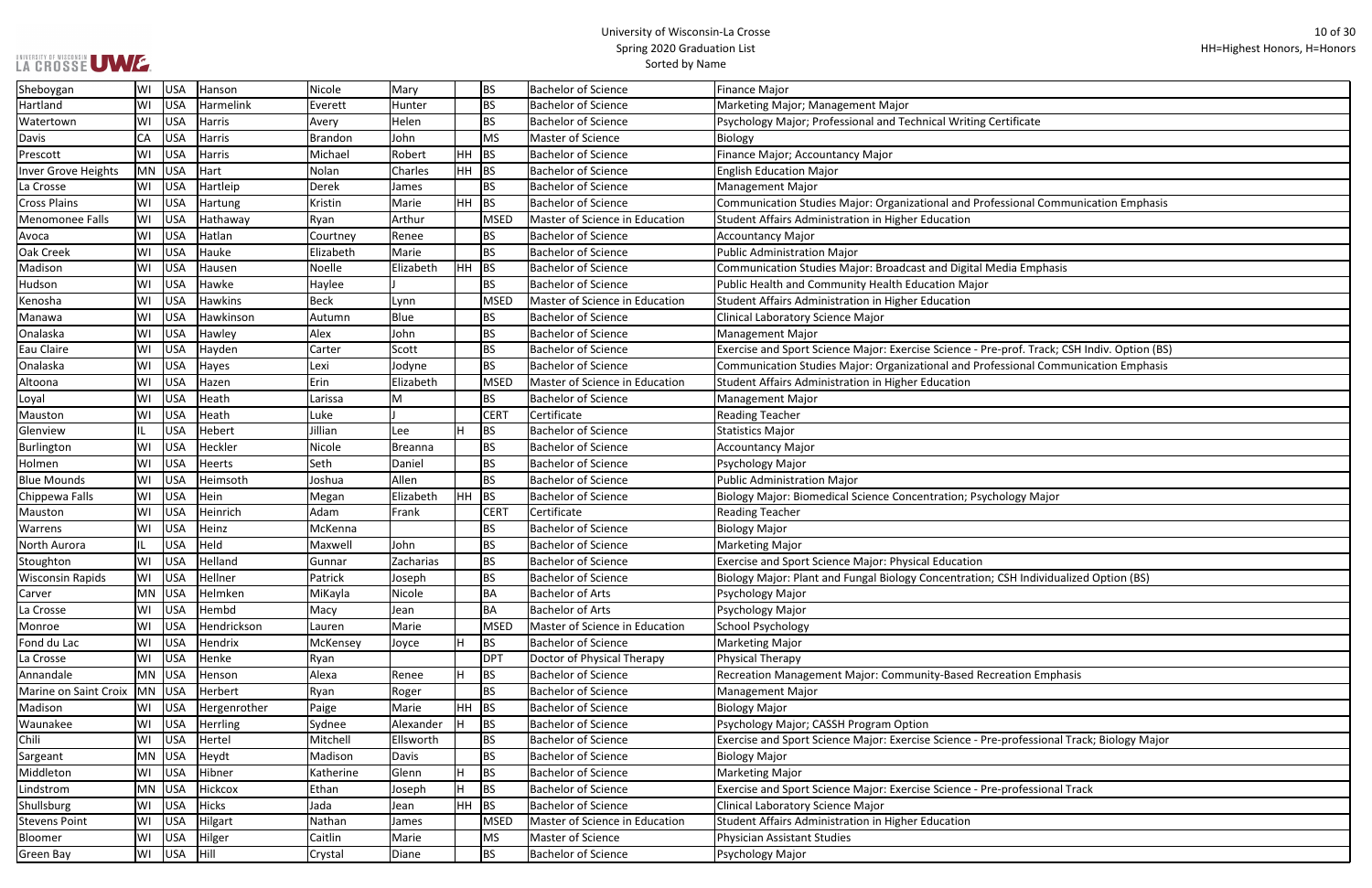| $\mathsf{pr}$                 |
|-------------------------------|
|                               |
| ss Track                      |
|                               |
|                               |
|                               |
|                               |
|                               |
|                               |
|                               |
|                               |
|                               |
|                               |
|                               |
| sional Communication Emphasis |
|                               |
|                               |
| centration                    |
|                               |
|                               |
|                               |
|                               |
|                               |
|                               |
| pol Health Education Major    |
|                               |
|                               |
|                               |
|                               |
|                               |
|                               |
|                               |
|                               |
|                               |
|                               |
| rofessional Track             |
|                               |
|                               |
|                               |
| lajor                         |
|                               |
|                               |
|                               |
| lajor                         |
|                               |
| lajor                         |
|                               |
|                               |

| Eau Claire           | WI  | USA        | Hinden         | Kelly         |            |     | <b>BS</b> | <b>Bachelor of Science</b>     | Psychology Major                                                                    |
|----------------------|-----|------------|----------------|---------------|------------|-----|-----------|--------------------------------|-------------------------------------------------------------------------------------|
| Appleton             | WI  | <b>USA</b> | Hinkens        | Drew          | Arthur     |     | <b>BS</b> | <b>Bachelor of Science</b>     | <b>Marketing Major</b>                                                              |
| Pine Island          | MN  | <b>USA</b> | Hinton         | Malea         | Rose Klein | HH. | <b>BS</b> | <b>Bachelor of Science</b>     | Marketing Major                                                                     |
| Menasha              | WI  | <b>USA</b> | Hintze         | Abbey         | Kristine   |     | <b>BS</b> | <b>Bachelor of Science</b>     | <b>Marketing Major</b>                                                              |
| Freedom              | WI  | <b>USA</b> | Hinz           | Samuel        | Robert     |     | <b>BS</b> | <b>Bachelor of Science</b>     | Art Major; Computer Science Major                                                   |
| Marquette            | MI  | <b>USA</b> | Hoenke         | Ingrid        | Anna       |     | MS        | Master of Science              | <b>Physician Assistant Studies</b>                                                  |
| <b>Fountain City</b> | WI  | <b>USA</b> | Hoesley        | James         | Gordon     |     | <b>BS</b> | <b>Bachelor of Science</b>     | <b>Management Major</b>                                                             |
| Verona               | WI  | <b>USA</b> | Hoferle        | Mark          |            |     | MS        | Master of Science              | Data Science                                                                        |
| Manitowoc            | WI  | <b>USA</b> | Hoffman        | Nate          | Michael    |     | <b>BS</b> | <b>Bachelor of Science</b>     | <b>Chemistry Major: ACS Certification</b>                                           |
| Tomah                | WI  | <b>USA</b> | Hogan          | Sarah         | Elizabeth  |     | <b>BS</b> | Bachelor of Science            | Early Childhood through Middle Childhood Education Major                            |
| Oshkosh              | WI  | <b>USA</b> | Hokenson       | Hannah        | Elizabeth  |     | MSED      | Master of Science in Education | Reading                                                                             |
| Middleton            | WI  | <b>USA</b> | Holley         | Tyler         | John       |     | <b>BS</b> | <b>Bachelor of Science</b>     | Exercise and Sport Science Major: Exercise Science - Fitness Track                  |
| Mankato              | MN  | <b>USA</b> | Holt           | Hannah        | Marie      |     | <b>BS</b> | <b>Bachelor of Science</b>     | <b>History Education Major</b>                                                      |
| <b>Wind Lake</b>     | WI  | <b>USA</b> | Holzheimer     | Emily         | Renee      |     | <b>BS</b> | <b>Bachelor of Science</b>     | <b>Biology Major</b>                                                                |
| Kaukauna             | WI  | <b>USA</b> | Hopfensperger  | Amy           | Jo         |     | BA        | <b>Bachelor of Arts</b>        | Spanish Major                                                                       |
| La Crosse            | WI  | <b>USA</b> | Horth          | Peter         | Davies     |     | HH BA     | Bachelor of Arts               | Sociology Major                                                                     |
| La Crosse            | WI  | <b>USA</b> | Horton         | Kallie        | Elizabeth  |     | MSED      | Master of Science in Education | School Psychology                                                                   |
| Nekoosa              | WI  | <b>USA</b> | Houchin        | Sierra        | Dawn       |     | <b>BS</b> | <b>Bachelor of Science</b>     | Clinical Laboratory Science Major                                                   |
| La Crosse            | WI  | <b>USA</b> | Houman         | Melissa       | Elizabeth  |     | <b>BS</b> | <b>Bachelor of Science</b>     | Psychology Major                                                                    |
| Westboro             | WI  | <b>USA</b> | Hovde          | Jared         | Mitchell   | HH. | <b>BS</b> | <b>Bachelor of Science</b>     | <b>Management Major</b>                                                             |
| Guiping              | 45  | <b>CHN</b> | Huang          | Siyang        |            | HH. | <b>BA</b> | <b>Bachelor of Arts</b>        | English Major: Writing and Rhetoric Studies Emphasis                                |
| Oxford               | WI  | <b>USA</b> | Huber          | Hailey        | Ann        |     | BA        | <b>Bachelor of Arts</b>        | Communication Studies Major: Organizational and Professional Communication Emphasis |
| Milwaukee            | WI  | <b>USA</b> | Huebner        | Emma          | Christine  |     | BA        | Bachelor of Arts               | Psychology Major                                                                    |
| Bancroft             | WI  | <b>USA</b> | <b>Hunkins</b> | Jesse         | James      |     | <b>BS</b> | <b>Bachelor of Science</b>     | Finance Major: Risk, Insurance and Financial Planning Concentration                 |
| Appleton             | WI  | <b>USA</b> | Hunsader       | Madeline      | Rose       |     | <b>BS</b> | <b>Bachelor of Science</b>     | <b>Marketing Major</b>                                                              |
| <b>Arden Hills</b>   | MN  | <b>USA</b> | Huyett         | Christine     | Rae        |     | <b>BS</b> | <b>Bachelor of Science</b>     | <b>Physics Major</b>                                                                |
| <b>Green Bay</b>     | WI  | <b>USA</b> | Imig           | Zachary       | David      |     | <b>BS</b> | <b>Bachelor of Science</b>     | <b>Finance Major</b>                                                                |
| <b>Beaver Dam</b>    | WI  | <b>USA</b> | Indermuehle    | Abbey         | Lynn       |     | <b>BS</b> | <b>Bachelor of Science</b>     | Nuclear Medicine Technology Major                                                   |
| Waltham              | MN  | <b>USA</b> | Inwards        | Nicole        | Kay        |     | BA        | <b>Bachelor of Arts</b>        | Sociology Major                                                                     |
| Necedah              | WI  | <b>USA</b> | Istvanek       | Michael       | Donald     |     | <b>BS</b> | <b>Bachelor of Science</b>     | Exercise and Sport Science Major: Physical Education; School Health Education Major |
| Stoughton            | WI  | USA        | Janakiraman    | Arun Prakash  |            |     | MS        | Master of Science              | Data Science                                                                        |
| Andover              | MN  | USA        | Janes          | Emily         | Elizabeth  |     | BA        | <b>Bachelor of Arts</b>        | Psychology Major                                                                    |
| Ellsworth            | WI  | USA        | Janovec        | Gabrielle     | Rose       |     | HH BS     | <b>Bachelor of Science</b>     | Public Health and Community Health Education Major                                  |
| Green Bay            | WI  | USA        | Janquart       | Benjamin      | Joseph     |     | <b>BS</b> | <b>Bachelor of Science</b>     | <b>Physics Major</b>                                                                |
| Crane Lake           | MN  | USA        | Janssen        | Jeffrey       | Cozimo     |     | HH BS     | <b>Bachelor of Science</b>     | Psychology Major; Pre-Dentistry Track                                               |
| Oregon               | IL. | USA        | Janssen        | Kelsy         | Ann        |     | MS        | Master of Science              | Occupational Therapy                                                                |
| La Crosse            | WI  | <b>USA</b> | Jarrett        | Andrew        | Anthony    |     | <b>BS</b> | <b>Bachelor of Science</b>     | Geography Major                                                                     |
| Middleton            | WI  | <b>USA</b> | Jaume          | Sophia        | Emma       |     | BA        | <b>Bachelor of Arts</b>        | <b>Political Science Major</b>                                                      |
| Germantown           | WI  | <b>USA</b> | Jenkin         | Jacob         | Ryan       |     | <b>BS</b> | <b>Bachelor of Science</b>     | Exercise and Sport Science Major: Exercise Science - Pre-professional Track         |
| Comstock             | WI  | <b>USA</b> | Jensen         | Jillian       | Kay        |     | HH BA     | <b>Bachelor of Arts</b>        | Archaeological Studies Major                                                        |
| Neenah               | WI  | USA        | Jensen         | Steph         | Marie      |     | DPT       | Doctor of Physical Therapy     | Physical Therapy                                                                    |
| Manitowoc            | WI  | <b>USA</b> | Jirikowic      | Abigail       | Jo         |     | HH BS     | <b>Bachelor of Science</b>     | Middle Childhood through Early Adolescence Education Major                          |
| <b>Coal Valley</b>   | IL. | <b>USA</b> | Johannes       | Kaitlin       | Ann        |     | <b>BS</b> | <b>Bachelor of Science</b>     | Finance Major                                                                       |
| Wheaton              | IL. | <b>USA</b> | Johnnic        | Qarin         | Lee        |     | <b>BS</b> | <b>Bachelor of Science</b>     | Sociology Major                                                                     |
| La Crosse            | WI  | <b>USA</b> | Johnson        | Ben           |            |     | $HH$ BS   | <b>Bachelor of Science</b>     | Middle Childhood through Early Adolescence Education Major                          |
| Freedom              | WI  | <b>USA</b> | Johnson        | Brandyn       | Tyler      |     | <b>BS</b> | <b>Bachelor of Science</b>     | <b>Management Major</b>                                                             |
| Blanchardville       | WI  | <b>USA</b> | Johnson        | <b>Brooke</b> | Marie      |     | <b>BS</b> | <b>Bachelor of Science</b>     | Middle Childhood through Early Adolescence Education Major                          |
| La Crosse            | WI  | USA        | Johnson        | Dakota        | Keith      |     | <b>BS</b> | <b>Bachelor of Science</b>     | Accountancy Major; Finance Major                                                    |
|                      |     |            |                |               |            |     |           |                                |                                                                                     |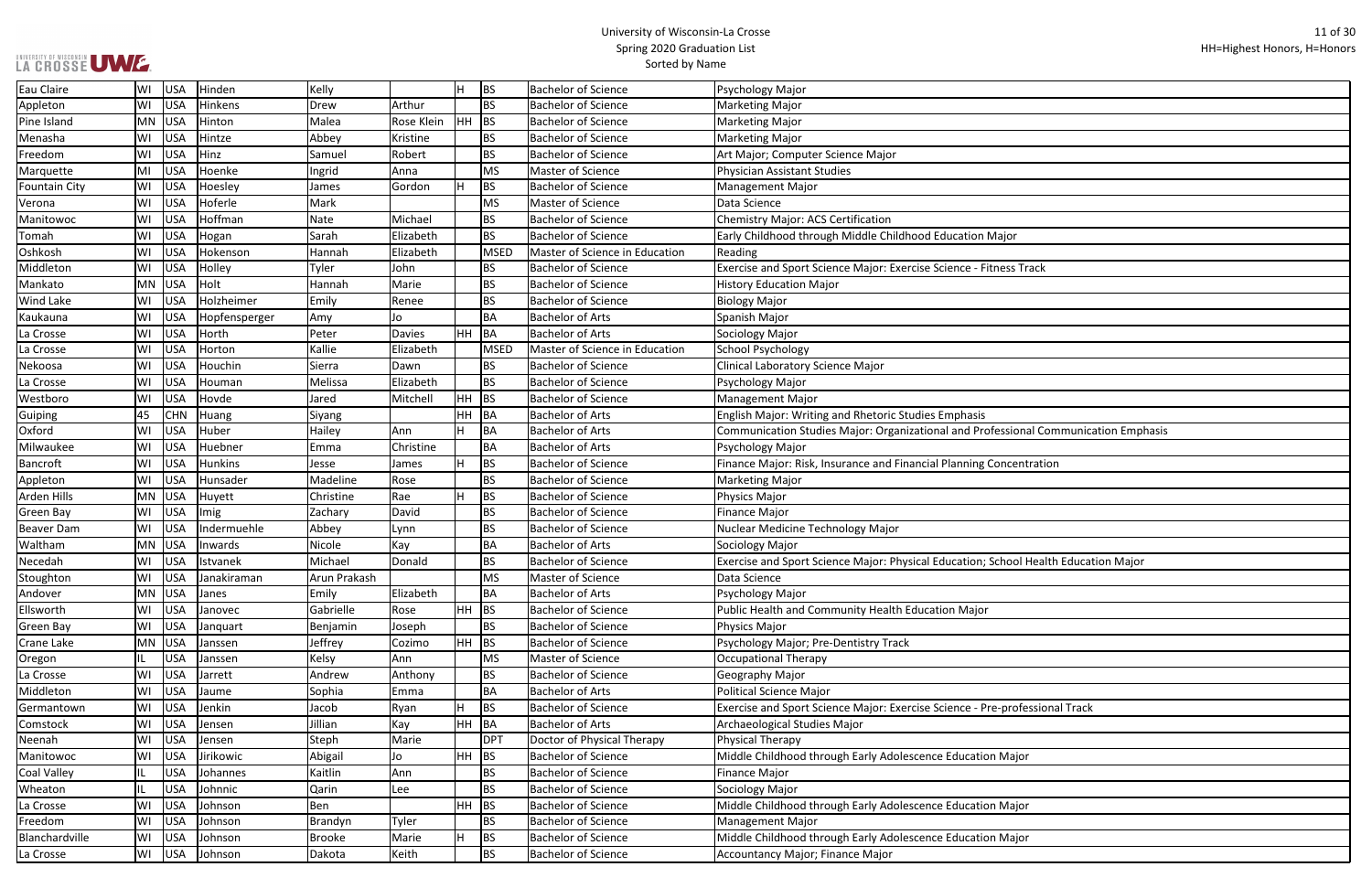| nthropology Emphasis               |
|------------------------------------|
|                                    |
|                                    |
|                                    |
|                                    |
|                                    |
| ntration                           |
|                                    |
|                                    |
|                                    |
|                                    |
|                                    |
| lajor                              |
|                                    |
|                                    |
|                                    |
|                                    |
|                                    |
|                                    |
|                                    |
|                                    |
|                                    |
|                                    |
|                                    |
|                                    |
|                                    |
|                                    |
| nal Communication Emphasis         |
|                                    |
|                                    |
| lajor                              |
|                                    |
|                                    |
|                                    |
| or                                 |
|                                    |
| or                                 |
| sional Communication Emphasis      |
|                                    |
|                                    |
|                                    |
|                                    |
| lajor                              |
| rof. Track; CSH Indiv. Option (BS) |
| sional Communication Emphasis      |
| or                                 |
|                                    |
| lajor                              |
| rontology Emphasis                 |
|                                    |

| Hamel                  | MN        | USA        | Johnson                      | Emma            | Louise    | lн        | <b>BS</b>  | <b>Bachelor of Science</b>  | Microbiology Major: Biomedical Concentration                                                 |
|------------------------|-----------|------------|------------------------------|-----------------|-----------|-----------|------------|-----------------------------|----------------------------------------------------------------------------------------------|
| <b>West Bend</b>       | WI        | <b>USA</b> | Johnson                      | Hunter          | Stuart    |           | <b>BS</b>  | <b>Bachelor of Science</b>  | Finance Major                                                                                |
| Onalaska               | WI        | USA        | Johnson                      | Jordyn          |           |           | <b>BS</b>  | <b>Bachelor of Science</b>  | Psychology Major                                                                             |
| Maple Plain            | MN        | USA        | Johnson                      | Kayla           | lAnn.     |           | <b>BS</b>  | <b>Bachelor of Science</b>  | <b>Biology Major</b>                                                                         |
| Golden Valley          | MN        | USA        | Johnson                      | Kelly           | Maureen   | HH BA     |            | <b>Bachelor of Arts</b>     | Sociology Major; Archaeological Studies Major: Cultural Anthropology Emphasis                |
| Hartford               | WI        | <b>USA</b> | Johnson                      | Kim             | Anne      | <b>HH</b> | <b>BS</b>  | <b>Bachelor of Science</b>  | <b>English Education Major</b>                                                               |
| Mukwonago              | WI        | <b>USA</b> | Johnson                      | Kimberly        | Michelle  | H         | <b>BS</b>  | <b>Bachelor of Science</b>  | Sociology Major                                                                              |
| Galesville             | WI        | <b>USA</b> | Johnson                      | Kimberlyn       | Nicole    |           | <b>BS</b>  | <b>Bachelor of Science</b>  | Marketing Major                                                                              |
| Dousman                | WI        | <b>USA</b> | Johnson                      | Krista          | Loren     | <b>HH</b> | BS         | <b>Bachelor of Science</b>  | Psychology Major; CASSH Program Option                                                       |
| <b>Cross Plains</b>    | WI        | <b>USA</b> | Johnson-Schunk               | Daniel          | Steven    |           | <b>BS</b>  | <b>Bachelor of Science</b>  | Geography Major: Geographic Information Science Concentration                                |
| La Crosse              | WI        | <b>USA</b> | Jones                        | Andrew          | Michael   |           | BS         | <b>Bachelor of Science</b>  | Music Major: Instrumental Emphasis                                                           |
| <b>Mineral Point</b>   | WI        | <b>USA</b> | Jones                        | Garrison        | James     |           | <b>DPT</b> | Doctor of Physical Therapy  | Physical Therapy                                                                             |
| Eau Claire             | WI        | <b>USA</b> | Jones                        | <b>Sterling</b> | Lee Tate  |           | BS.        | <b>Bachelor of Science</b>  | <b>Biology Major: Biomedical Science Concentration</b>                                       |
| Eau Claire             | WI        | <b>USA</b> | Jorgenson                    | Christopher     | Jean      |           | <b>EDD</b> | Doctor of Education         | Student Affairs Admin/Leadrshp                                                               |
| Oregon                 | WI        | <b>USA</b> | Joswig                       | Hannah          | Marie     |           | <b>BS</b>  | <b>Bachelor of Science</b>  | Middle Childhood through Early Adolescence Education Major                                   |
| Luck                   | WI        | <b>USA</b> | Joy                          | Madeline        | Rae       |           | <b>BS</b>  | <b>Bachelor of Science</b>  | Management Major                                                                             |
| De Pere                | WI        | USA        | Jurgens-McGaughey   McKenzie |                 | Rae Jayd  |           | <b>BS</b>  | <b>Bachelor of Science</b>  | International Business Major                                                                 |
| Wausau                 | WI        | <b>USA</b> | Jusufi                       | Arta            |           |           | <b>BS</b>  | <b>Bachelor of Science</b>  | Biology Major; CSH Individualized Option (BS)                                                |
| Cambridge              | WI        | <b>USA</b> | Kaashagen                    | Carson          | Bjorn     |           | BA         | <b>Bachelor of Arts</b>     | <b>English Major: Rhetoric and Writing Emphasis</b>                                          |
| New Lenox              | IL.       | <b>USA</b> | Kachinsky                    | <b>Brooke</b>   | Leigh     |           | <b>BS</b>  | <b>Bachelor of Science</b>  | Biology Major                                                                                |
| Downing                | WI        | <b>USA</b> | Kadinger                     | Morgan          | Rachel    | HH        | <b>BS</b>  | <b>Bachelor of Science</b>  | <b>Biology Major</b>                                                                         |
| Melrose                | WI        | <b>USA</b> | Kahnke                       | Erin            | Joan      |           | <b>EDS</b> | <b>Education Specialist</b> | School Psychology                                                                            |
| Lakeville              | <b>MN</b> | <b>USA</b> | Kairis                       | Drew            | Phillip   |           | BS.        | <b>Bachelor of Science</b>  | <b>Finance Major</b>                                                                         |
| Milton                 | WI        | <b>USA</b> | Kaiser                       | Haley           | Elizabeth |           | <b>BS</b>  | <b>Bachelor of Science</b>  | Marketing Major                                                                              |
| Holmen                 | WI        | <b>USA</b> | Kalander                     | Cade            | Benjamin  |           | BS.        | <b>Bachelor of Science</b>  | Finance Major                                                                                |
| <b>Saint Paris</b>     | OH        | <b>USA</b> | Kalian                       | Mackenzie       | Lee       |           | <b>BS</b>  | <b>Bachelor of Science</b>  | Psychology Major; Sociology Major                                                            |
| Fitchburg              | WI        | <b>USA</b> | Kalinka                      | Christopher     | Patrick   |           | <b>MS</b>  | Master of Science           | Microbiology                                                                                 |
| Inver Grove Heights    | MN        | USA        | Kandt                        | Austin          | James     |           | BS         | <b>Bachelor of Science</b>  | Finance Major; Economics Major                                                               |
| La Crosse              | WI        | USA        | Kapanke                      | Evangelina      | Ruth      |           | BA         | <b>Bachelor of Arts</b>     | Spanish Major; Communication Studies Major: Interpersonal Communication Emphasis             |
| <b>Stevens Point</b>   | WI        | USA        | Karch                        | Danielle        | Jodene    |           | <b>BS</b>  | <b>Bachelor of Science</b>  | Biology Major                                                                                |
| Franksville            | WI        | USA        | Karegeannes                  | Olivia          | Bess      |           | BS         | <b>Bachelor of Science</b>  | Middle Childhood through Early Adolescence Education Major                                   |
| Madison                | WI        | <b>USA</b> | Karlsson                     | Aidan           | Teller    | HH BS     |            | <b>Bachelor of Science</b>  | <b>Biology Major: Aquatic Science Concentration</b>                                          |
| <b>West Bend</b>       | WI        | <b>USA</b> | Kastner                      | Marlo           | Magdalen  |           | BA         | <b>Bachelor of Arts</b>     | <b>French Major: Business Concentration</b>                                                  |
| Waukesha               | WI        | <b>USA</b> | Katzka                       | Alexander       | James     |           | <b>BS</b>  | <b>Bachelor of Science</b>  | Psychology Major                                                                             |
| Boscobel               | WI        | <b>USA</b> | Kauffman                     | Nicole          | Lynn      |           | BS         | <b>Bachelor of Science</b>  | Early Childhood through Middle Childhood Education Major                                     |
| Janesville             | WI        | <b>USA</b> | Kaufman                      | Kayla           | Mary      | Iн        | <b>BS</b>  | <b>Bachelor of Science</b>  | Statistics Major: Actuarial Science Concentration                                            |
| Burlington             | WI        | USA        | Kawalec                      | Carly           | Jeanne    |           | BS.        | <b>Bachelor of Science</b>  | Early Childhood through Middle Childhood Education Major                                     |
| <b>Stevens Point</b>   | WI        | <b>USA</b> | Kearney                      | Theodore        | Di Salvo  |           | BS.        | <b>Bachelor of Science</b>  | Communication Studies Major: Organizational and Professional Communication Emphasis          |
| Stillwater             | <b>MN</b> | USA        | Keenan                       | Owen            | Gallagher |           | BS.        | <b>Bachelor of Science</b>  | Political Science Major                                                                      |
| Ripon                  | WI        | <b>USA</b> | Keenlance                    | Jacob           | Conner    |           | <b>BS</b>  | <b>Bachelor of Science</b>  | Public Administration Major                                                                  |
| De Pere                | WI        | <b>USA</b> | Kellam                       | Payton          | Nicole    |           | BS.        | <b>Bachelor of Science</b>  | Psychology Major; CASSH Program Option                                                       |
| <b>Cross Plains</b>    | WI        | <b>USA</b> | Keller                       | Alex            | John      |           | <b>BS</b>  | <b>Bachelor of Science</b>  | Middle Childhood through Early Adolescence Education Major                                   |
| Edgerton               | WI        | <b>USA</b> | Kellner                      | Makayla         | Nicole    | Iн        | <b>BS</b>  | <b>Bachelor of Science</b>  | Exercise and Sport Science Major: Exercise Science - Pre-prof. Track; CSH Indiv. Option (BS) |
| Davenport              | IA.       | <b>USA</b> | Kelly                        | Paige           | Marie     |           | BS.        | <b>Bachelor of Science</b>  | Communication Studies Major: Organizational and Professional Communication Emphasis          |
| <b>River Falls</b>     | WI        | <b>USA</b> | Kelly                        | Sonja           | Jean      | H         | <b>BS</b>  | <b>Bachelor of Science</b>  | Early Childhood through Middle Childhood Education Major                                     |
| <b>Menomonee Falls</b> | WI        | <b>USA</b> | Kenkel                       | Anna            | Marie     |           | <b>BS</b>  | <b>Bachelor of Science</b>  | Middle Childhood through Early Adolescence Education Major                                   |
| Strum                  | WI        | <b>USA</b> | Kensmoe                      | Kate            | Elizabeth |           | <b>BS</b>  | <b>Bachelor of Science</b>  | Public Health and Community Health Education Major; Gerontology Emphasis                     |
| Isanti                 | MN        | USA        | Kent                         | Dave            | Henry     |           | <b>BS</b>  | <b>Bachelor of Science</b>  | <b>Finance Major</b>                                                                         |
|                        |           |            |                              |                 |           |           |            |                             |                                                                                              |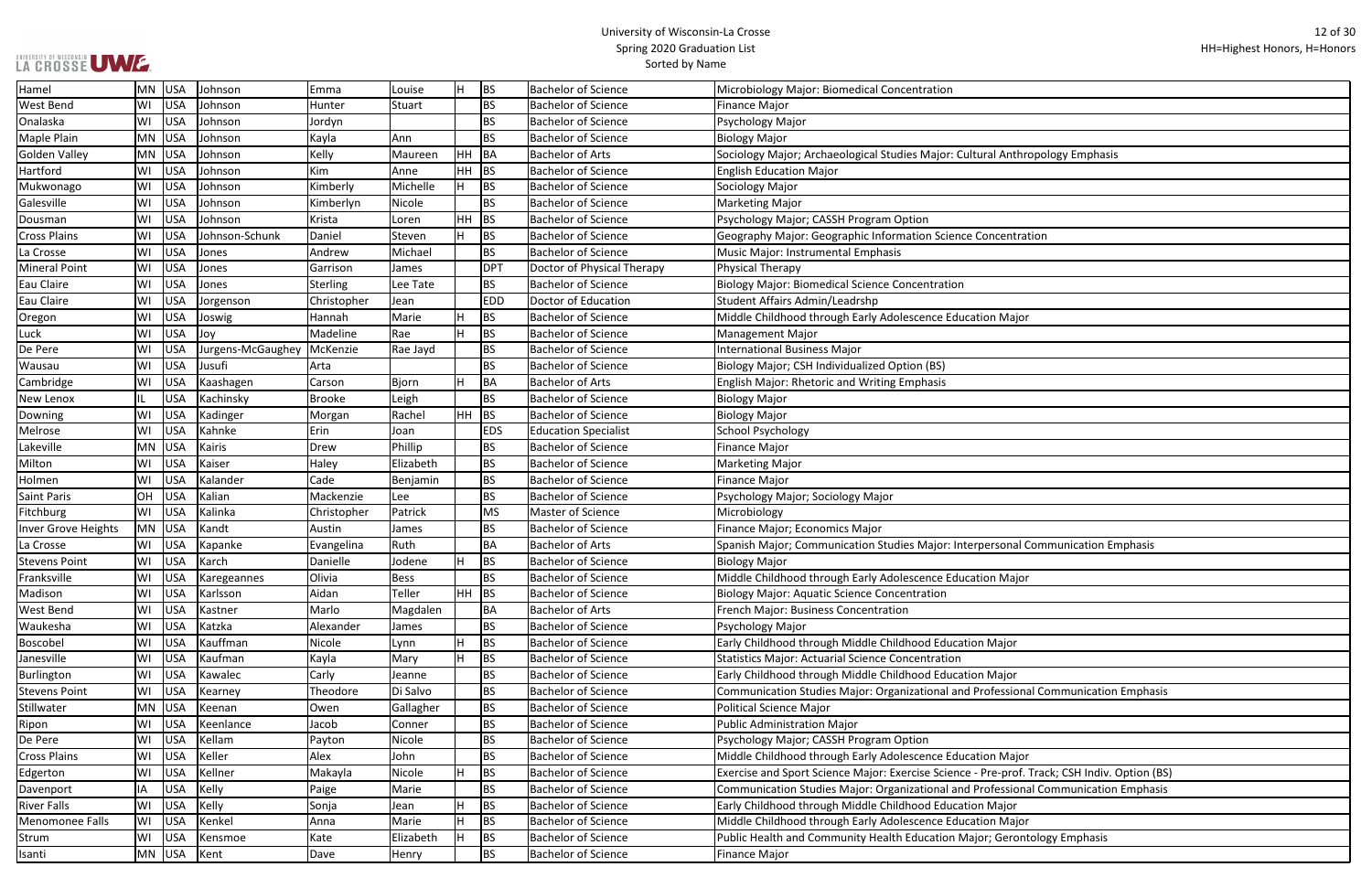┑

| ack; CSH Indiv. Option (BS)                          |
|------------------------------------------------------|
|                                                      |
| lajor                                                |
|                                                      |
|                                                      |
|                                                      |
|                                                      |
|                                                      |
| e Major: Physical Education                          |
| lajor                                                |
|                                                      |
|                                                      |
|                                                      |
|                                                      |
|                                                      |
|                                                      |
|                                                      |
|                                                      |
|                                                      |
| Molecular Bio. (ASBMB) Certif.; CSH Indiv. Opt. (BS) |
|                                                      |
|                                                      |
|                                                      |
|                                                      |
| rofessional Track                                    |
|                                                      |
|                                                      |
|                                                      |
|                                                      |
| rofessional Track                                    |
|                                                      |
|                                                      |
|                                                      |
| d Advocacy Emphasis                                  |
| centration                                           |
|                                                      |
|                                                      |
| rofessional Track                                    |
|                                                      |
| m                                                    |
|                                                      |
|                                                      |
|                                                      |
|                                                      |
|                                                      |
|                                                      |
|                                                      |
|                                                      |
|                                                      |
|                                                      |
|                                                      |

| Dordrecht              |           | <b>NLD</b> | Ketelaar      | Jeroen    |           |         | <b>MSE</b> | Master of Software Engineering | Software Engineering                                                                                         |
|------------------------|-----------|------------|---------------|-----------|-----------|---------|------------|--------------------------------|--------------------------------------------------------------------------------------------------------------|
| Stanley                | WI        | USA        | Ketterhagen   | Katie     | Janet     |         | <b>BS</b>  | <b>Bachelor of Science</b>     | Finance Major; Economics Major                                                                               |
| <b>Oak Creek</b>       | WI        | USA        | Kettinger     | Abigail   | Rae       |         | <b>BS</b>  | <b>Bachelor of Science</b>     | Psychology Major                                                                                             |
| Fargo                  | <b>ND</b> | USA        | Kettner       | Savana    |           |         | <b>DPT</b> | Doctor of Physical Therapy     | Physical Therapy                                                                                             |
| Onalaska               | WI        | USA        | Kick          | Isabelle  | Ann       | HН      | <b>BS</b>  | Bachelor of Science            | <b>Biology Major: Biomedical Science Concentration</b>                                                       |
| La Crosse              | WI        | USA        | Kidd          | Ashleigh  | Sophia    |         | BS         | <b>Bachelor of Science</b>     | <b>Marketing Major</b>                                                                                       |
| <b>Union Grove</b>     | WI        | USA        | Kieslich      | Brett     |           |         | <b>BS</b>  | <b>Bachelor of Science</b>     | Management Major                                                                                             |
| Oak Creek              | WI        | USA        | Kim           | Tae-Hwan  | Andrew    |         | <b>BS</b>  | Bachelor of Science            | <b>English Education Major</b>                                                                               |
| Farmington             | MN        | USA        | Kiminski      | Rachel    | l Ann     | HH      | BS         | <b>Bachelor of Science</b>     | Exercise and Sport Science Major: Exerc. Sci. - Pre-prof. Track; CSH Indiv. Option (BS)                      |
| Onalaska               | WI        | USA        | King          | Chloe     | Elisabeth |         | <b>BS</b>  | <b>Bachelor of Science</b>     | <b>English Education Major</b>                                                                               |
| Muskego                | WI        | USA        | King          | Melody    | Susan     | HH      | <b>BS</b>  | <b>Bachelor of Science</b>     | Middle Childhood through Early Adolescence Education Major                                                   |
| Elgin                  | <b>MN</b> | USA        | Kingsley      | Amber     | Margaret  | $HH$ BS |            | <b>Bachelor of Science</b>     | <b>Athletic Training Major</b>                                                                               |
| Saint Paul             | MN        | USA        | Kinzer        | Sofia     |           | HH      | BA         | <b>Bachelor of Arts</b>        | Archaeological Studies Major                                                                                 |
| Waconia                | MN        | USA        | Kirsch        | Megan     | Joan      |         | <b>BS</b>  | <b>Bachelor of Science</b>     | <b>International Business Major</b>                                                                          |
| Adams                  | MN        | USA        | Kirtz         | McKenzie  | Kay       | HH      | <b>BS</b>  | <b>Bachelor of Science</b>     | School Health Education Major; Exercise and Sport Science Major: Physical Education                          |
| La Crosse              | WI        | USA        | Kittleson     | Madeline  | Marie     |         | <b>BS</b>  | Bachelor of Science            | Middle Childhood through Early Adolescence Education Major                                                   |
| Baraboo                | WI        | USA        | Klaas         | Victoria  | Rae       |         | <b>EDS</b> | <b>Education Specialist</b>    | School Psychology                                                                                            |
| Ellsworth              | WI        | USA        | Klawitter     | Evan      | Jon       |         | <b>BS</b>  | <b>Bachelor of Science</b>     | Accountancy Major; Finance Major                                                                             |
| Eau Claire             | WI        | USA        | Klein         | Isaiah    | Peter     |         | <b>BS</b>  | <b>Bachelor of Science</b>     | <b>Marketing Major</b>                                                                                       |
| Neenah                 | WI        | <b>USA</b> | Kleman        | Eric      | Steven    |         | <b>BS</b>  | <b>Bachelor of Science</b>     | Clinical Laboratory Science Major                                                                            |
| Waukesha               | WI        | <b>USA</b> | Klemm         | Sarah     | Ashley    |         | <b>BS</b>  | Bachelor of Science            | Psychology Major; CASSH Program Option                                                                       |
| Verona                 | WI        | USA        | Klimm         | Josef     | William   |         | <b>MS</b>  | Master of Science              | Data Science                                                                                                 |
| Shawano                | WI        | USA        | Klitzke       | Megan     | Louise    | HН      | BS         | <b>Bachelor of Science</b>     | Psychology Major; Pre-Medicine Track                                                                         |
| <b>Fox Point</b>       | WI        | USA        | Kloehn        | Jaime     | Caitlin   |         | <b>BS</b>  | <b>Bachelor of Science</b>     | Biochemistry Major with American Society for Biochem. & Molecular Bio. (ASBMB) Certif.; CSH Indiv. Opt. (BS) |
| Germantown             | WI        | USA        | Klopfer       | Brianna   | Laura     |         | <b>BS</b>  | <b>Bachelor of Science</b>     | <b>Biology Major</b>                                                                                         |
| Chaseburg              | WI        | USA        | Klum          | Austin    |           |         | <b>BS</b>  | <b>Bachelor of Science</b>     | Computer Science Major; Mathematics Major                                                                    |
| Sussex                 | WI        | <b>USA</b> | Kneer         | Benjamin  | Thomas    |         | BS         | <b>Bachelor of Science</b>     | <b>Finance Major</b>                                                                                         |
| Nekoosa                | WI        | <b>USA</b> | Knetzger      | Kendall   | l Ann     |         | <b>BS</b>  | Bachelor of Science            | Exercise and Sport Science Major: Exercise Science - Pre-professional Track                                  |
| De Pere                | WI        | USA        | Knight        | Cameron   | Michael   |         | <b>BS</b>  | <b>Bachelor of Science</b>     | <b>Marketing Major</b>                                                                                       |
| Beaver Dam             | WI        | USA        | Knollenberg   | Logan     | Frederick |         | <b>BS</b>  | Bachelor of Science            | <b>Economics Major</b>                                                                                       |
| <b>West Bend</b>       | WI        |            | USA Knop      | Hannah    | Patricia  |         | <b>BS</b>  | <b>Bachelor of Science</b>     | Psychology Major                                                                                             |
| Franklin               | WI        | USA        | Kobayashi     | Miki      |           | HH.     | BS         | <b>Bachelor of Science</b>     | Exercise and Sport Science Major: Exercise Science - Pre-professional Track                                  |
| <b>Richland Center</b> | WI        | USA        | Koch          | Rebecca   | Lauren    |         | <b>BS</b>  | Bachelor of Science            | <b>Therapeutic Recreation Major</b>                                                                          |
| Holmen                 | WI        | USA        | Koelbl        | Kyle      | John      |         | <b>BS</b>  | <b>Bachelor of Science</b>     | <b>Finance Major</b>                                                                                         |
| North Mankato          | MN        | USA        | Kohlmeyer     | Rebecca   | Ruth      |         | <b>BS</b>  | Bachelor of Science            | Communication Studies Major: Public Communication and Advocacy Emphasis                                      |
| Vesper                 | WI        | USA        | Kohls         | Cody      | Allen     |         | <b>BS</b>  | <b>Bachelor of Science</b>     | Finance Major: Risk, Insurance and Financial Planning Concentration                                          |
| Sparta                 | WI        | USA        | Kohn          | Sarah     | Ann       |         | <b>BS</b>  | <b>Bachelor of Science</b>     | Biology Major; CSH Individualized Option (BS)                                                                |
| Columbus               | WI        | USA        | Kolb          | Alexis    | Ann       |         | <b>BS</b>  | Bachelor of Science            | Exercise and Sport Science Major: Exercise Science - Pre-professional Track                                  |
| Stratford              | WI        | USA        | Kolbeck       | Casey     | Ann       | HH      | <b>BS</b>  | <b>Bachelor of Science</b>     | <b>Therapeutic Recreation Major</b>                                                                          |
| La Crosse              | WI        | USA        | Kolly         | Amy       |           | HH.     | BS         | <b>Bachelor of Science</b>     | Archaeological Studies Major; Archaeology Honors Program                                                     |
| Franklin               | WI        | USA        | Konkel        | Elizabeth | Ann       |         | <b>BS</b>  | <b>Bachelor of Science</b>     | <b>Biology Major</b>                                                                                         |
| Rogers                 | <b>MN</b> | USA        | Konkol        | Lauren    | Lynn      |         | <b>BS</b>  | Bachelor of Science            | <b>Athletic Training Major</b>                                                                               |
| Lake Nebagamon         | WI        | <b>USA</b> | Kontny        | Mitchell  | John      |         | DPT        | Doctor of Physical Therapy     | <b>Physical Therapy</b>                                                                                      |
| Waukesha               | WI        | USA        | Kopesky       | Genavieve | Emily     |         | BS         | <b>Bachelor of Science</b>     | Public Health and Community Health Education Major                                                           |
| Exeland                | WI        | USA        | Kopras        | Kelsie    | Ann       |         | <b>BS</b>  | Bachelor of Science            | <b>Biology Major</b>                                                                                         |
| Tomah                  | WI        | USA        | Korinek       | Molly     | Ryann     |         | <b>BS</b>  | <b>Bachelor of Science</b>     | Art Major; VPA Program Option                                                                                |
| Wauwatosa              | WI        | USA        | Korthals      | Grace     | Eryn      |         | BS         | <b>Bachelor of Science</b>     | Social Studies Education Major (Broad Field Option B)                                                        |
| Saint Paul             |           |            | MN USA Kosiak | Cortney   | Alexis    |         | BS         | <b>Bachelor of Science</b>     | <b>Therapeutic Recreation Major</b>                                                                          |
|                        |           |            |               |           |           |         |            |                                |                                                                                                              |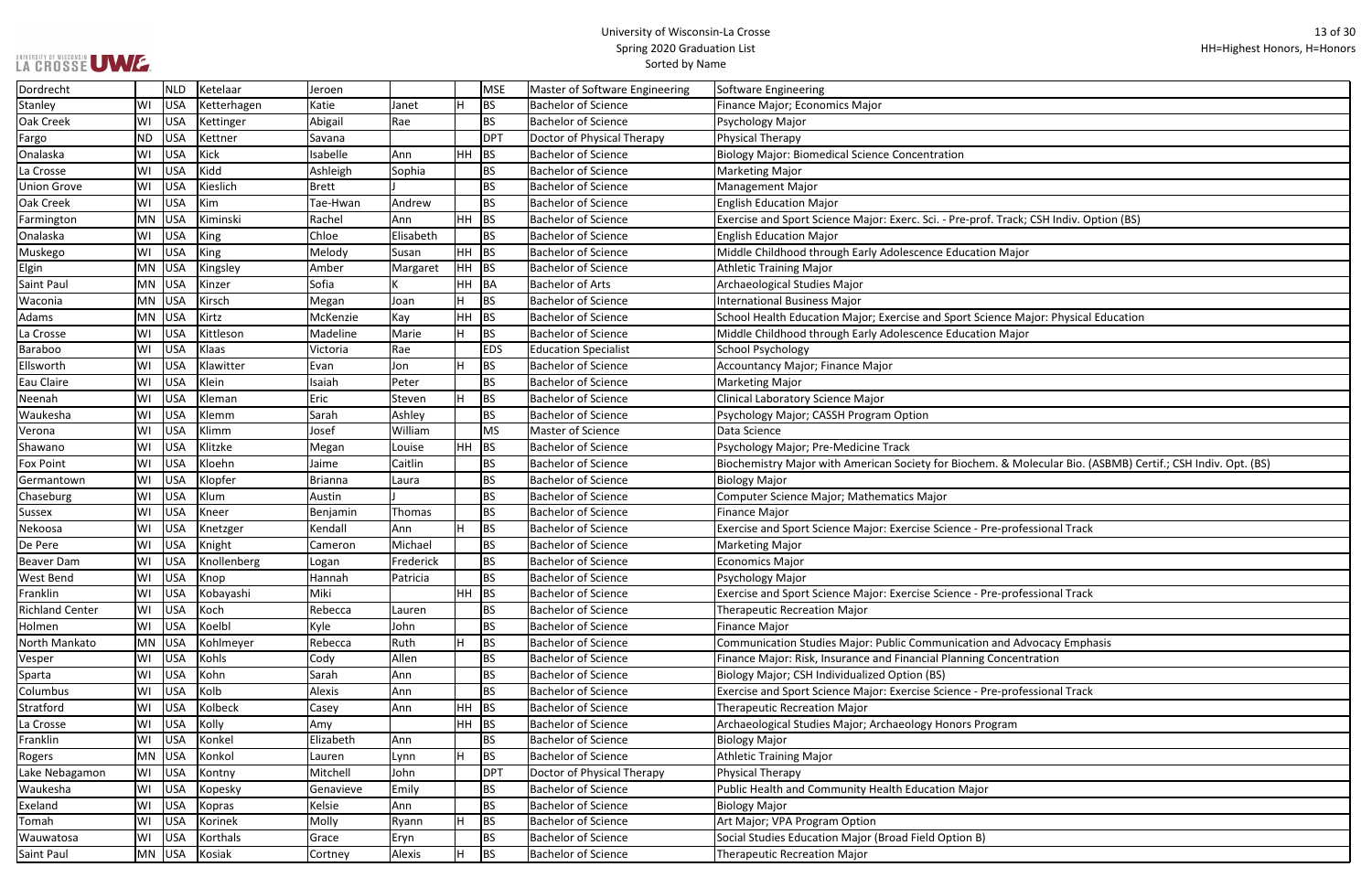|  |  | LA CROSSE UME |  |
|--|--|---------------|--|

| nish Major                                   |
|----------------------------------------------|
| nish Major                                   |
|                                              |
|                                              |
| or                                           |
|                                              |
|                                              |
|                                              |
| rofessional Track                            |
|                                              |
| rofessional Track                            |
|                                              |
|                                              |
| centration<br>alized Option (BS)             |
|                                              |
|                                              |
|                                              |
| centration                                   |
| rofessional Track                            |
| sional Communication Emphasis                |
| lajor                                        |
| rof. Track; CSH Indiv.Option (BS)            |
|                                              |
| ry & Molecular Biology (ASBMB) Certification |
|                                              |
|                                              |
|                                              |
|                                              |
|                                              |
|                                              |
|                                              |
|                                              |
|                                              |
|                                              |
|                                              |
|                                              |

| Germantown               | WI | USA        | Koski         | Jessica  | Lynn            | HH. | BA          | <b>Bachelor of Arts</b>    | English Major: Writing and Rhetoric Studies Emphasis; Spanish Major                                 |
|--------------------------|----|------------|---------------|----------|-----------------|-----|-------------|----------------------------|-----------------------------------------------------------------------------------------------------|
| Lake Shore               |    | MN USA     | Kosobud       | Allison  | Rae             |     | <b>MS</b>   | Master of Science          | Physician Assistant Studies                                                                         |
| De Pere                  | WI | <b>USA</b> | Kowalczyk     | Tyus     | John            |     | <b>BS</b>   | <b>Bachelor of Science</b> | Exercise and Sport Science Major: Physical Education; Spanish Major                                 |
| Waukesha                 | WI | <b>USA</b> | Kragenbrink   | Rachel   | Ann             |     | BS          | <b>Bachelor of Science</b> | Physics Major: Biomedical Concentration                                                             |
| Chanhassen               |    | $MN$ USA   | Krake         | Ashley   | Nicole          | H   | BS          | <b>Bachelor of Science</b> | Finance Major                                                                                       |
| <b>New Glarus</b>        | WI | <b>USA</b> | Krantz        | Courtney | Rebecca         |     | <b>BS</b>   | <b>Bachelor of Science</b> | <b>International Business Major</b>                                                                 |
| Chili                    | WI | <b>USA</b> | Krasselt      | Jace     | Jeffrey         |     | BS.         | <b>Bachelor of Science</b> | Early Childhood through Middle Childhood Education Major                                            |
| Albertville              | MN | <b>USA</b> | Krause        | Daniel   | Scott           |     | BS          | <b>Bachelor of Science</b> | <b>Marketing Major</b>                                                                              |
| La Crosse                | WI | <b>USA</b> | Krause        | Mattie   | Mae             |     | <b>BS</b>   | <b>Bachelor of Science</b> | <b>Biology Major: Biomedical Science Concentration</b>                                              |
| La Crosse                | WI | <b>USA</b> | <b>Krecak</b> | Hannah   | Elizabeth       |     | <b>BA</b>   | <b>Bachelor of Arts</b>    | Spanish Major                                                                                       |
| Milton                   | WI | <b>USA</b> | <b>Kress</b>  | Tanner   | David           |     | <b>BS</b>   | <b>Bachelor of Science</b> | <b>Finance Major</b>                                                                                |
| Oregon                   | WI | <b>USA</b> | Kriefski      | Ally     | Nicole          |     | BS          | <b>Bachelor of Science</b> | Exercise and Sport Science Major: Exercise Science - Pre-professional Track                         |
| <b>West Salem</b>        | WI | <b>USA</b> | Krien         | Katie    | Frances         |     | <b>BS</b>   | <b>Bachelor of Science</b> | Biology Major                                                                                       |
| Marshfield               | WI | <b>USA</b> | Krizan        | Kyle     | Randall         |     | BS.         | <b>Bachelor of Science</b> | <b>Athletic Training Major</b>                                                                      |
| Stillwater               | ΜN | USA        | Kroening      | Leah     | Kristine        |     | BS          | <b>Bachelor of Science</b> | Exercise and Sport Science Major: Exercise Science - Pre-professional Track                         |
| Hockessin                | DE | <b>USA</b> | Kroll         | Tracey   | Ann             |     | <b>MS</b>   | Master of Science          | Data Science                                                                                        |
| Waukesha                 | WI | <b>USA</b> | Kron          | Courtney | Noelle          | H   | BS          | <b>Bachelor of Science</b> | Psychology Major                                                                                    |
| Denmark                  | WI | <b>USA</b> | Kropp         | Chad     | Donald          |     | BS.         | <b>Bachelor of Science</b> | Finance Major: Risk, Insurance and Financial Planning Concentration                                 |
| <b>Green Bay</b>         | WI | <b>USA</b> | Krueger       | Jakob    | Oscar           |     | BS.         | <b>Bachelor of Science</b> | Microbiology Major: Business Concentration; CSH Individualized Option (BS)                          |
| Somerset                 | WI | USA        | Krumrei       | Devon    | Nicole Carol HH |     | BA          | <b>Bachelor of Arts</b>    | English Major: Literature Emphasis                                                                  |
| Rhinelander              | WI | <b>USA</b> | Kubeny        | Alison   | Lee             | HH  | BS          | <b>Bachelor of Science</b> | Management Major; Spanish Major                                                                     |
| Madison                  | WI | <b>USA</b> | Kuhn          | Molly    | Dorothy         | H   | <b>BS</b>   | <b>Bachelor of Science</b> | <b>Biology Major</b>                                                                                |
| Oconomowoc               | WI | <b>USA</b> | Kuhtz         | Royce    | Charles         |     | BS          | <b>Bachelor of Science</b> | <b>Management Major</b>                                                                             |
| Nashotah                 | WI | <b>USA</b> | Kumlien       | Connor   | James           |     | <b>BS</b>   | <b>Bachelor of Science</b> | Finance Major: Risk, Insurance and Financial Planning Concentration                                 |
| Cumberland               | WI | <b>USA</b> | Kupferschmidt | Hannah   | Rae             |     | <b>BS</b>   | <b>Bachelor of Science</b> | Exercise and Sport Science Major: Exercise Science - Pre-professional Track                         |
| Horicon                  | WI | <b>USA</b> | Kurtz         | Ally     | Sue             | HH  | <b>BA</b>   | Bachelor of Arts           | Psychology Major                                                                                    |
| <b>Green Bay</b>         | WI | USA        | Kuske         | Morgan   | Rose            | HH  | BA          | <b>Bachelor of Arts</b>    | Communication Studies Major: Organizational and Professional Communication Emphasis                 |
| La Crosse                | WI | <b>USA</b> | Kutzke        | Wesley   | Allen           |     | BS          | <b>Bachelor of Science</b> | Middle Childhood through Early Adolescence Education Major                                          |
| Montreal                 | WI | <b>USA</b> | Kuula         | Tianne   | Jane            |     | <b>BS</b>   | <b>Bachelor of Science</b> | Exercise and Sport Science Major: Exercise Science - Pre-prof. Track; CSH Indiv.Option (BS)         |
| Inver Grove Heights      |    | MN USA     | Kuzas         | Abigail  | Elaine          |     | <b>DPT</b>  | Doctor of Physical Therapy | Physical Therapy                                                                                    |
| Wonewoc                  | WI | USA        | LaBansky      | Dana     |                 |     | <b>CERT</b> | Certificate                | Reading Teacher                                                                                     |
| Berlin                   | WI | USA        | Labbus        | Alaina   | Joan            | H   | BS          | <b>Bachelor of Science</b> | Biochemistry Major with American Society for Biochemistry & Molecular Biology (ASBMB) Certification |
| <b>Black River Falls</b> | WI | <b>USA</b> | Lafaunge      | Matthew  | James           |     | BS          | <b>Bachelor of Science</b> | <b>Exercise and Sport Science Major: Sport Management</b>                                           |
| Inver Grove Heights      |    | MN USA     | Laliberte     | Carly    | Jo              |     | BS          | <b>Bachelor of Science</b> | <b>Management Major</b>                                                                             |
| <b>Cross Plains</b>      | WI | <b>USA</b> | LaMasney      | Benjamin | George          |     | <b>BS</b>   | <b>Bachelor of Science</b> | <b>Computer Science Major</b>                                                                       |
| Freedom                  | WI | <b>USA</b> | Lambrecht     | Aaron    | Franklin        | HH. | BS          | <b>Bachelor of Science</b> | Economics Major; Accountancy Major                                                                  |
| New Berlin               | WI | <b>USA</b> | Landowski     | Tyler    | Adam            |     | <b>BS</b>   | <b>Bachelor of Science</b> | Computer Science Major                                                                              |
| Trempealeau              | WI | <b>USA</b> | Landsom       | Caleb    | Corey           |     | <b>BS</b>   | <b>Bachelor of Science</b> | Finance Major                                                                                       |
| Oregon                   | WI | USA        | Lang          | Heidi    | Elizabeth       |     | <b>EDD</b>  | Doctor of Education        | Student Affairs Admin/Leadrshp                                                                      |
| Deforest                 | WI | <b>USA</b> | Langdon       | Anna     | Cordelia        |     | BA          | <b>Bachelor of Arts</b>    | Economics Major                                                                                     |
| <b>Machesney Park</b>    | IL | <b>USA</b> | Langley       | Connor   | Grant           |     | <b>BS</b>   | <b>Bachelor of Science</b> | Computer Science Major; CSH Individualized Option (BS)                                              |
| Waukesha                 | WI | <b>USA</b> | Lappley       | Alyssa   | Marie           |     | BS          | <b>Bachelor of Science</b> | Nuclear Medicine Technology Major                                                                   |
| Onalaska                 | WI | <b>USA</b> | Larkin        | Mickaela | Shea            |     | BS          | <b>Bachelor of Science</b> | Biology Major: Biomedical Science Concentration                                                     |
| Appleton                 | WI | <b>USA</b> | Larsen        | Adam     | Robert          |     | <b>BS</b>   | <b>Bachelor of Science</b> | <b>Athletic Training Major</b>                                                                      |
| Holmen                   | WI | <b>USA</b> | Larson        | Andrew   | Joseph          |     | <b>MS</b>   | Master of Science          | Biology: Nurse Anesthesia Concentration                                                             |
| La Crosse                | WI | USA        | Larson        | Camryn   | Ann             | HH  | <b>BS</b>   | <b>Bachelor of Science</b> | <b>Biology Major: Aquatic Science Concentration</b>                                                 |
| Pittsville               | WI | <b>USA</b> | Larson        | Kayla    | Koreen          | H   | BA          | <b>Bachelor of Arts</b>    | Psychology Major                                                                                    |
| Oconomowoc               | WI | USA        | Larson        | Remi     | Lyn             |     | <b>BS</b>   | <b>Bachelor of Science</b> | Psychology Major                                                                                    |
|                          |    |            |               |          |                 |     |             |                            |                                                                                                     |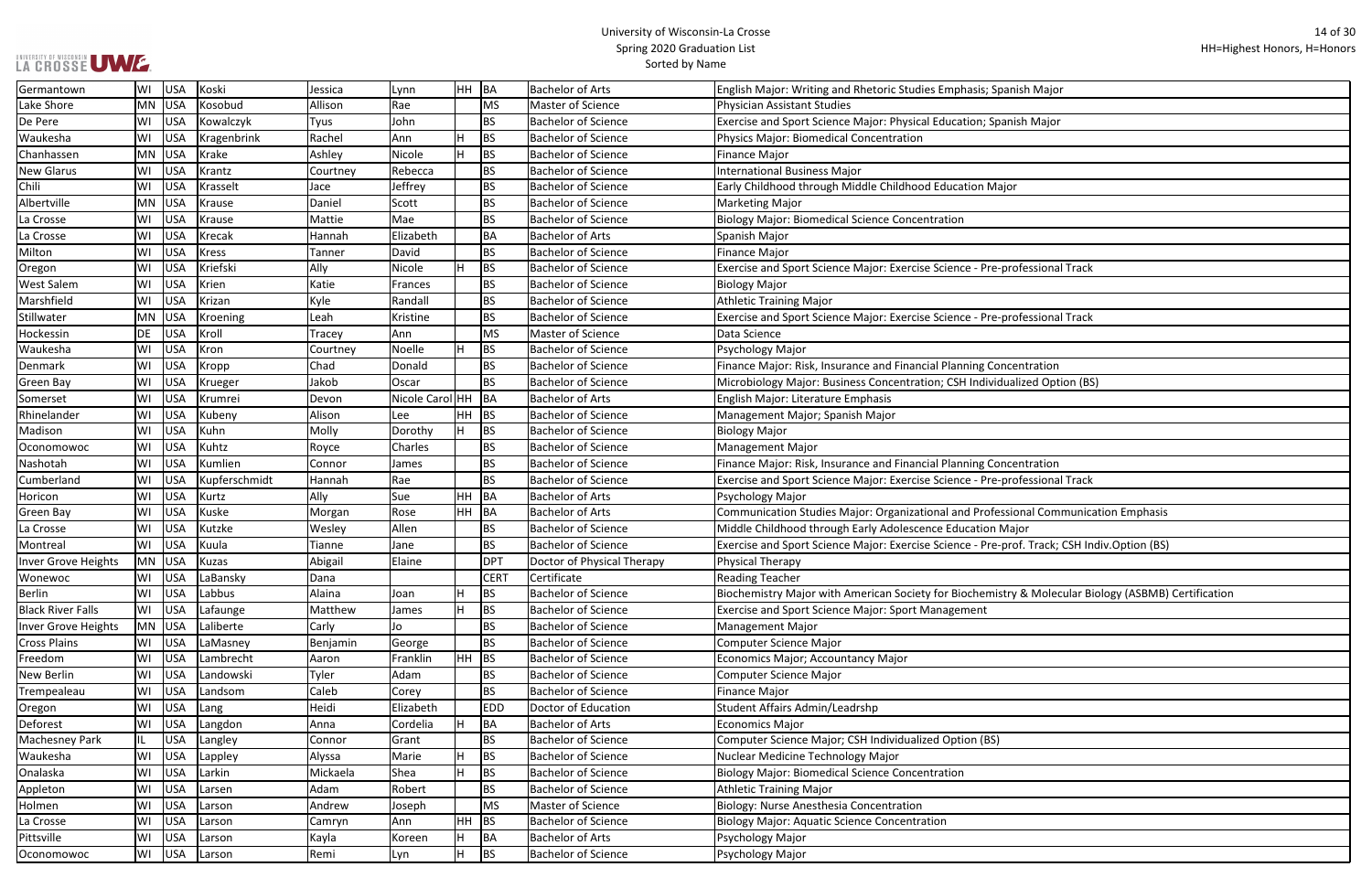Ξ

| SH Program Option            |
|------------------------------|
|                              |
|                              |
|                              |
| rofessional Track            |
| oad Field) Major             |
|                              |
|                              |
|                              |
|                              |
| rofessional Track            |
|                              |
|                              |
|                              |
|                              |
|                              |
|                              |
| htration                     |
| hasis                        |
|                              |
|                              |
|                              |
|                              |
|                              |
|                              |
| on                           |
| onal Track; CSH Indiv.Opt.   |
|                              |
|                              |
|                              |
|                              |
|                              |
|                              |
|                              |
|                              |
|                              |
|                              |
|                              |
|                              |
|                              |
|                              |
|                              |
|                              |
|                              |
|                              |
|                              |
|                              |
| ional Communication Emphasis |
|                              |
|                              |
| ntration                     |
|                              |
|                              |
|                              |
|                              |

| Rochester                | MN        | USA        | LaSee       | Brianna   |                   |       | <b>BS</b>   | <b>Bachelor of Science</b>     | Clinical Laboratory Science Major                                                      |
|--------------------------|-----------|------------|-------------|-----------|-------------------|-------|-------------|--------------------------------|----------------------------------------------------------------------------------------|
| Wauwatosa                | WI        | USA        | Latus       | Grant     | Truman            |       | <b>BA</b>   | Bachelor of Arts               | Theatre Arts Major: Musical Theatre Emphasis                                           |
| Plymouth                 | WI        | <b>USA</b> | LaVine      | Adam      | <b>Ellis</b>      |       | BA          | Bachelor of Arts               | English Major: Writing and Rhetoric Studies Emphasis; CASSH Program Option             |
| Mauston                  | WI        | <b>USA</b> | Lavold      | Chris     | Scott             |       | <b>CERT</b> | Certificate                    | <b>Reading Teacher</b>                                                                 |
| Franksville              | WI        | <b>USA</b> | Laznicka    | Benjamin  | Avery             |       | <b>BS</b>   | <b>Bachelor of Science</b>     | Biology Major                                                                          |
| Sheboygan Falls          | WI        | <b>USA</b> | Le Mahieu   | Josh      | Robert            |       | <b>BS</b>   | <b>Bachelor of Science</b>     | Exercise and Sport Science Major: Exercise Science - Pre-professional Track            |
| <b>Ettrick</b>           | WI        | <b>USA</b> | Lebakken    | Craig     | Blaine            |       | <b>BS</b>   | <b>Bachelor of Science</b>     | Chemistry Education Major; General Science Education (Broad Field) Major               |
| Freedom                  | WI        | <b>USA</b> | LeClair     | Megan     | Elizabeth         | HH    | BS          | <b>Bachelor of Science</b>     | <b>Athletic Training Major</b>                                                         |
| Brookfield               | WI        | <b>USA</b> | Ledvorowski | Kasey     | Jean              |       | <b>BS</b>   | <b>Bachelor of Science</b>     | <b>Accountancy Major</b>                                                               |
| <b>Cross Plains</b>      | WI        | <b>USA</b> | Lee         | Jackson   | Paul              |       | <b>BS</b>   | <b>Bachelor of Science</b>     | Computer Science Major                                                                 |
| Appleton                 | WI        | <b>USA</b> | Lee         | Jasmine   | Marie             |       | <b>BS</b>   | <b>Bachelor of Science</b>     | Exercise and Sport Science Major: Exercise Science - Pre-professional Track            |
| <b>West Bend</b>         | WI        | <b>USA</b> | Lee         | Jenna     | Marie             | HH    | <b>BS</b>   | <b>Bachelor of Science</b>     | Management Major; Marketing Major                                                      |
| Menomonee Falls          | WI        | <b>USA</b> | Lee         | Lauren    | Leticia           |       | <b>BS</b>   | <b>Bachelor of Science</b>     | <b>Marketing Major</b>                                                                 |
| <b>Green Bay</b>         | WI        | <b>USA</b> | Lee         | Mai       |                   |       | MSED        | Master of Science in Education | Student Affairs Administration in Higher Education                                     |
| <b>Black River Falls</b> | WI        | <b>USA</b> | Lee         | Maria     | Kehaulani         |       | DPT         | Doctor of Physical Therapy     | Physical Therapy                                                                       |
| <b>Saint Paul</b>        | MN        | <b>USA</b> | Lee         | Pahna     |                   |       | <b>BS</b>   | <b>Bachelor of Science</b>     | <b>Biology Major</b>                                                                   |
| La Crosse                | WI        | <b>USA</b> | Lee         | Paul      |                   |       | <b>BS</b>   | <b>Bachelor of Science</b>     | Geography Major: Geographic Information Science Concentration                          |
| Milwaukee                | WI        | <b>USA</b> | Lee         | Victoria  |                   | HH    | <b>BS</b>   | <b>Bachelor of Science</b>     | Recreation Management Major: Outdoor Recreation Emphasis                               |
| Plover                   | WI        | <b>USA</b> | Leek        | Natalie   | Anne              | HH    | BS          | <b>Bachelor of Science</b>     | <b>Biology Major: Biomedical Science Concentration</b>                                 |
| Hebron                   | IL        | <b>USA</b> | Lejeune     | James     | Michael           |       | <b>BS</b>   | <b>Bachelor of Science</b>     | <b>Finance Major</b>                                                                   |
| De Pere                  | WI        | <b>USA</b> | Lemerond    | Hunter    |                   |       | <b>BS</b>   | <b>Bachelor of Science</b>     | <b>Management Major</b>                                                                |
| <b>River Falls</b>       | WI        | <b>USA</b> | Lenneman    | Neil      | Gordon            | HH BS |             | <b>Bachelor of Science</b>     | Finance Major; Economics Major                                                         |
| Lake Mills               | WI        | <b>USA</b> | Lensmire    | Simon     | Matthew           |       | <b>BS</b>   | <b>Bachelor of Science</b>     | <b>Information Systems Major</b>                                                       |
| Janesville               | WI        | <b>USA</b> | Lester      | Ashley    | Rose              |       | <b>BS</b>   | <b>Bachelor of Science</b>     | Biology Major: Cellular and Molecular Biology Concentration                            |
| Austin                   | <b>MN</b> | <b>USA</b> | Leuer       | Olivia    | Rose              |       | <b>BS</b>   | <b>Bachelor of Science</b>     | Exercise and Sport Science Major: Exerc. Sci. - Pre-professional Track; CSH Indiv.Opt. |
| New Berlin               | WI        | <b>USA</b> | Lewis       | Jessica   | Marguerite        |       | <b>BS</b>   | <b>Bachelor of Science</b>     | <b>Management Major</b>                                                                |
| Wausau                   | WI        | <b>USA</b> | Leydet      | Andrew    | <b>James</b>      | HH    | <b>BS</b>   | <b>Bachelor of Science</b>     | Biology Major: Biomedical Science Concentration                                        |
| Huangshi                 |           | <b>CHN</b> | lLi         | Hui       |                   |       | MSE         | Master of Software Engineering | Software Engineering                                                                   |
| NanNing                  | 45        | <b>CHN</b> | ΙLi         | Liyuan    |                   |       | <b>MSE</b>  | Master of Software Engineering | Software Engineering                                                                   |
| <b>Brookfield</b>        | WI        | <b>USA</b> | Liebetrau   | Evan      | Eric              |       | BA          | <b>Bachelor of Arts</b>        | Psychology Major                                                                       |
| Columbus                 | WI        | USA        | Lietha      | Mikaela   | Rae               |       | <b>BS</b>   | <b>Bachelor of Science</b>     | <b>Finance Major</b>                                                                   |
| <b>Machesney Park</b>    | IL.       | USA        | Lindstrand  | Jacob     | Anthony Thomas BS |       |             | <b>Bachelor of Science</b>     | <b>Biology Major: Biomedical Science Concentration</b>                                 |
| Inver Grove Heights      | MN        | USA        | Lindstrom   | Stephanie | Rae               |       | <b>BS</b>   | <b>Bachelor of Science</b>     | <b>Finance Major</b>                                                                   |
| La Crosse                | WI        | USA        | Lindstrom   | Susan     | Marie             |       | <b>BS</b>   | <b>Bachelor of Science</b>     | Sociology Major                                                                        |
| Woodbury                 | MN        | USA        | Lisowski    | Lauren    | Nicole            |       | HH BS       | <b>Bachelor of Science</b>     | <b>Biology Major: Biomedical Science Concentration</b>                                 |
| Minneapolis              | MN        | USA        | Litaker     | Jamie     | Henderson         |       | BA          | Bachelor of Arts               | Mathematics Major                                                                      |
| <b>New Richmond</b>      | WI        | USA        | Littfin     | Sophia    | Shaw              |       | <b>BS</b>   | <b>Bachelor of Science</b>     | Communication Studies Major: Media Studies Emphasis                                    |
| Pine Island              | MN        | <b>USA</b> | Lohmeyer    | Drew      | William           |       | HH BS       | <b>Bachelor of Science</b>     | Computer Science Major                                                                 |
| <b>Whitefish Bay</b>     | WI        | USA        | Long        | Carolyn   | Gabrielle         |       | <b>BS</b>   | <b>Bachelor of Science</b>     | <b>Biology Major: Environmental Science Concentration</b>                              |
| Onalaska                 | WI        | USA        | Lor         | Judy      | Chaia             |       | BA          | Bachelor of Arts               | Communication Studies Major: Media Studies Emphasis                                    |
| Holmen                   | WI        | USA        | Lor         | Mai Nue   |                   |       | <b>MSED</b> | Master of Science in Education | Student Affairs Administration in Higher Education                                     |
| Prairie du Chien         | WI        | USA        | Lorenz      | Chloe     | Jo                |       | BA          | Bachelor of Arts               | Communication Studies Major: Organizational and Professional Communication Emphasis    |
| Greenville               | WI        | <b>USA</b> | Loveland    | Dylan     | James             |       | <b>BS</b>   | <b>Bachelor of Science</b>     | Marketing Major                                                                        |
| La Crosse                | WI        | <b>USA</b> | Lubinsky    | Kaitlin   | Rebecca           |       | <b>BS</b>   | <b>Bachelor of Science</b>     | Psychology Major                                                                       |
| Boscobel                 | WI        | <b>USA</b> | Lucas       | Ethan     | Edward            |       | <b>BS</b>   | <b>Bachelor of Science</b>     | Geography Major: Geographic Information Science Concentration                          |
| Dousman                  | WI        | USA        | Ludtke      | Halle     | Alana-Marie       |       | <b>BS</b>   | <b>Bachelor of Science</b>     | Management Major                                                                       |
| <b>Brookfield</b>        | WI        | USA        | Lynch       | Ryan      | James             |       | <b>BS</b>   | <b>Bachelor of Science</b>     | Geography Major: Environmental Science Concentration                                   |
| La Crosse                | WI        | USA        | Ma          | Yuanman   |                   |       | <b>BS</b>   | <b>Bachelor of Science</b>     | Chemistry Major: ACS Certification                                                     |
|                          |           |            |             |           |                   |       |             |                                |                                                                                        |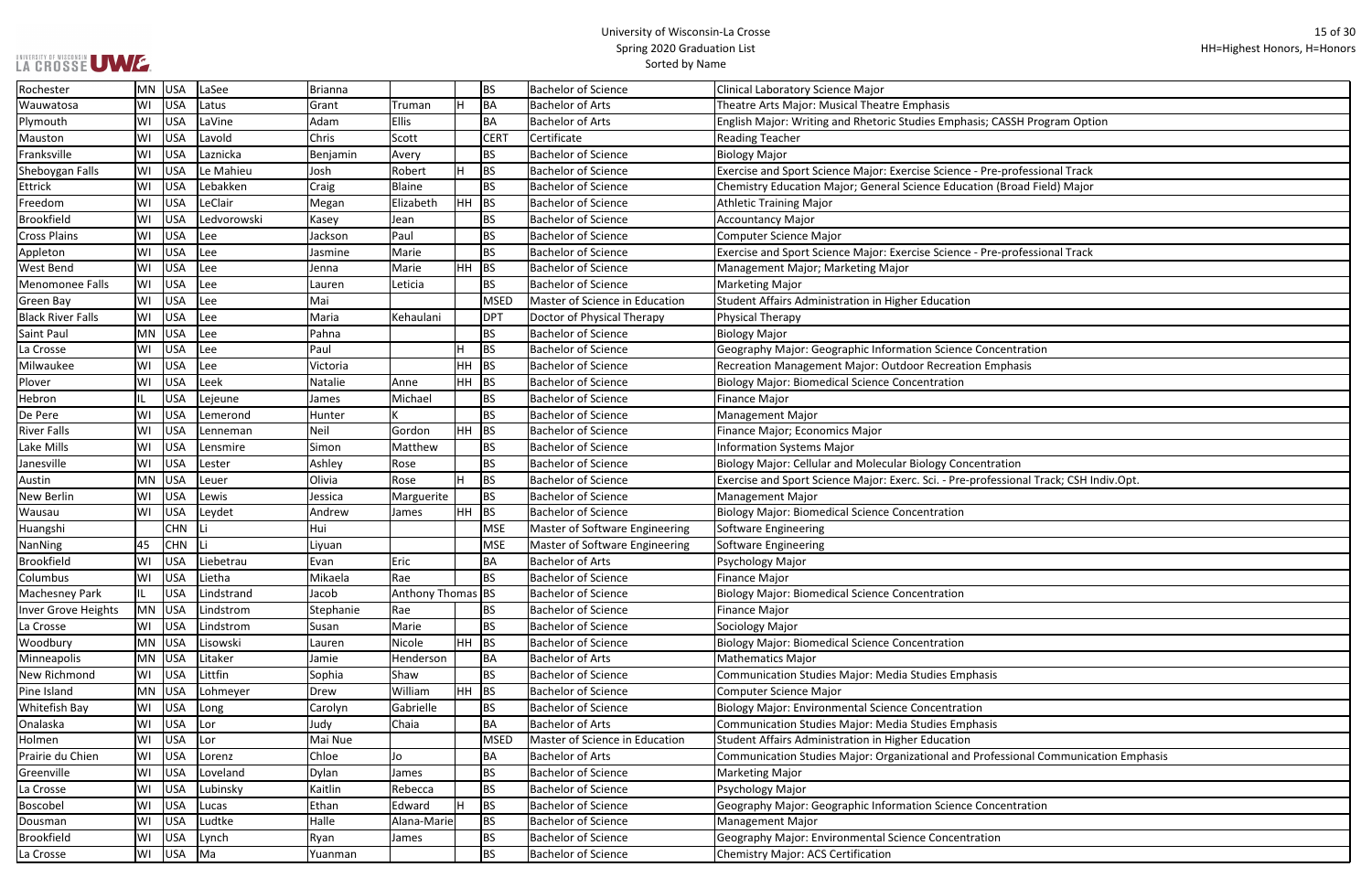|  |  | LA CROSSE UWE |  |
|--|--|---------------|--|
|  |  |               |  |

Ξ

| ional Communication Emphasis       |
|------------------------------------|
|                                    |
|                                    |
|                                    |
|                                    |
|                                    |
|                                    |
|                                    |
| Track                              |
|                                    |
|                                    |
| tudies Emphasis                    |
|                                    |
|                                    |
| rofessional Track                  |
|                                    |
| ional Communication Emphasis       |
|                                    |
|                                    |
|                                    |
| rof. Track; CSH Indiv. Option (BS) |
|                                    |
| rofessional Track                  |
| ool Health Education Major         |
|                                    |
|                                    |
|                                    |
|                                    |
|                                    |
|                                    |
|                                    |
|                                    |
|                                    |
|                                    |
|                                    |
| rofessional Track                  |
|                                    |
|                                    |
|                                    |
| rofessional Track                  |
|                                    |
|                                    |
|                                    |
|                                    |
|                                    |
|                                    |
|                                    |
|                                    |
|                                    |
| ional Communication Emphasis       |
|                                    |
|                                    |
|                                    |
|                                    |
|                                    |
| s Track                            |
|                                    |
|                                    |
|                                    |
|                                    |
|                                    |
|                                    |
|                                    |

| Rochester          | <b>MN</b> | <b>USA</b> | Maas        | Kathryn        | Marie       |     | <b>BS</b>   | <b>Bachelor of Science</b>     | Biology Major                                                                                |
|--------------------|-----------|------------|-------------|----------------|-------------|-----|-------------|--------------------------------|----------------------------------------------------------------------------------------------|
| Lakeland           | <b>MN</b> | USA        | Maas        | Madeline       | Lee         |     | <b>BS</b>   | <b>Bachelor of Science</b>     | Communication Studies Major: Organizational and Professional Communication Emphasis          |
| Mc Farland         | WI        | <b>USA</b> | MacDonald   | Ryan           | Michael     |     | <b>BS</b>   | <b>Bachelor of Science</b>     | Geography Major: Environmental Science Concentration                                         |
| <b>Brookfield</b>  | WI        | <b>USA</b> | Magyar      | Daniel         | Joseph      |     | BS          | <b>Bachelor of Science</b>     | Accountancy Major                                                                            |
| Cudahy             | WI        | <b>USA</b> | Maher       | Matalin        | Rae         |     | BA          | <b>Bachelor of Arts</b>        | Psychology Major                                                                             |
| Holmen             | WI        | <b>USA</b> | Mahlum      | Marcus         | Dwight      | HH. | BA          | <b>Bachelor of Arts</b>        | Political Science Major; CASSH BA Degree Prog Opt-Hum                                        |
| <b>River Falls</b> | WI        | <b>USA</b> | Maier       | Kellie         | Rose        | HH. | BS          | <b>Bachelor of Science</b>     | Psychology Major                                                                             |
| <b>River Falls</b> | WI        | <b>USA</b> | Maier       | Kelly          | Nichole     |     | BS          | <b>Bachelor of Science</b>     | Nuclear Medicine Technology Major; Pre-Physical Therapy Track                                |
| Genoa              | WI        | <b>USA</b> | Malin       | Nicholas       | Philip      |     | <b>BS</b>   | <b>Bachelor of Science</b>     | Finance Major                                                                                |
| <b>West Salem</b>  | WI        | <b>USA</b> | Maliszewski | Joshua         | James       |     | <b>BS</b>   | <b>Bachelor of Science</b>     | Marketing Major; Communication Studies Major: Media Studies Emphasis                         |
| Birnamwood         | WI        | <b>USA</b> | Malluege    | Karena         | l Ann       |     | BS          | <b>Bachelor of Science</b>     | <b>Biology Major</b>                                                                         |
| Carol Stream       | IL        | <b>USA</b> | Maltizo     | Maryjoy        | Cervantes   |     | BS          | <b>Bachelor of Science</b>     | Exercise and Sport Science Major: Exercise Science - Pre-professional Track                  |
| Zumbro Falls       | <b>MN</b> | <b>USA</b> | Mangold     | Samuel         |             |     | <b>BS</b>   | <b>Bachelor of Science</b>     | Finance Major                                                                                |
| La Crosse          | WI        | <b>USA</b> | Marco       | Grace          |             | HH. | BA          | <b>Bachelor of Arts</b>        | Communication Studies Major: Organizational and Professional Communication Emphasis          |
| Oconomowoc         | WI        | <b>USA</b> | Maretti     | Dominic        | Anthony     | HH  | BS          | <b>Bachelor of Science</b>     | Political Science Major; Economics Major                                                     |
| Lyndon Station     | WI        | <b>USA</b> | Marien      | Katie          | Crowley     |     | <b>CERT</b> | Certificate                    | Reading Teacher                                                                              |
| Platteville        | WI        | <b>USA</b> | Marino      | Marissa        | Jayne       |     | BS.         | <b>Bachelor of Science</b>     | Exercise and Sport Science Major: Exercise Science - Pre-prof. Track; CSH Indiv. Option (BS) |
| Whitewater         | WI        | <b>USA</b> | Markham     | Andi           | Elizabeth   |     | <b>BS</b>   | <b>Bachelor of Science</b>     | Exercise and Sport Science Major: Exercise Science - Pre-professional Track                  |
| Kenosha            | WI        | <b>USA</b> | Marko       | Robert         | Alex        |     | BS          | <b>Bachelor of Science</b>     | Exercise and Sport Science Major: Physical Education; School Health Education Major          |
| Portage            | WI        | <b>USA</b> | Marshall    | Kayleigh       | Maureen     | HH  | <b>BA</b>   | <b>Bachelor of Arts</b>        | <b>English Major: Rhetoric and Writing Emphasis</b>                                          |
| Minocqua           | WI        | <b>USA</b> | Marston     | Kendra         | Christine   |     | BS.         | <b>Bachelor of Science</b>     | Marketing Major                                                                              |
| Schofield          | WI        | <b>USA</b> | Marten      | Kathryn        | Joy         |     | <b>MSED</b> | Master of Science in Education | Student Affairs Administration in Higher Education                                           |
| Fox Lake           | WI        | <b>USA</b> | Marthaler   | Dominic        | Patrick     |     | BS.         | <b>Bachelor of Science</b>     | Finance Major                                                                                |
| Eau Claire         | WI        | <b>USA</b> | Martin      | <b>Brady</b>   | Allen       | HH  | <b>BS</b>   | <b>Bachelor of Science</b>     | <b>Exercise and Sport Science Major: Physical Education</b>                                  |
| Saint Paul         | <b>MN</b> | <b>USA</b> | Martin      | Jacob          | Francis     |     | BS          | <b>Bachelor of Science</b>     | Marketing Major                                                                              |
| Prairie du Chien   | WI        | <b>USA</b> | Martin      | Joel           |             |     | ВA          | <b>Bachelor of Arts</b>        | Archaeological Studies Major                                                                 |
| <b>Barrington</b>  | RI        | <b>USA</b> | Martin      | Kelley         | Lynn Gripne |     | <b>EDD</b>  | Doctor of Education            | Student Affairs Admin/Leadrshp                                                               |
| Plover             | WI        | <b>USA</b> | Martin      | Tyler          | Michael     |     | BS          | <b>Bachelor of Science</b>     | Exercise and Sport Science Major: Exercise Science - Pre-professional Track                  |
| Manitowoc          | WI        | <b>USA</b> | Martinco    | Carly          | Marie       |     | <b>BS</b>   | <b>Bachelor of Science</b>     | Geography Major: Environmental Science Concentration                                         |
| Sheboygan          | WI        | <b>USA</b> | Martinez    | Jackson        | Everette    |     | BS          | <b>Bachelor of Science</b>     | Communication Studies Major: Media Studies Emphasis                                          |
| <b>Belvidere</b>   | IL        | <b>USA</b> | Martocci    | Taylor         | Marie       | HH  | <b>BS</b>   | <b>Bachelor of Science</b>     | Exercise and Sport Science Major: Exercise Science - Pre-professional Track                  |
| La Crosse          | WI        | <b>USA</b> | Mason       | Sam            | Adam        |     | <b>DPT</b>  | Doctor of Physical Therapy     | Physical Therapy                                                                             |
| Hudson             | WI        | <b>USA</b> | Massie      | Sawyer         | Jewett      |     | <b>BS</b>   | <b>Bachelor of Science</b>     | <b>Biology Major</b>                                                                         |
| Superior           | WI        | <b>USA</b> | Mattson     | <b>Niklaas</b> | Daniel      |     | <b>DPT</b>  | Doctor of Physical Therapy     | Physical Therapy                                                                             |
| Zumbrota           | <b>MN</b> | <b>USA</b> | Matuska     | Jaclyn         | Elizabeth   |     | BS          | <b>Bachelor of Science</b>     | Accountancy Major                                                                            |
| Verona             | WI        | <b>USA</b> | Maurer      | Tina           |             |     | <b>MSED</b> | Master of Science in Education | Reading                                                                                      |
| La Crosse          | WI        | <b>USA</b> | Maxfield    | Rachel         | Shae        |     | BS.         | <b>Bachelor of Science</b>     | Art Major                                                                                    |
| Holmen             | WI        | <b>USA</b> | Mayer       | Anna           | Grace       | HH. | <b>BS</b>   | <b>Bachelor of Science</b>     | Communication Studies Major: Organizational and Professional Communication Emphasis          |
| Slinger            | WI        | <b>USA</b> | Mayer       | <b>Dylan</b>   | Ross        |     | BS          | <b>Bachelor of Science</b>     | Biology Major                                                                                |
| Pewaukee           | WI        | <b>USA</b> | Mazurek     | Kyle           | Matthew     |     | BS.         | <b>Bachelor of Science</b>     | Finance Major                                                                                |
| Monona             | WI        | <b>USA</b> | McCarthy    | Katherine      | Elizabeth   |     | <b>BS</b>   | <b>Bachelor of Science</b>     | Marketing Major; Management Major                                                            |
| Westfield          | WI        | <b>USA</b> | McCartney   | Lauren         | Elizabeth   |     | BS.         | <b>Bachelor of Science</b>     | Marketing Major                                                                              |
| Verona             | WI        | <b>USA</b> | McCormick   | <b>Brady</b>   | Sean        |     | BS          | <b>Bachelor of Science</b>     | Exercise and Sport Science Major: Exercise Science - Fitness Track                           |
| New Berlin         | WI        | <b>USA</b> | McCormick   | Patrick        | Tilton      |     | BS          | <b>Bachelor of Science</b>     | Political Science Major                                                                      |
| <b>Twin Lakes</b>  | WI        | <b>USA</b> | McCracken   | Kenan          | David       |     | BS          | <b>Bachelor of Science</b>     | Finance Major; Computer Science Major                                                        |
| Baraboo            | WI        | <b>USA</b> | McCutchin   | <b>Brett</b>   | Kenneth     |     | <b>DPT</b>  | Doctor of Physical Therapy     | Physical Therapy                                                                             |
| Arlington Heights  | IL.       | <b>USA</b> | McEwen      | Karson         | Elisabeth   |     | BA          | <b>Bachelor of Arts</b>        | Psychology Major                                                                             |
| Milwaukee          | WI        | <b>USA</b> | McGarvey    | Samantha       | Joyce       |     | <b>EDS</b>  | <b>Education Specialist</b>    | School Psychology                                                                            |
|                    |           |            |             |                |             |     |             |                                |                                                                                              |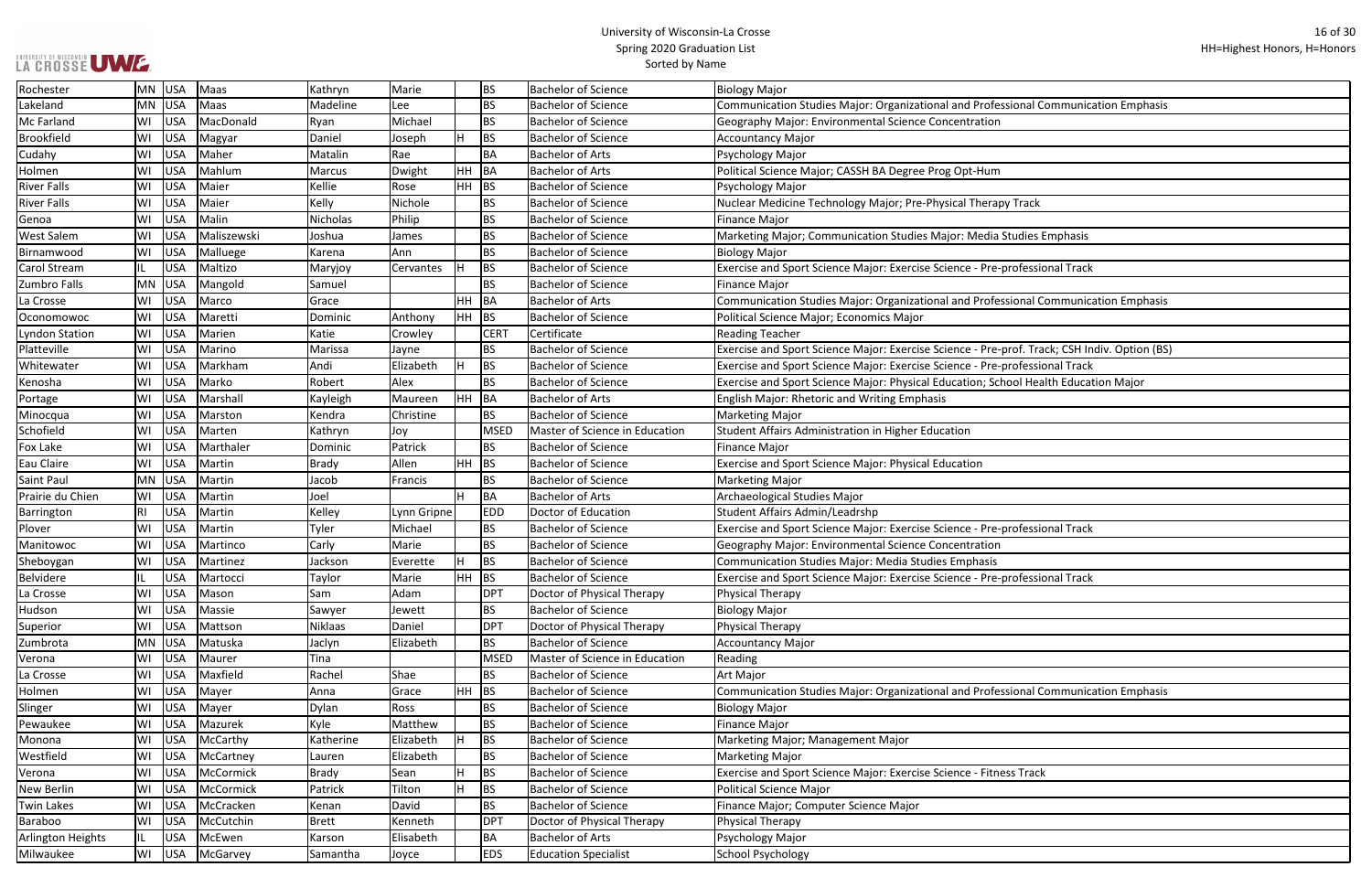|  |  | LA CROSSE UWE. |
|--|--|----------------|

| ion Emphasis                       |
|------------------------------------|
|                                    |
| ional Communication Emphasis       |
| rofessional Track                  |
|                                    |
| rofessional Track                  |
|                                    |
|                                    |
|                                    |
|                                    |
|                                    |
| rof. Track; CSH Indiv. Option (BS) |
|                                    |
|                                    |
|                                    |
|                                    |
|                                    |
| gement Emphasis                    |
|                                    |
| rofessional Track                  |
| nasis; Honors Program              |
|                                    |
| ajor                               |
|                                    |
|                                    |
| lajor                              |
|                                    |
|                                    |
| hasis; CASSH Program Option        |
| ajor                               |
|                                    |
| ic Studies Emphasis                |
|                                    |
|                                    |
| ajor                               |
|                                    |
|                                    |
|                                    |
| эr                                 |
|                                    |
|                                    |
| htration                           |

| Verona                  | WI        | USA        | McGilvray     | Makenna       | Reno              |       | BS          | <b>Bachelor of Science</b>     | Communication Studies Major: Interpersonal Communication Emphasis                            |
|-------------------------|-----------|------------|---------------|---------------|-------------------|-------|-------------|--------------------------------|----------------------------------------------------------------------------------------------|
| Burlington              | WI        | USA        | McGinley      | Katherine     | Mary              |       | <b>BS</b>   | <b>Bachelor of Science</b>     | Psychology Major                                                                             |
| Janesville              | WI        | USA        | McGrath       | Carly         | Hope              |       | <b>BS</b>   | <b>Bachelor of Science</b>     | Communication Studies Major: Organizational and Professional Communication Emphasis          |
| Mukwonago               | WI        | USA        | McKeever      | Courtney      | Elizabeth         |       | <b>MS</b>   | Master of Science              | <b>Physician Assistant Studies</b>                                                           |
| Hudson                  | WI        | USA        | McKenzie      | Kaitlyn       | ${\sf N}$         |       | <b>BS</b>   | <b>Bachelor of Science</b>     | Exercise and Sport Science Major: Exercise Science - Pre-professional Track                  |
| <b>Saint Paul</b>       | <b>MN</b> | USA        | McKenzie      | Sydney        | Ryann             | HH .  | BS          | <b>Bachelor of Science</b>     | Psychology Major; CASSH Program Option                                                       |
| Savage                  | MN        | <b>USA</b> | McKiernan     | Rachel        | Nicole            |       | BS          | <b>Bachelor of Science</b>     | Exercise and Sport Science Major: Exercise Science - Pre-professional Track                  |
| Stoddard                | WI        | <b>USA</b> | McLain        | Avery         | Ann               |       | BS          | <b>Bachelor of Science</b>     | Physics Major                                                                                |
| <b>Saint Charles</b>    | IL.       | USA        | McMahon       | Lorna         | Kathryn           |       | <b>BS</b>   | <b>Bachelor of Science</b>     | Microbiology Major: Biomedical Concentration                                                 |
| Wauwatosa               | WI        | USA        | McNeely       | Jessica       | Maude             |       | <b>BS</b>   | <b>Bachelor of Science</b>     | Psychology Major                                                                             |
| Spooner                 | WI        | USA        | McShane       | Riley         | Michael Ryan      |       | <b>BS</b>   | <b>Bachelor of Science</b>     | <b>Information Systems Major</b>                                                             |
| Sheboygan               | WI        | USA        | McWherter     | Matti         | Marie             | HH BS |             | <b>Bachelor of Science</b>     | Athletic Training Major; Pre-Physician Assistant Track                                       |
| Jordan                  | <b>MN</b> | <b>USA</b> | Medick        | Peyton        | Elizabeth         |       | BA          | <b>Bachelor of Arts</b>        | Communication Studies Major: Media Studies Emphasis                                          |
| Middleton               | WI        | USA        | Meeteer       | Noah          | Aaron             |       | <b>BS</b>   | <b>Bachelor of Science</b>     | Exercise and Sport Science Major: Exercise Science - Pre-prof. Track; CSH Indiv. Option (BS) |
| Scandinavia             | WI        | USA        | Meihak        | Nathan        | Gregory           |       | <b>BS</b>   | <b>Bachelor of Science</b>     | Communication Studies Major: Media Studies Emphasis                                          |
| Onalaska                | WI        | USA        | Mendell       | Ashley        | Morgan            |       | <b>BS</b>   | <b>Bachelor of Science</b>     | Management Major; Spanish Major                                                              |
| Hudson                  | WI        | USA        | Merchak       | Konnor        | Joseph            |       | <b>BS</b>   | <b>Bachelor of Science</b>     | Accountancy Major                                                                            |
| Wauwatosa               | WI        | USA        | Merklein      | Erin          |                   |       | <b>BS</b>   | <b>Bachelor of Science</b>     | <b>Biology Major</b>                                                                         |
| Wausau                  | WI        | <b>USA</b> | Mertes        | Tyler         | Jay               |       | HH BS       | <b>Bachelor of Science</b>     | Accountancy Major                                                                            |
| Winneconne              | WI        | <b>USA</b> | Messer        | Joseph        | William           |       | BS          | <b>Bachelor of Science</b>     | Physics Major                                                                                |
| <b>Wisconsin Rapids</b> | WI        | USA        | Meulenbelt    | Rhiannon      | Lynnae            |       | <b>BS</b>   | <b>Bachelor of Science</b>     | Recreation Management Major: Tourism and Event Management Emphasis                           |
| Reedsburg               | WI        | <b>USA</b> | Meyer         | Ashley        | Renee             |       | <b>BS</b>   | <b>Bachelor of Science</b>     | <b>Therapeutic Recreation Major</b>                                                          |
| Asbury                  | IA        | <b>USA</b> | Meyer         | Hanna         | Kay               | н     | <b>BS</b>   | <b>Bachelor of Science</b>     | Exercise and Sport Science Major: Exercise Science - Pre-professional Track                  |
| <b>West Salem</b>       | WI        | <b>USA</b> | Meyer         | Haylee        |                   | HH    | BA          | <b>Bachelor of Arts</b>        | Archaeological Studies Major: Cultural Anthropology Emphasis; Honors Program                 |
| Plymouth                | WI        | <b>USA</b> | Meyer         | Mitchell      | James             |       | <b>BS</b>   | <b>Bachelor of Science</b>     | <b>Marketing Major</b>                                                                       |
| New Albin               | IA        | <b>USA</b> | Meyer         | Valerie       | Anne              |       | BS          | <b>Bachelor of Science</b>     | Middle Childhood through Early Adolescence Education Major                                   |
| Glendale                | WI        | <b>USA</b> | Meyers        | Cassandra     |                   |       | BS          | <b>Bachelor of Science</b>     | <b>International Business Major</b>                                                          |
| Jefferson               | WI        | USA        | Meyers        | Michael       | Patrick           |       | BA          | <b>Bachelor of Arts</b>        | Political Science Major                                                                      |
| <b>Wisconsin Dells</b>  | WI        | <b>USA</b> | Michel        | <b>Brooke</b> | Jolee             |       | <b>BS</b>   | <b>Bachelor of Science</b>     | Management Major                                                                             |
| Waupaca                 | WI        | USA        | Mielke        | Kira          | Jov               |       | <b>BS</b>   | <b>Bachelor of Science</b>     | Microbiology Major: Biomedical Concentration; Spanish Major                                  |
| <b>Elm Grove</b>        | WI        | USA        | Mihm          | Madeline      | Elizabeth         |       | <b>BS</b>   | <b>Bachelor of Science</b>     | Psychology Major                                                                             |
| <b>Brooklyn Park</b>    | MN        | <b>USA</b> | Miller        | Chaselyn      | Christine         |       | <b>MSED</b> | Master of Science in Education | School Psychology                                                                            |
| Dodge                   | WI        | USA        | Miller        | Demi          | Mae               |       | <b>BS</b>   | <b>Bachelor of Science</b>     | Communication Studies Major: Interpersonal Comm. Emphasis; CASSH Program Option              |
| Galesville              | WI        | USA        | Miller        | James         |                   |       | <b>BS</b>   | <b>Bachelor of Science</b>     | Middle Childhood through Early Adolescence Education Major                                   |
| Marshfield              | WI        | <b>USA</b> | Miller        | Kaleb         | <b>Dustin Roy</b> |       | <b>MS</b>   | Master of Science              | <b>Recreation Management</b>                                                                 |
| <b>Island Lake</b>      | IL        | <b>USA</b> | Miller        | Katherine     | Grace             |       | BS          | <b>Bachelor of Science</b>     | <b>Biology Major: Biomedical Science Concentration</b>                                       |
| Wausau                  | WI        | USA        | Miller        | Lizzy         |                   |       | HH BA       | <b>Bachelor of Arts</b>        | Political Science Major; English Major: Writing and Rhetoric Studies Emphasis                |
| La Crosse               | WI        | <b>USA</b> | Miller        | Logan         | Forrest           |       | <b>BS</b>   | <b>Bachelor of Science</b>     | Management Major                                                                             |
| <b>Fall River</b>       | WI        | <b>USA</b> | Miller        | Travis        | Harold            |       | BS          | <b>Bachelor of Science</b>     | <b>Finance Major</b>                                                                         |
| Oak Creek               | WI        | <b>USA</b> | Milosavljevic | Miliana       | Noelle            |       | <b>BS</b>   | <b>Bachelor of Science</b>     | Middle Childhood through Early Adolescence Education Major                                   |
| Madison                 | WI        | USA        | Minaev        | Alexey        | Andreevich H      |       | <b>BS</b>   | <b>Bachelor of Science</b>     | Physics Major: Biomedical Concentration                                                      |
| Hayfield                | MN        | USA        | Mindrup       | Grace         |                   |       | BS          | <b>Bachelor of Science</b>     | <b>Management Major</b>                                                                      |
| Wauwatosa               | WI        | USA        | Minette       | Lauren        | Taylor            |       | <b>BS</b>   | <b>Bachelor of Science</b>     | Sociology Major                                                                              |
| Appleton                | WI        | <b>USA</b> | Miron         | Jaclyn        | Marie             |       | BS          | <b>Bachelor of Science</b>     | Early Childhood through Middle Childhood Education Major                                     |
| Appleton                | WI        | <b>USA</b> | Mischler      | Nicole        | Marie             |       | BS          | <b>Bachelor of Science</b>     | <b>Biology Major: Biomedical Science Concentration</b>                                       |
| <b>Brookfield</b>       | WI        | <b>USA</b> | Mistrioty     | Frank         | Daniel            |       | BS          | <b>Bachelor of Science</b>     | Marketing Major                                                                              |
| Onalaska                | WI        | USA        | Mitchell      | Kristin       |                   |       | BS          | <b>Bachelor of Science</b>     | Psychology Major                                                                             |
| Green Bay               | WI        | USA        | Mittag        | Mitchell      | Gage              |       | BS          | <b>Bachelor of Science</b>     | Geography Major: Geographic Information Science Concentration                                |
|                         |           |            |               |               |                   |       |             |                                |                                                                                              |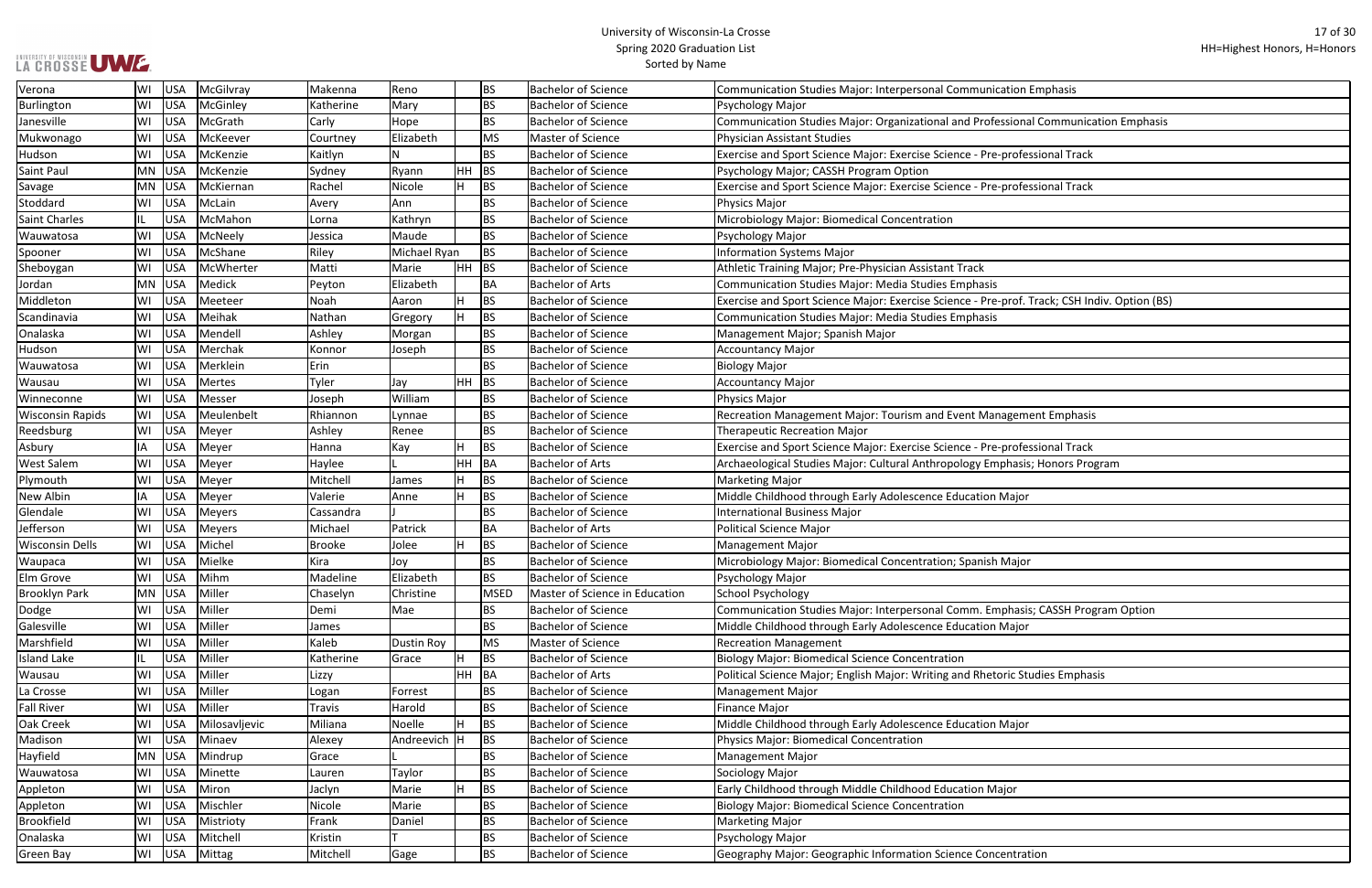| LA CROSSE UWE. |  |
|----------------|--|
|                |  |

| <u>lajor</u>                  |
|-------------------------------|
|                               |
|                               |
|                               |
|                               |
|                               |
|                               |
|                               |
|                               |
|                               |
|                               |
|                               |
|                               |
|                               |
|                               |
|                               |
|                               |
|                               |
|                               |
|                               |
| ss Track                      |
|                               |
|                               |
|                               |
|                               |
|                               |
|                               |
|                               |
| lajor                         |
|                               |
|                               |
|                               |
|                               |
|                               |
|                               |
|                               |
|                               |
|                               |
|                               |
| rofessional Track             |
| sional Communication Emphasis |
|                               |
|                               |
|                               |
| rofessional Track             |
|                               |
|                               |
|                               |
|                               |

| Spencer            | WI        | USA        | Mlsna        | Mikayla       | Kristina Vi |     | <b>EDS</b>  | <b>Education Specialist</b>    | School Psychology                                                                   |
|--------------------|-----------|------------|--------------|---------------|-------------|-----|-------------|--------------------------------|-------------------------------------------------------------------------------------|
| Sheboygan Falls    | WI        | USA        | Moberg       | Edward        |             |     | <b>BS</b>   | <b>Bachelor of Science</b>     | <b>Economics Major</b>                                                              |
| Lake Mills         | WI        | USA        | Moen         | Collin        | Thomas      | H.  | <b>BS</b>   | <b>Bachelor of Science</b>     | <b>Finance Major</b>                                                                |
| Hartland           | WI        | USA        | Mohr         | Katelyn       | Nicole      |     | <b>BS</b>   | <b>Bachelor of Science</b>     | Middle Childhood through Early Adolescence Education Major                          |
| Holmen             | WI        | USA        | Molstad      | Elli          | Selina      |     | MS          | Master of Science              | Data Science                                                                        |
| Holmen             | WI        | USA        | Molstad      | Paul          | Tillman     |     | <b>BS</b>   | <b>Bachelor of Science</b>     | Microbiology Major                                                                  |
| Mission            | <b>TX</b> | USA        | Moore        | Melissa       | Ann         |     | MSED        | Master of Science in Education | Student Affairs Administration in Higher Education                                  |
| <b>Fall River</b>  | WI        | <b>USA</b> | Moore        | Taylor        | Simoneau    |     | <b>BS</b>   | <b>Bachelor of Science</b>     | <b>Marketing Major</b>                                                              |
| Menomonee Falls    | WI        | USA        | Moore        | Tony          | Samuel      |     | <b>BS</b>   | <b>Bachelor of Science</b>     | <b>Accountancy Major</b>                                                            |
| La Crosse          | WI        | USA        | Moralez      | Mark          | Robert      | HH. | BS          | <b>Bachelor of Science</b>     | Political Science Major; Public Administration Major                                |
| Mankato            | <b>MN</b> | USA        | Moret        | Adam          | Kirk        |     | <b>BS</b>   | <b>Bachelor of Science</b>     | Biology Major: Biomedical Science Concentration                                     |
| Rogers             | MN        | USA        | Morgan       | Reed          | Harrison    | H.  | <b>BS</b>   | <b>Bachelor of Science</b>     | Political Science Major; Public Administration Major                                |
| <b>Green Bay</b>   | WI        | USA        | Morrow       | McKenna       | Kay         | HH. | <b>BS</b>   | <b>Bachelor of Science</b>     | <b>Biology Major: Biomedical Science Concentration</b>                              |
| Champlin           | <b>MN</b> | USA        | Mortier      | Tanner        | William     |     | <b>BS</b>   | <b>Bachelor of Science</b>     | <b>Management Major</b>                                                             |
| Champlin           | MN        | USA        | Mortier      | Tucker        |             |     | <b>BS</b>   | <b>Bachelor of Science</b>     | <b>Management Major</b>                                                             |
| Townsend           | WI        | USA        | Mottl        | Katherine     | Elizabeth   |     | <b>BS</b>   | <b>Bachelor of Science</b>     | <b>Marketing Major</b>                                                              |
| Onalaska           | WI        | USA        | Moua         | Charlee       |             |     | <b>BS</b>   | <b>Bachelor of Science</b>     | Sociology Major                                                                     |
| Holmen             | WI        | USA        | Moua         | Katherine     | Pajkub      |     | MSED        | Master of Science in Education | Student Affairs Administration in Higher Education                                  |
| Eau Claire         | WI        | USA        | Mounir       | Ibrahim       |             |     | <b>BS</b>   | <b>Bachelor of Science</b>     | <b>Marketing Major</b>                                                              |
| Woodridge          | IL.       | <b>USA</b> | Moushon      | Juliette      | Michelle    |     | <b>BS</b>   | <b>Bachelor of Science</b>     | <b>Biology Major: Biomedical Science Concentration</b>                              |
| Roberts            | WI        | <b>USA</b> | Mueller      | Alexis        | Marie       |     | AA          | Associate of Arts              | <b>Liberal Arts</b>                                                                 |
| <b>Berlin</b>      | WI        | USA        | Mueller      | Erich         | James       | H.  | <b>BS</b>   | <b>Bachelor of Science</b>     | Exercise and Sport Science Major: Exercise Science - Fitness Track                  |
| Edgar              | WI        | USA        | Mueller      | Maverick      | Ryan        |     | <b>BS</b>   | <b>Bachelor of Science</b>     | <b>Management Major</b>                                                             |
| Madison            | WI        | USA        | Mueller      | Ryan          |             |     | <b>BS</b>   | <b>Bachelor of Science</b>     | Public Administration Major; Political Science Major                                |
| Mc Farland         | WI        | USA        | Mueting      | Olivia        | Marie       | HH. | <b>BS</b>   | <b>Bachelor of Science</b>     | <b>Marketing Major</b>                                                              |
| La Crosse          | WI        | USA        | Mulholland   | Kaylee        | Grace       | HH. | <b>BS</b>   | <b>Bachelor of Science</b>     | Communication Studies Major: Media Studies Emphasis                                 |
| Portage            | WI        | USA        | Mumm         | Danielle      | Morgan      |     | <b>BA</b>   | <b>Bachelor of Arts</b>        | Sociology Major                                                                     |
| Onalaska           | WI        | USA        | <b>Munns</b> | Aaron         | Daniel      |     | <b>BS</b>   | <b>Bachelor of Science</b>     | Computer Science Major; CSH Individualized Option (BS)                              |
| <b>Coon Valley</b> | WI        | USA        | Murphy       | Cassidy       | Lee         |     | <b>BA</b>   | <b>Bachelor of Arts</b>        | Psychology Major                                                                    |
| Holmen             | WI        | USA        | Murphy       | Krissie       |             | HH. | <b>BS</b>   | <b>Bachelor of Science</b>     | Middle Childhood through Early Adolescence Education Major                          |
| Cedarburg          | WI        | USA        | Murphy       | Kyle          | Shane       |     | <b>BS</b>   | <b>Bachelor of Science</b>     | Management Major                                                                    |
| Monroe             | WI        | USA        | Murphy       | Paige         | Gloria      |     | <b>BS</b>   | <b>Bachelor of Science</b>     | <b>Marketing Major</b>                                                              |
| Appleton           | WI        | USA        | Murray       | Kelly         | Elizabeth   |     | <b>BS</b>   | <b>Bachelor of Science</b>     | <b>Mathematics Education Major</b>                                                  |
| Holmen             | WI        | <b>USA</b> | Musgjerd     | Taylor        | Lee         |     | DPT         | Doctor of Physical Therapy     | Physical Therapy                                                                    |
| Waukesha           | WI        | USA        | Muzi         | Antoinette    | Louise      |     | <b>BS</b>   | <b>Bachelor of Science</b>     | Marketing Major                                                                     |
| La Crosse          | WI        | USA        | Myatt        | Paula         | Marie       |     | MSED        | Master of Science in Education | Student Affairs Administration in Higher Education                                  |
| <b>Coal Valley</b> | IL        | USA        | Nagovan      | Caroline      | Elizabeth   |     | <b>BS</b>   | <b>Bachelor of Science</b>     | <b>Marketing Major</b>                                                              |
| Fennimore          | WI        | USA        | Napp         | Trenton       |             |     | DPT         | Doctor of Physical Therapy     | Physical Therapy                                                                    |
| Jordan             | MN        | USA        | Nathe        | Jake          |             |     | <b>BS</b>   | <b>Bachelor of Science</b>     | <b>Finance Major</b>                                                                |
| Peshtigo           | WI        | USA        | Nault        | Tyler         | Eugene      |     | <b>BS</b>   | <b>Bachelor of Science</b>     | Exercise and Sport Science Major: Exercise Science - Pre-professional Track         |
| La Crosse          | WI        | USA        | Neader       | Cameron       | Scott       | HH. | <b>BA</b>   | Bachelor of Arts               | Communication Studies Major: Organizational and Professional Communication Emphasis |
| Cashton            | WI        | USA        | Nedland      | Gavin         | Blayne      |     | <b>BS</b>   | <b>Bachelor of Science</b>     | <b>Economics Major</b>                                                              |
| Lake Mills         | WI        | USA        | Neitzel      | Christian     | Palmer      |     | <b>BS</b>   | <b>Bachelor of Science</b>     | Accountancy Major                                                                   |
| Hokah              | MN        | USA        | Nekola       | Laurie        |             |     | <b>MS</b>   | Master of Science              | Data Science                                                                        |
| Norwalk            | WI        | USA        | Nelson       | <b>Briana</b> | Marie       |     | <b>BS</b>   | <b>Bachelor of Science</b>     | Exercise and Sport Science Major: Exercise Science - Pre-professional Track         |
| Fitchburg          | WI        | USA        | Nelson       | Chris         | Paul        |     | MS          | Master of Science              | Biology: Nurse Anesthesia Concentration                                             |
| Mauston            | WI        | USA        | Nelson       | Kristin       | Rosalie     |     | <b>CERT</b> | Certificate                    | <b>Reading Teacher</b>                                                              |
| Delano             | MN        | USA        | Nelson       | Taylor        | Mariah      |     | <b>BS</b>   | <b>Bachelor of Science</b>     | School Health Education Major                                                       |
|                    |           |            |              |               |             |     |             |                                |                                                                                     |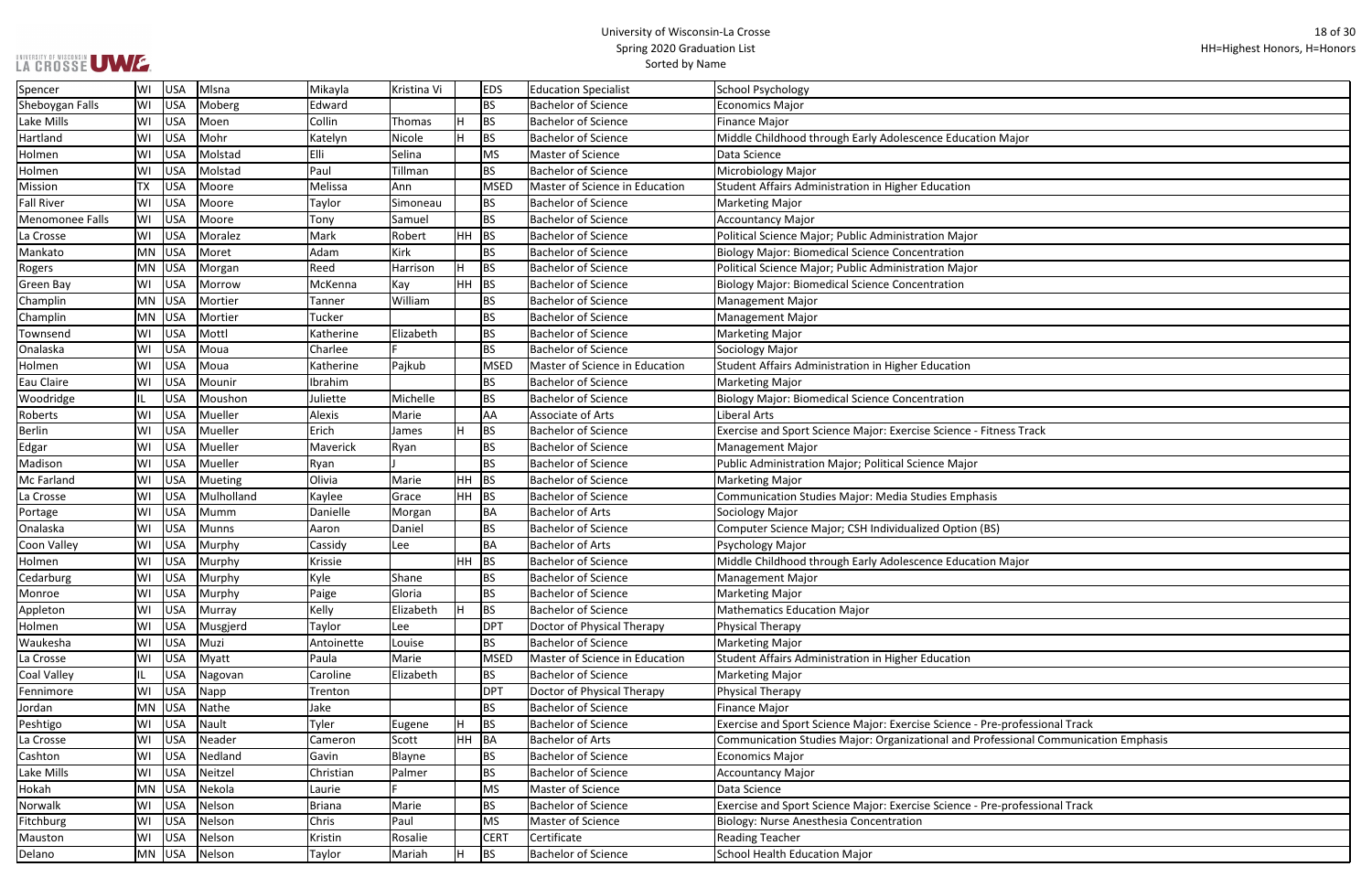|  |  |  | LA GROSSE UWE |
|--|--|--|---------------|

Ξ

| ntration                     |
|------------------------------|
| ation Emphasis               |
|                              |
|                              |
|                              |
|                              |
|                              |
|                              |
|                              |
|                              |
|                              |
|                              |
|                              |
| lajor                        |
| Sport Science Emphasis       |
|                              |
|                              |
|                              |
|                              |
|                              |
| icism Emphasis               |
| ional Communication Emphasis |
|                              |
|                              |
|                              |
|                              |
|                              |
|                              |
| ividualized Option (BS)      |
|                              |
|                              |
|                              |
|                              |
|                              |
|                              |
|                              |
|                              |
|                              |
|                              |
|                              |
|                              |
|                              |
|                              |
| lajor                        |
|                              |
|                              |
|                              |
| эr                           |

| <b>Mount Horeb</b>           | WI        | <b>USA</b> | Nesheim        | <b>Terek</b>         | Michael        |           | <b>BS</b>   | <b>Bachelor of Science</b>     | <b>Finance Major</b>                                                                |
|------------------------------|-----------|------------|----------------|----------------------|----------------|-----------|-------------|--------------------------------|-------------------------------------------------------------------------------------|
| Wauzeka                      | lwı       | <b>USA</b> | Nettesheim     | Makayla              | <b>Brianne</b> |           | <b>BA</b>   | <b>Bachelor of Arts</b>        | Communication Studies Major: Media Studies Emphasis                                 |
| Onalaska                     | WI        | <b>USA</b> | Netwal         | Alec                 | Jeffrey        |           | <b>BS</b>   | <b>Bachelor of Science</b>     | Geography Major: Geographic Information Science Concentration                       |
| <b>Des Plaines</b>           | IL.       | <b>USA</b> | Newton         | Kandice              |                |           | <b>BS</b>   | <b>Bachelor of Science</b>     | Recreation Management Major: Community-Based Recreation Emphasis                    |
| Watertown                    | WI        | <b>USA</b> | <b>Nickels</b> | Jared                | Benjamin       |           | <b>BS</b>   | <b>Bachelor of Science</b>     | <b>Management Major</b>                                                             |
| Deerfield                    | WI        | <b>USA</b> | Nickerson      | Cole                 | Thomas         |           | <b>BS</b>   | <b>Bachelor of Science</b>     | <b>Finance Major</b>                                                                |
| Oakdale                      | <b>MN</b> | <b>USA</b> | Nielsen        | Dana                 | Marie          | $HH$ BS   |             | <b>Bachelor of Science</b>     | Public Administration Major; Women's Studies Major                                  |
| Monroe                       | WI        | <b>USA</b> | Ninmer         | Adam                 | Christian      |           | <b>BS</b>   | <b>Bachelor of Science</b>     | <b>Information Systems Major</b>                                                    |
| La Crosse                    | WI        | <b>USA</b> | Noethe Wolford | Zachary              | Thomas         |           | <b>BS</b>   | <b>Bachelor of Science</b>     | Psychology Major                                                                    |
| <b>Maple Grove</b>           | MN        | <b>USA</b> | Nohr           | Corina               | Kay            |           | <b>BS</b>   | <b>Bachelor of Science</b>     | Psychology Major                                                                    |
| Fond du Lac                  | WI        | <b>USA</b> | Nolan          | Carver               | Michael        |           | <b>BS</b>   | <b>Bachelor of Science</b>     | <b>Management Major</b>                                                             |
| Sparta                       | WI        | <b>USA</b> | Nome           | Michael              | Nnamdi         | HH        | BS          | <b>Bachelor of Science</b>     | <b>General Studies Major</b>                                                        |
| <b>Bangor</b>                | WI        | <b>USA</b> | Noth           | Tyler                | David          |           | <b>BS</b>   | <b>Bachelor of Science</b>     | Biology Major; CSH Individualized Option (BS)                                       |
| Glen Ellyn                   | IL.       | <b>USA</b> | Novak          | Catherine            | Francis        |           | <b>BS</b>   | <b>Bachelor of Science</b>     | <b>Communication Studies Major: Media Studies Emphasis</b>                          |
| Spencer                      | WI        | <b>USA</b> | Nowak          | Michelle             | Anne           |           | <b>BS</b>   | <b>Bachelor of Science</b>     | <b>Biology Major</b>                                                                |
| Campbellsville               | KY        | <b>USA</b> | Nowicki        | Anna                 | Ruth           |           | <b>BS</b>   | <b>Bachelor of Science</b>     | Middle Childhood through Early Adolescence Education Major                          |
| Lamoni                       | IA        | <b>USA</b> | Nowlin         | Layne                | Kiah           |           | <b>MS</b>   | Master of Science              | Exercise and Sport Science: Human Performance; Applied Sport Science Emphasis       |
| Verona                       | WI        | <b>USA</b> | Nunn           | George               | William        | HH        | <b>BS</b>   | <b>Bachelor of Science</b>     | <b>Biology Major</b>                                                                |
| La Crosse                    | WI        | <b>USA</b> | <b>Nutting</b> | Joseph               | Donald         |           | <b>BS</b>   | <b>Bachelor of Science</b>     | Exercise and Sport Science Major: Physical Education                                |
| South Elgin                  | IL.       | <b>USA</b> | O'Brien        | Maria                | <b>Nilze</b>   |           | <b>BS</b>   | <b>Bachelor of Science</b>     | <b>Marketing Major</b>                                                              |
| Grafton                      | WI        | <b>USA</b> | O'Brien        | Michael              | Ciprian        |           | <b>BA</b>   | <b>Bachelor of Arts</b>        | <b>Communication Studies Major: Media Studies Emphasis</b>                          |
| Columbus                     | WI        | <b>USA</b> | O'Connell      | Benjamin             | D              | <b>HH</b> | BS          | <b>Bachelor of Science</b>     | Political Science Major; Advocacy and Communication Criticism Emphasis              |
| <b>Wisconsin Dells</b>       | WI        | <b>USA</b> | O'Dea          | Daniel               | O'Dea          |           | <b>BA</b>   | <b>Bachelor of Arts</b>        | Communication Studies Major: Organizational and Professional Communication Emphasis |
| Stoddard                     | WI        | <b>USA</b> | Odegaard       | Heidi                |                |           | MS          | Master of Science              | <b>Community Health Education</b>                                                   |
| Onalaska                     | WI        | <b>USA</b> | O'Driscoll     | Matthew              | William        |           | <b>BS</b>   | <b>Bachelor of Science</b>     | Psychology Major                                                                    |
| Excelsior                    | <b>MN</b> | <b>USA</b> | Oestreich      | Haley                | Anne           |           | <b>BS</b>   | <b>Bachelor of Science</b>     | Psychology Major                                                                    |
|                              | WI        | <b>USA</b> | Ohman          | Isaiah               | David          |           | <b>BS</b>   | <b>Bachelor of Science</b>     | Art Major                                                                           |
| Sparta<br><b>Black Creek</b> | WI        | <b>USA</b> | Ohman          |                      | Ann            | HH.       | <b>BS</b>   | <b>Bachelor of Science</b>     |                                                                                     |
|                              |           | <b>USA</b> | Okafor         | Lizabeth<br>Emmanuel |                |           | <b>BS</b>   | <b>Bachelor of Science</b>     | Psychology Major<br><b>General Studies Major</b>                                    |
| Matteson                     |           |            |                |                      |                |           |             |                                |                                                                                     |
| Portage                      | WI        | <b>USA</b> | O'Leary        | Matigan              | Kay            |           | <b>BS</b>   | <b>Bachelor of Science</b>     | Biology Major: Biomedical Science Concentration; CSH Individualized Option (BS)     |
| Marengo                      | WI        | <b>USA</b> | Oliphant       | Jocelyn              | Mae            |           | <b>BS</b>   | <b>Bachelor of Science</b>     | Clinical Laboratory Science Major; Micro                                            |
| Inver Grove Heights          |           | MN USA     | Olsen          | Alicia               | Jean           |           | <b>EDS</b>  | <b>Education Specialist</b>    | School Psychology                                                                   |
| Mankato                      |           | MN USA     | Olsen          | Christopher          | Adam           |           | <b>BS</b>   | <b>Bachelor of Science</b>     | <b>Biology Major</b>                                                                |
| <b>Becker</b>                | MN        | USA        | Olsen          | Haley                | Lea            |           | <b>BS</b>   | <b>Bachelor of Science</b>     | Public Health and Community Health Education Major                                  |
| Burnsville                   | MN        | <b>USA</b> | Olson          | Dani                 |                |           | <b>MSED</b> | Master of Science in Education | Student Affairs Administration in Higher Education                                  |
| Eleva                        | WI        | <b>USA</b> | Olson          | Josie                | Ann            | <b>HH</b> | <b>BS</b>   | <b>Bachelor of Science</b>     | <b>Biology Major</b>                                                                |
| Madison                      | WI        | <b>USA</b> | Olson          | Katelyn              | Louise         |           | <b>BS</b>   | <b>Bachelor of Science</b>     | Biology Major; CSH Individualized Option (BS                                        |
| Muskego                      | WI        | <b>USA</b> | Olson          | Ryan                 | Daniel         |           | <b>BS</b>   | <b>Bachelor of Science</b>     | <b>Biology Major: Environmental Science Concentration</b>                           |
| Burnsville                   | <b>MN</b> | <b>USA</b> | Orak           | Jesse                | Lee            |           | <b>BS</b>   | <b>Bachelor of Science</b>     | <b>Management Major</b>                                                             |
| Wausau                       | WI        | <b>USA</b> | Orozco         | Juan                 | Pablo          |           | <b>BS</b>   | <b>Bachelor of Science</b>     | International Business Major                                                        |
| Kenosha                      | WI        | <b>USA</b> | Orth           | Renata               | Zoe            |           | <b>BA</b>   | <b>Bachelor of Arts</b>        | Theatre Arts Major: Design / Technical Emphasis                                     |
| Menasha                      | WI        | <b>USA</b> | Osterberg      | Wesley               | Thomas         |           | <b>BS</b>   | <b>Bachelor of Science</b>     | <b>Biology Major: Biomedical Science Concentration</b>                              |
| Columbus                     | WI        | <b>USA</b> | Osterloth      | Kohei                | Ambrose        |           | <b>BS</b>   | <b>Bachelor of Science</b>     | <b>Statistics Major</b>                                                             |
| <b>Gays Mills</b>            | WI        | <b>USA</b> | Ostrander      | Cacey                |                |           | <b>BS</b>   | <b>Bachelor of Science</b>     | Middle Childhood through Early Adolescence Education Major                          |
| <b>Cottage Grove</b>         | WI        | <b>USA</b> | Oswald         | Alyssa               | Rose           | HH.       | BS          | <b>Bachelor of Science</b>     | <b>Mathematics Major</b>                                                            |
| Chippewa Falls               | WI        | <b>USA</b> | Ottevaere      | Hannah               | Lea            |           | <b>BS</b>   | <b>Bachelor of Science</b>     | Art Major                                                                           |
| West Bend                    | WI        | <b>USA</b> | Otto           | Traci                | Allison        |           | <b>BS</b>   | <b>Bachelor of Science</b>     | Psychology Major                                                                    |
| Wilton                       | WI        | <b>USA</b> | Ottum          | Bridget              | Ann            | $HH$ BS   |             | <b>Bachelor of Science</b>     | Early Childhood through Middle Childhood Education Major                            |
|                              |           |            |                |                      |                |           |             |                                |                                                                                     |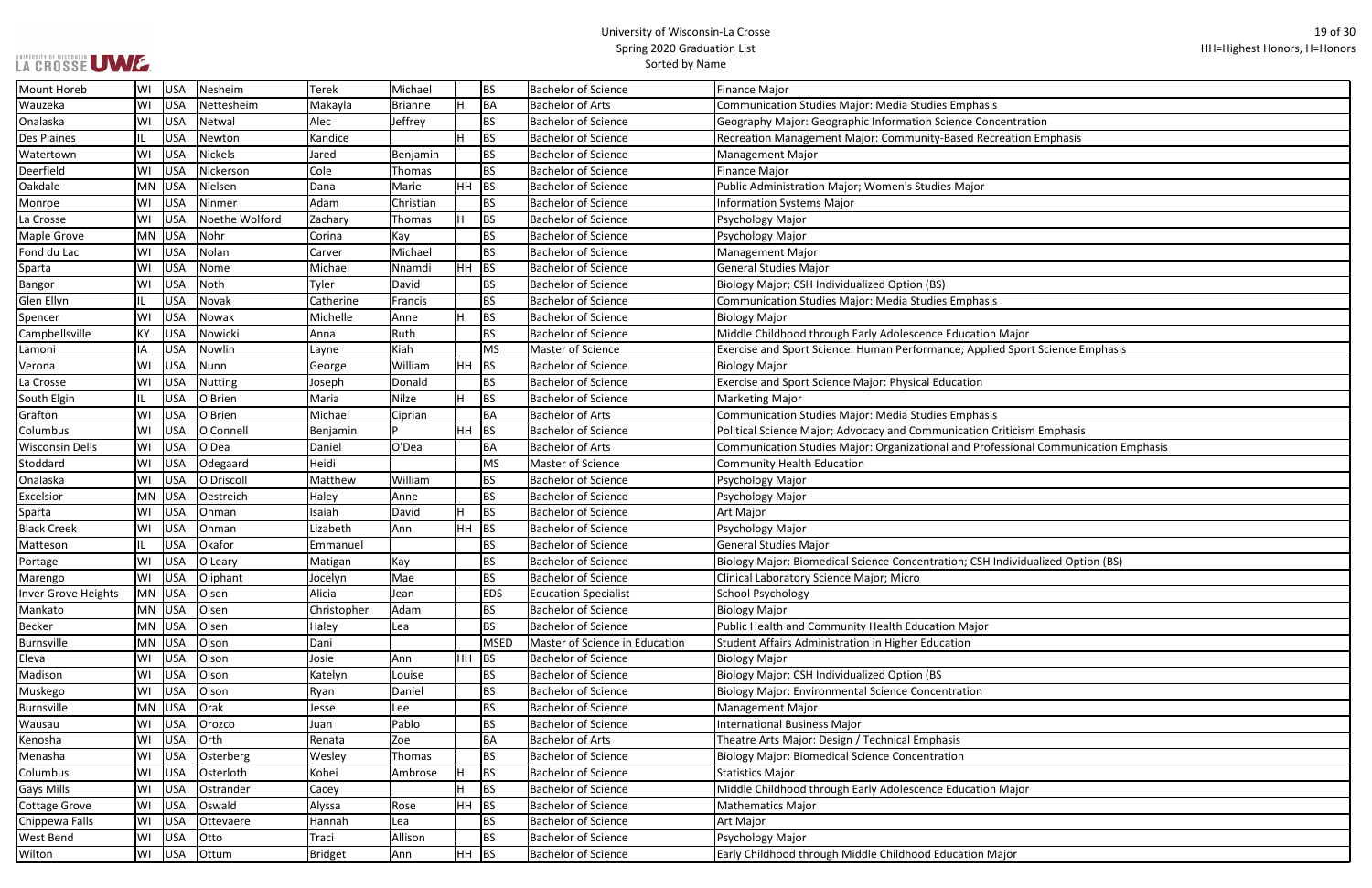| lajor                          |
|--------------------------------|
|                                |
|                                |
|                                |
| m                              |
|                                |
|                                |
|                                |
| . Science Concentration        |
| rofessional Track              |
| m                              |
|                                |
|                                |
|                                |
|                                |
|                                |
|                                |
|                                |
|                                |
| Aolecular Bio. (ASBMB) Certif. |
| on; CSH Indiv. Option (BS)     |
|                                |
|                                |
|                                |
|                                |
|                                |
|                                |
| rofessional Track              |
|                                |
|                                |
| lajor                          |
| lajor                          |
|                                |
|                                |
|                                |
|                                |
|                                |
| g Opt-Hum                      |
|                                |
|                                |
|                                |
|                                |
|                                |
|                                |
|                                |
|                                |
|                                |
|                                |
|                                |
|                                |
| lajor                          |

| Monroe                   | WI        | <b>USA</b> | Oudinot             | Abby          | Marie        | IH.   | <b>BS</b>   | <b>Bachelor of Science</b>     | Middle Childhood through Early Adolescence Education Major                           |
|--------------------------|-----------|------------|---------------------|---------------|--------------|-------|-------------|--------------------------------|--------------------------------------------------------------------------------------|
| Barneveld                | WI        | <b>USA</b> | Owens               | Taylor        | Ann          |       | <b>BS</b>   | <b>Bachelor of Science</b>     | <b>Biology Major: Biomedical Science Concentration</b>                               |
| Wales                    | WI        | <b>USA</b> | Pachowitz           | Rachel        | M            |       | <b>BS</b>   | <b>Bachelor of Science</b>     | <b>Biology Major; Micro</b>                                                          |
| Mindoro                  | WI        | <b>USA</b> | Paisley             | Jordan        | Marie        | H     | <b>BS</b>   | <b>Bachelor of Science</b>     | Athletic Training Major; Pre-Physical Therapy Track                                  |
| <b>Union Grove</b>       | WI        | <b>USA</b> | Paisley             | Laura         | Ann          | lH.   | <b>BS</b>   | <b>Bachelor of Science</b>     | Archaeological Studies Major; Archaeology Honors Program                             |
| Coloma                   | WI        | <b>USA</b> | Palazzolo           | Austin        | Joseph       |       | DPT         | Doctor of Physical Therapy     | Physical Therapy                                                                     |
| Waunakee                 | WI        | <b>USA</b> | Palmer              | Evan          | John         | IH.   | <b>BS</b>   | <b>Bachelor of Science</b>     | Physics Major                                                                        |
| Plain                    | WI        | <b>USA</b> | Palmer              | Laura         | Jean         |       | BS          | <b>Bachelor of Science</b>     | Psychology Major; Pre-Occupational Thrpy Track                                       |
| Richmond                 | VA        | <b>USA</b> | Palmer              | Mycaiah       |              |       | <b>BS</b>   | <b>Bachelor of Science</b>     | Archaeological Studies Major; Geography Major: Geo. Info. Science Concentration      |
| Spring Green             | WI        | <b>USA</b> | Pardee              | Andrew        |              | HH.   | <b>BS</b>   | <b>Bachelor of Science</b>     | Exercise and Sport Science Major: Exercise Science - Pre-professional Track          |
| Loyal                    | WI        | <b>USA</b> | Parker              | <b>Bailey</b> | Elizabeth    | HH.   | BA          | <b>Bachelor of Arts</b>        | Archaeological Studies Major; Archaeology Honors Program                             |
| Milwaukee                | WI        | <b>USA</b> | Parlier             | Charles       | James        |       | BS          | <b>Bachelor of Science</b>     | <b>Accountancy Major</b>                                                             |
| Morrison                 |           | <b>USA</b> | Patten              | Alyssa        | Michele      |       | DPT         | Doctor of Physical Therapy     | Physical Therapy                                                                     |
| <b>Stevens Point</b>     | WI        | USA        | Pavelski            | Kayla         | Antoinette   | IН    | <b>BS</b>   | <b>Bachelor of Science</b>     | <b>Athletic Training Major</b>                                                       |
| Lino Lakes               | MN        | USA        | Pawlak              | Catalina      | Janae        |       | <b>BS</b>   | <b>Bachelor of Science</b>     | <b>Therapeutic Recreation Major</b>                                                  |
| De Pere                  | WI        | <b>USA</b> | Peeters             | Katie         | Lyn          | IH.   | <b>BS</b>   | <b>Bachelor of Science</b>     | <b>Therapeutic Recreation Major</b>                                                  |
| Rochester                | <b>MN</b> | <b>USA</b> | Pekol               | Julianne      | Marie        |       | <b>BS</b>   | <b>Bachelor of Science</b>     | Clinical Laboratory Science Major; Biology Major                                     |
| <b>Sussex</b>            | WI        | <b>USA</b> | Pellechia           | Nicholas      | Stephen      |       | <b>BS</b>   | <b>Bachelor of Science</b>     | <b>Marketing Major</b>                                                               |
| Cadott                   | WI        | <b>USA</b> | Peotter             | Wendy         | Sue          |       | <b>BS</b>   | <b>Bachelor of Science</b>     | Biochemistry Mjr. with American Society for Biochem. & Molecular Bio. (ASBMB) Certif |
| Amherst                  | WI        | <b>USA</b> | Peplinski           | Rebekah       | Marie        |       | <b>BS</b>   | <b>Bachelor of Science</b>     | Biology Major: Cellular and Molecular Biology Concentration; CSH Indiv. Option (BS)  |
| Lindenhurst              | IL        | <b>USA</b> | Perdue              | Allyson       | Jennifer     |       | <b>BS</b>   | <b>Bachelor of Science</b>     | Recreation Management Major: Generalist Emphasis                                     |
| Stoughton                | WI        | <b>USA</b> | Peregoy             | Patrice       | Marion       |       | <b>BS</b>   | <b>Bachelor of Science</b>     | Psychology Major                                                                     |
| Lake Geneva              | WI        | <b>USA</b> | Perkins             | Nathan        | James        |       | <b>BS</b>   | <b>Bachelor of Science</b>     | Political Science Major; Public Administration Major                                 |
| Waukesha                 | WI        | <b>USA</b> | Perry               | Jocelyn       | Jae          |       | <b>MS</b>   | Master of Science              | <b>Physician Assistant Studies</b>                                                   |
| Walcott                  | IA        | <b>USA</b> | Petersen            | Danielle      | Elizabeth    | H.    | <b>BS</b>   | <b>Bachelor of Science</b>     | <b>Therapeutic Recreation Major</b>                                                  |
| Suamico                  | WI        | <b>USA</b> | Petersen            | Kirsten       | Noel         | HH    | BA          | <b>Bachelor of Arts</b>        | English Major: Writing and Rhetoric Studies Emphasis                                 |
| Luxemburg                | WI        | <b>USA</b> | Petersen            | Malorie       | Marie        | IH.   | <b>BS</b>   | <b>Bachelor of Science</b>     | Exercise and Sport Science Major: Exercise Science - Pre-professional Track          |
| Mayville                 | WI        | <b>USA</b> | Petersen            | Savannah      | Ashley       |       | <b>BS</b>   | <b>Bachelor of Science</b>     | <b>Therapeutic Recreation Major</b>                                                  |
| La Crescent              | MN        | <b>USA</b> | Peterson            | Jordan        | Elizabeth    | IH.   | <b>BS</b>   | <b>Bachelor of Science</b>     | Middle Childhood through Early Adolescence Education Major                           |
| <b>Blair</b>             | WI        | <b>USA</b> | Peterson            | Mara          | Elizabeth    | HH    | <b>BS</b>   | <b>Bachelor of Science</b>     | Middle Childhood through Early Adolescence Education Major                           |
| Eau Claire               | WI        | USA        | Peterson            | Taylor        | Alexis       | ١H.   | <b>BS</b>   | <b>Bachelor of Science</b>     | Psychology Major                                                                     |
| New Holstein             | WI        | USA        | Petrie              | Zachary       | <b>James</b> |       | <b>BS</b>   | <b>Bachelor of Science</b>     | Psychology Major                                                                     |
| Sacramento               | <b>CA</b> | USA        | Petta               | Marc          |              |       | <b>MS</b>   | Master of Science              | Data Science                                                                         |
| <b>Black River Falls</b> | WI        | USA        | Pettibone           | Ethan         | Hawke        |       | <b>BS</b>   | <b>Bachelor of Science</b>     | <b>Marketing Major</b>                                                               |
| Racine                   | WI        | USA        | Pettinger           | James         | Michael      | HH BS |             | <b>Bachelor of Science</b>     | <b>English Education Major</b>                                                       |
| Dodge Center             | <b>MN</b> | USA        | Pflaum              | Preston       | Jon          |       | BA          | <b>Bachelor of Arts</b>        | English Major: Literature Emphasis; CASSH BA Degree Prog Opt-Hum                     |
| Pine River               | WI        | <b>USA</b> | Phillippi           | Catie         | Jean         |       | <b>BS</b>   | <b>Bachelor of Science</b>     | Psychology Major                                                                     |
| <b>West Allis</b>        | WI        | <b>USA</b> | Phillips            | Ashley        | Lee          |       | <b>BS</b>   | <b>Bachelor of Science</b>     | Psychology Major                                                                     |
| Green Bay                | WI        | <b>USA</b> | Phillips            | Austin        | Thomas       |       | <b>BS</b>   | <b>Bachelor of Science</b>     | <b>Finance Major</b>                                                                 |
| Baltimore                | MD        | USA        | Phipps              | Katie         | Alexandra    |       | <b>MSED</b> | Master of Science in Education | Student Affairs Administration in Higher Education                                   |
| <b>West Bend</b>         | WI        | USA        | Picel               | Hannah        | Marie        |       | <b>EDS</b>  | <b>Education Specialist</b>    | <b>School Psychology</b>                                                             |
| Mundelein                | IL.       | <b>USA</b> | Pieklo              | Caitlin       | Nicole       |       | <b>BS</b>   | <b>Bachelor of Science</b>     | Psychology Major                                                                     |
| Warrens                  | WI        | <b>USA</b> | Pierce              | Kelli         | Jean         |       | <b>BS</b>   | <b>Bachelor of Science</b>     | Clinical Laboratory Science Major                                                    |
| Coon Valley              | WI        | <b>USA</b> | Pierce              | Zachary       |              |       | <b>BS</b>   | <b>Bachelor of Science</b>     | <b>Finance Major</b>                                                                 |
| Onalaska                 | WI        | USA        | Pietrek             | Ben           | Ray          |       | <b>BS</b>   | <b>Bachelor of Science</b>     | <b>Finance Major</b>                                                                 |
| <b>East Bethel</b>       | <b>MN</b> | USA        | Pilarski            | Leonard       | Ron          |       | <b>BA</b>   | <b>Bachelor of Arts</b>        | English Major: Writing and Rhetoric Studies Emphasis                                 |
| Madison                  | WI        | <b>USA</b> | Pincheira-Berthelon | Felipe        | Antonio      |       | <b>MS</b>   | Master of Science              | <b>Applied Statistics</b>                                                            |
| Rockland                 | WI        | USA        | Piper               | Dustin        | Allyn        |       | <b>BS</b>   | <b>Bachelor of Science</b>     | Middle Childhood through Early Adolescence Education Major                           |
|                          |           |            |                     |               |              |       |             |                                |                                                                                      |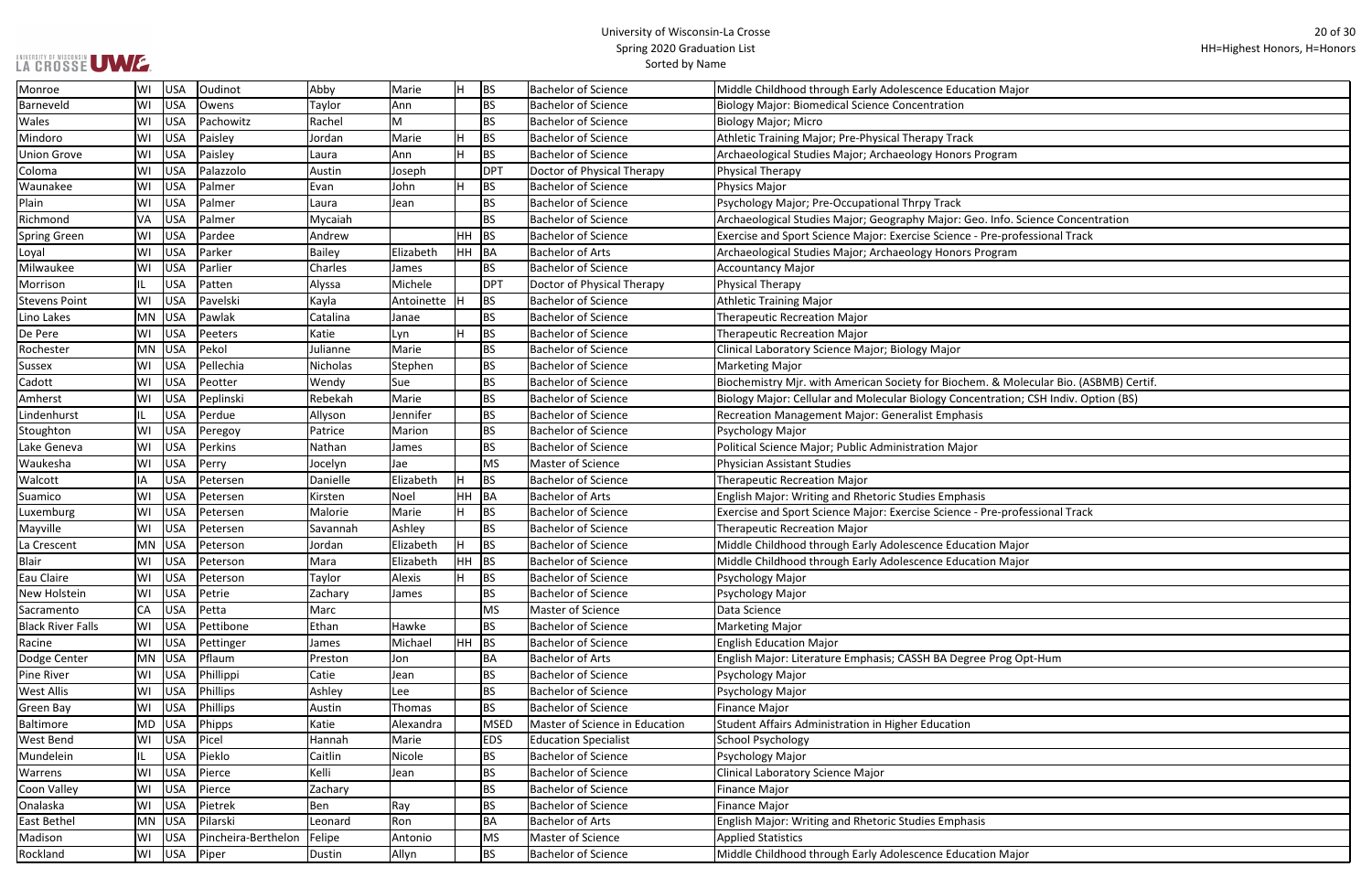|  |  | LA CROSSE UWE |
|--|--|---------------|

| Psychology Major                                  |
|---------------------------------------------------|
| tion Emphasis                                     |
|                                                   |
| rofessional Track                                 |
|                                                   |
|                                                   |
|                                                   |
|                                                   |
|                                                   |
| Эr                                                |
| ajor                                              |
| ional Communication Emphasis                      |
|                                                   |
|                                                   |
|                                                   |
|                                                   |
|                                                   |
|                                                   |
|                                                   |
|                                                   |
|                                                   |
|                                                   |
|                                                   |
|                                                   |
|                                                   |
| ividualized Option (BS)                           |
|                                                   |
| ividualized Option (BS)                           |
|                                                   |
|                                                   |
|                                                   |
| rofessional Track; CSH Individualized Option (BS) |
|                                                   |
|                                                   |
|                                                   |
| rof. Track; CSH Indiv. Option (BS)                |
| ajor                                              |
|                                                   |
| rofessional Track                                 |
| rofessional Track                                 |
|                                                   |
|                                                   |
|                                                   |
|                                                   |
|                                                   |
|                                                   |
|                                                   |
|                                                   |
|                                                   |
|                                                   |
|                                                   |

| Minneapolis         | MN USA |            | Pitney        | Sophie         | Zoe Mae   |           | <b>BS</b>  | <b>Bachelor of Science</b> | Geography Major: Environmental Science Concentration; Psychology Major                                      |
|---------------------|--------|------------|---------------|----------------|-----------|-----------|------------|----------------------------|-------------------------------------------------------------------------------------------------------------|
| Roberts             | WI     | USA        | Plahn         | Samantha       | Nicole    |           | BA         | Bachelor of Arts           | Communication Studies Major: Interpersonal Communication Emphasis                                           |
| Necedah             | WI     | USA        | Plantz        | Megan          | Elizabeth |           | <b>BS</b>  | <b>Bachelor of Science</b> | <b>Management Major</b>                                                                                     |
| Franklin            | WI     | USA        | Plume         | Parker         | James     | $HH$ BS   |            | <b>Bachelor of Science</b> | Exercise and Sport Science Major: Exercise Science - Pre-professional Track                                 |
| La Crosse           | WI     | USA        | Politowicz    | Isabelle       | Lee       |           | BA         | Bachelor of Arts           | Music Major: Performance Emphasis                                                                           |
| La Valle            | WI     | USA        | Polk          | Masan          | Joseph    |           | <b>BS</b>  | <b>Bachelor of Science</b> | Exercise and Sport Science Major: Sport Management                                                          |
| <b>West Salem</b>   | WI     | USA        | Popoutsis     | Aspen          | Mae       |           | <b>BS</b>  | <b>Bachelor of Science</b> | <b>English Education Major</b>                                                                              |
| La Crosse           | WI     | USA        | Potas         | Chad           | Dale      |           | <b>BS</b>  | Bachelor of Science        | <b>Biology Major</b>                                                                                        |
| Plover              | WI     | USA        | Pozorski      | Katy           | Rae       | $HH$ BS   |            | Bachelor of Science        | Early Childhood through Middle Childhood Education Major                                                    |
| Winona              | MN USA |            | Pratt         | Danielle       | Josephine | $HH$ BS   |            | <b>Bachelor of Science</b> | Middle Childhood through Early Adolescence Education Major                                                  |
| Pewaukee            | WI     | USA        | Puidokas      | Shay           | Nicole    |           | BA         | <b>Bachelor of Arts</b>    | Communication Studies Major: Organizational and Professional Communication Emphasis                         |
| Racine              | WI     | USA        | Pulda         | Maxwell        | Robert    |           | <b>BS</b>  | <b>Bachelor of Science</b> | Exercise and Sport Science Major: Physical Education                                                        |
| Eau Claire          | WI     | USA        | Quade         | Nathanial      | Chadwick  |           | <b>BS</b>  | <b>Bachelor of Science</b> | <b>Accountancy Major; Finance Major</b>                                                                     |
| Hudson              | WI     | USA        | Quade         | Trevor         | Gregory   |           | <b>BS</b>  | <b>Bachelor of Science</b> | <b>Finance Major</b>                                                                                        |
| Mc Farland          | WI     | USA        | Quelle        | Jenna          |           |           | <b>BS</b>  | <b>Bachelor of Science</b> | <b>Marketing Major</b>                                                                                      |
| <b>Crystal Lake</b> |        | USA        | Quinlan       | <b>Bradley</b> |           |           | <b>BS</b>  | Bachelor of Science        | <b>Finance Major</b>                                                                                        |
| Mukwonago           | WI     | USA        | Quintero      | Shy            | Marie     |           | <b>BS</b>  | Bachelor of Science        | <b>Marketing Major</b>                                                                                      |
| Denmark             | WI     | USA        | Rabas         | Nathan         | Charles   |           | <b>BS</b>  | <b>Bachelor of Science</b> | <b>Finance Major</b>                                                                                        |
| Fond du Lac         | WI     | USA        | Raddatz       | Savannah       | Ann       |           | <b>BS</b>  | Bachelor of Science        | <b>Marketing Major</b>                                                                                      |
| Arkansaw            | WI     | USA        | Radle         | Maisie         | Leigh     |           | <b>BS</b>  | <b>Bachelor of Science</b> | <b>Therapeutic Recreation Major</b>                                                                         |
| Mc Farland          | WI     | USA        | Raese         | Lauren         | Kathryn   |           | <b>BS</b>  | <b>Bachelor of Science</b> | <b>Management Major</b>                                                                                     |
| Melrose             | WI     | USA        | Ramsey        | Erik           | Alan      |           | <b>BS</b>  | <b>Bachelor of Science</b> | Statistics Major; CSH Individualized Option (BS)                                                            |
| New Prague          | MN USA |            | Randolph      | Jenna          | Lynn      |           | <b>BS</b>  | <b>Bachelor of Science</b> | Public Health and Community Health Education Major                                                          |
| Hillsboro           | WI     | USA        | Raspiller     | Jessica        | Lee       |           | <b>BS</b>  | <b>Bachelor of Science</b> | <b>Accountancy Major</b>                                                                                    |
| New Berlin          | WI     | USA        | Rastas        | Nicholas       | Henry     |           | <b>BS</b>  | <b>Bachelor of Science</b> | Biology Major: Biomedical Science Concentration; CSH Individualized Option (BS)                             |
| <b>Union Grove</b>  | WI     | USA        | Ratkovec      | Justin         | Louis     |           | <b>BS</b>  | <b>Bachelor of Science</b> | Chemistry Major: ACS Certification; Philosophy Major                                                        |
| Lancaster           | WI     | USA        | Recker        | Joseph         | Ryan      |           | BS         | <b>Bachelor of Science</b> | Biology Major: Biomedical Science Concentration; CSH Individualized Option (BS)                             |
| Poynette            | WI     | USA        | Reddeman      | Jacob          |           |           | <b>BS</b>  | <b>Bachelor of Science</b> | Accountancy Major; Finance Major                                                                            |
| Naperville          |        | USA        | Reed          | Samantha       | Therese   |           | <b>BS</b>  | <b>Bachelor of Science</b> | <b>Therapeutic Recreation Major</b>                                                                         |
| Gilbert             | AZ     | <b>USA</b> | Reformado     | Alysson        | Myra      |           | <b>BS</b>  | <b>Bachelor of Science</b> | Exercise and Sport Science Major: Exercise Science - Pre-professional Track; CSH Individualized Option (BS) |
| <b>Iron River</b>   | WI     | USA        | Reichard      | James          | Edward    |           | <b>BS</b>  | <b>Bachelor of Science</b> | Archaeological Studies Major                                                                                |
| Appleton            | WI     | USA        | Reichardt     | Makenzi        | Lee       |           | BA         | <b>Bachelor of Arts</b>    | Psychology Major; CASSH BA Degree Prog Opt-Hum                                                              |
| Oshkosh             | WI     | USA        | Reichenberger | Isaac          | Robert    |           | <b>BS</b>  | Bachelor of Science        | <b>Biology Major</b>                                                                                        |
| Mauston             | WI     | USA        | Reigard       | Mitchell       | Thomas    |           | <b>BS</b>  | <b>Bachelor of Science</b> | Exercise and Sport Science Major: Exercise Science - Pre-prof. Track; CSH Indiv. Option (BS)                |
| Green Bay           | WI     | USA        | Reimer        | Brittany       | Lee       | $HH$ BS   |            | <b>Bachelor of Science</b> | Middle Childhood through Early Adolescence Education Major                                                  |
| De Pere             | WI     | USA        | Reimer        | Luke           | Michael   |           | <b>BS</b>  | Bachelor of Science        | <b>Communication Studies Major: Media Studies Emphasis</b>                                                  |
| Adams               | MN USA |            | Reinartz      | Cassidy        | Christine |           | <b>BS</b>  | <b>Bachelor of Science</b> | Exercise and Sport Science Major: Exercise Science - Pre-professional Track                                 |
| Bloomington         | MN USA |            | Reinders      | Rachel         | Irene     | <b>HH</b> | BS         | Bachelor of Science        | Exercise and Sport Science Major: Exercise Science - Pre-professional Track                                 |
| Green Bay           | WI     | USA        | Renier        | Darrel         | Joseph    |           | <b>EDD</b> | Doctor of Education        | <b>Student Affairs Admin/Leadrshp</b>                                                                       |
| Neenah              | WI     | USA        | Resch         | Mitchell       | Eugene    |           | <b>BS</b>  | <b>Bachelor of Science</b> | Computer Science Major                                                                                      |
| North Mankato       | MN USA |            | Resner        | Meghan         | Elizabeth | $HH$ BS   |            | <b>Bachelor of Science</b> | <b>Management Major</b>                                                                                     |
| Dayton              | MN USA |            | Ressen        | Vanessa        | Marie     |           | <b>BS</b>  | <b>Bachelor of Science</b> | Psychology Major                                                                                            |
| La Crescent         | MN USA |            | Reuteler      | Jillissa       | Kollette  |           | <b>BA</b>  | <b>Bachelor of Arts</b>    | Psychology Major                                                                                            |
| <b>Beaver Dam</b>   | WI     | USA        | Rhea          | Joshua         | Daniel    |           | <b>BS</b>  | <b>Bachelor of Science</b> | Exercise and Sport Science Major: Physical Education                                                        |
| Blanchardville      | WI     | USA        | Rhyner        | Owen           | Scott     |           | <b>BS</b>  | <b>Bachelor of Science</b> | <b>Marketing Major</b>                                                                                      |
| Tomah               | WI     | USA        | Richards      | Mikayla        | Lee       |           | <b>BS</b>  | <b>Bachelor of Science</b> | <b>Accountancy Major</b>                                                                                    |
| Hudson              | WI     | USA        | Richards      | Stephan        | Charles   |           | BS         | <b>Bachelor of Science</b> | <b>Finance Major</b>                                                                                        |
| La Crosse           | WI     | USA        | Richardson    | Jeff           | Carl      |           | MS         | Master of Science          | Biology: Nurse Anesthesia Concentration                                                                     |
|                     |        |            |               |                |           |           |            |                            |                                                                                                             |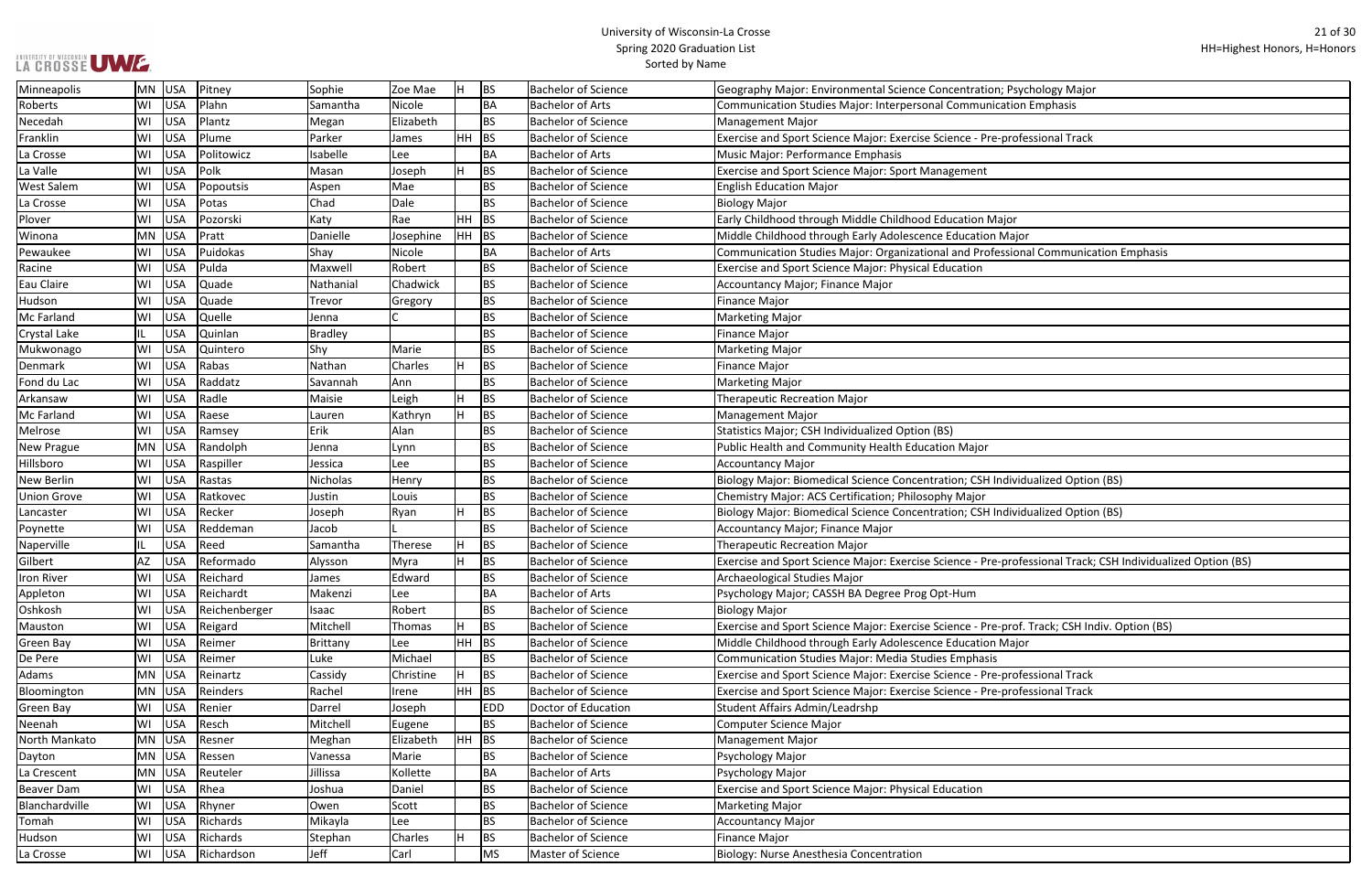┓

| hasis; Spanish Major               |
|------------------------------------|
| rofessional Track                  |
| lajor                              |
|                                    |
|                                    |
|                                    |
|                                    |
| Molecular Bio. (ASBMB) Certif.     |
|                                    |
|                                    |
| rofessional Track                  |
|                                    |
|                                    |
|                                    |
|                                    |
|                                    |
|                                    |
|                                    |
| ss Track; Spanish Major            |
|                                    |
|                                    |
|                                    |
|                                    |
|                                    |
|                                    |
|                                    |
|                                    |
|                                    |
| tion Emphasis                      |
|                                    |
| hasis                              |
| lecular Bio.Certif.; Biology Major |
|                                    |
|                                    |
|                                    |
|                                    |
|                                    |
|                                    |
|                                    |
|                                    |
|                                    |
|                                    |
| d Field) Major                     |
|                                    |
|                                    |
|                                    |
|                                    |
|                                    |
|                                    |
| Individualized Option (BS)         |
|                                    |

| De Pere             | WI        | <b>USA</b> | Richardson      | Matt          | Tyler                 | HH BS |             | <b>Bachelor of Science</b> | <b>Marketing Major</b>                                                                    |
|---------------------|-----------|------------|-----------------|---------------|-----------------------|-------|-------------|----------------------------|-------------------------------------------------------------------------------------------|
| Madison             | WI        | <b>USA</b> | Rickman         | Taylor        | Dean                  |       | <b>MS</b>   | Master of Science          | Data Science                                                                              |
| Mauston             | WI        | <b>USA</b> | Ricord          | Kristen       | Joy                   |       | <b>CERT</b> | Certificate                | <b>Reading Teacher</b>                                                                    |
| Mequon              | WI        | <b>USA</b> | Riebe           | Emily         | Frances               | HH BS |             | <b>Bachelor of Science</b> | Communication Studies Major: Media Studies Emphasis                                       |
| <b>Naples</b>       | FL        | <b>USA</b> | Rietz           | Katie         |                       |       | <b>BS</b>   | <b>Bachelor of Science</b> | <b>Therapeutic Recreation Major</b>                                                       |
| Malone              | WI        | <b>USA</b> | Riley           | Matthew       | Steven                |       | BA          | <b>Bachelor of Arts</b>    | Communication Studies Major: Org. and Prof. Comm. Emphasis; Spanish Major                 |
| Wanamingo           | MN        | <b>USA</b> | Ringham         | Ben           |                       |       | <b>BS</b>   | <b>Bachelor of Science</b> | Exercise and Sport Science Major: Exercise Science - Pre-professional Track               |
| Marathon            | WI        | <b>USA</b> | Ringle          | Kennedy       |                       |       | <b>BS</b>   | <b>Bachelor of Science</b> | Middle Childhood through Early Adolescence Education Major                                |
| La Crosse           | WI        | <b>USA</b> | Rios            | Shelby        | Norma                 |       | <b>BS</b>   | <b>Bachelor of Science</b> | Biology Major; CSH Individualized Option (BS)                                             |
| Random Lake         | WI        | <b>USA</b> | Risse           | Ashley        | Jane                  | HH BS |             | <b>Bachelor of Science</b> | Public Health and Community Health Education Major                                        |
| Neenah              | WI        | <b>USA</b> | Robbeloth       | Kaitlyn       | Irene                 |       | <b>BS</b>   | <b>Bachelor of Science</b> | <b>Management Major</b>                                                                   |
| Marathon            | WI        | <b>USA</b> | Robbins         | Alexander     | Martin                |       | <b>BS</b>   | <b>Bachelor of Science</b> | Biochemistry Major with American Society for Biochem. & Molecular Bio. (ASBMB) Certif.    |
| Hartland            | WI        | <b>USA</b> | Robbins         | Patrick       | James                 |       | <b>BS</b>   | <b>Bachelor of Science</b> | <b>Marketing Major</b>                                                                    |
| West Bend           | WI        | <b>USA</b> | Rodriguez       | Tristin       | Jeffrey James         |       | <b>BS</b>   | <b>Bachelor of Science</b> | Communication Studies Major: Media Studies Emphasis                                       |
| <b>Beaver Dam</b>   | WI        | <b>USA</b> | Roeder          | Emily         | Sue                   |       | <b>BS</b>   | <b>Bachelor of Science</b> | Exercise and Sport Science Major: Exercise Science - Pre-professional Track               |
| Ham Lake            | MN        | <b>USA</b> | Roetering       | Samantha      | Kate                  |       | <b>BS</b>   | <b>Bachelor of Science</b> | <b>Biology Major: Environmental Science Concentration</b>                                 |
| Deerfield           | IL.       | USA        | Rogalla         | Sarah         | Grace                 | H     | <b>BS</b>   | <b>Bachelor of Science</b> | Psychology Major                                                                          |
| <b>New Berlin</b>   | WI        | <b>USA</b> | Rolefson        | Sarah         | Elizabeth             | H.    | <b>BS</b>   | <b>Bachelor of Science</b> | <b>Therapeutic Recreation Major</b>                                                       |
| Cumberland          | WI        | <b>USA</b> | Romanowski      | Jenna         | Elizabeth             | HH BS |             | <b>Bachelor of Science</b> | Public Health and Community Health Education Major                                        |
| La Crosse           | WI        | <b>USA</b> | Romant          | Olivia        | Emily                 |       | BS          | <b>Bachelor of Science</b> | Marketing Major                                                                           |
| Waterford           | WI        | <b>USA</b> | Romberg         | Darren        | Michael               |       | BS          | <b>Bachelor of Science</b> | Exercise and Sport Science Major: Exercise Science - Fitness Track; Spanish Major         |
| Dousman             | WI        | <b>USA</b> | Roofe           | Carly         |                       |       | <b>BS</b>   | <b>Bachelor of Science</b> | <b>Marketing Major</b>                                                                    |
| Oshkosh             | WI        | <b>USA</b> | Roskom          | Courtney      |                       |       | <b>BS</b>   | <b>Bachelor of Science</b> | Mathematics Major; Economics Major                                                        |
| Stoughton           | WI        | <b>USA</b> | Ross            | Gabriel       | Christopher $ HH $ BS |       |             | <b>Bachelor of Science</b> | Biology Major                                                                             |
| Dassel              | <b>MN</b> | <b>USA</b> | Rossow          | <b>Britta</b> | Lynn                  |       | <b>BS</b>   | <b>Bachelor of Science</b> | <b>Therapeutic Recreation Major</b>                                                       |
| Wausau              | WI        | <b>USA</b> | Rowe            | Tyler         | Patrick               |       | <b>BS</b>   | <b>Bachelor of Science</b> | <b>International Business Major</b>                                                       |
| <b>Grand Marais</b> | <b>MN</b> | <b>USA</b> | Roy             | Madison       | Jeanne                |       | <b>BS</b>   | <b>Bachelor of Science</b> | <b>Statistics Major</b>                                                                   |
| Eau Claire          | WI        | <b>USA</b> | Rubeck          | Sawyer        |                       |       | BS.         | <b>Bachelor of Science</b> | <b>Biology Major: Environmental Science Concentration</b>                                 |
| Wrightstown         | WI        | USA        | Ruffalo         | Kendra        | Kristine              |       | <b>MS</b>   | Master of Science          | Physician Assistant Studies                                                               |
| Racine              | WI        | <b>USA</b> | Ruffalo         | Sabrina       | Marie                 |       | BA          | <b>Bachelor of Arts</b>    | Communication Studies Major: Interpersonal Communication Emphasis                         |
| Franklin            | WI        | USA        | Ruffing         | Rayce         | Andrew                | lu u  | BS          | <b>Bachelor of Science</b> | Recreation Management Major: Outdoor Recreation Emphasis                                  |
| Kenosha             | WI        | <b>USA</b> | Ruge            | Madilyn       | Elizabeth             |       | <b>BS</b>   | <b>Bachelor of Science</b> | Biochemistry Mjr. w. American Society for Biochem. & Molecular Bio.Certif.; Biology Major |
| Sparta              | WI        | <b>USA</b> | Rugg            | Mary          | Elizabeth             |       | <b>BS</b>   | <b>Bachelor of Science</b> | <b>Athletic Training Major</b>                                                            |
| Anoka               | <b>MN</b> | <b>USA</b> | Ruikka          | Alex          |                       |       | ВS          | <b>Bachelor of Science</b> | Psychology Major                                                                          |
| Bloomington         | MN        | <b>USA</b> | Rundle-Borchert | Carly         | Rose                  |       | ВA          | <b>Bachelor of Arts</b>    | <b>English Major: Writing and Rhetoric Studies Emphasis</b>                               |
| Chattanooga         | TN        | USA        | Runkle          | Tom           | Elder                 |       | <b>MS</b>   | Master of Science          | Data Science                                                                              |
| Madison             | WI        | USA        | Ruplinger       | Trevor        | James                 | HH BS |             | <b>Bachelor of Science</b> | <b>Economics Major</b>                                                                    |
| La Crescent         | MN        | USA        | Rushlow         | Ben           | David                 |       | <b>BS</b>   | <b>Bachelor of Science</b> | Social Studies Education Major (Broad Field Option B)                                     |
| Boscobel            | WI        | <b>USA</b> | Russell         | Breanna       | Renee                 |       | <b>BS</b>   | <b>Bachelor of Science</b> | Psychology Major; Gerontology Emphasis                                                    |
| Platteville         | WI        | <b>USA</b> | Russell         | Pierce        | Lewis                 |       | <b>DPT</b>  | Doctor of Physical Therapy | <b>Physical Therapy</b>                                                                   |
| De Pere             | WI        | <b>USA</b> | Rutter          | A.J.          | Jeffrey               |       | $HH$ BS     | <b>Bachelor of Science</b> | Biology Education Major; General Science Education (Broad Field) Major                    |
| <b>Big Bend</b>     | WI        | <b>USA</b> | Ruzicka         | Andrea        | Sophia                | HH BS |             | <b>Bachelor of Science</b> | Psychology Major; Pre-Physical Therapy Track                                              |
| Menomonee Falls     | WI        | <b>USA</b> | Rynning         | Sarah         | Nicole                |       | <b>BS</b>   | <b>Bachelor of Science</b> | <b>Management Major</b>                                                                   |
| Neenah              | WI        | <b>USA</b> | Sachs           | Mason         | William               | HH BS |             | <b>Bachelor of Science</b> | <b>Finance Major</b>                                                                      |
| Rhinelander         | WI        | <b>USA</b> | Sachse          | Ashley        | Evelyn                |       | <b>DPT</b>  | Doctor of Physical Therapy | <b>Physical Therapy</b>                                                                   |
| La Crosse           | WI        | <b>USA</b> | Salas           | Carina        | Tere                  |       | <b>BS</b>   | <b>Bachelor of Science</b> | <b>Biology Major</b>                                                                      |
| Salem               | WI        | <b>USA</b> | Salerno         | Victoria      | Ann                   |       | <b>BS</b>   | <b>Bachelor of Science</b> | Biology Major: Environmental Science Concentration; CSH Individualized Option (BS)        |
| Milwaukee           | WI        | USA        | Salveson        | Haley         | Nicole                |       | <b>BS</b>   | <b>Bachelor of Science</b> | <b>Biology Major</b>                                                                      |
|                     |           |            |                 |               |                       |       |             |                            |                                                                                           |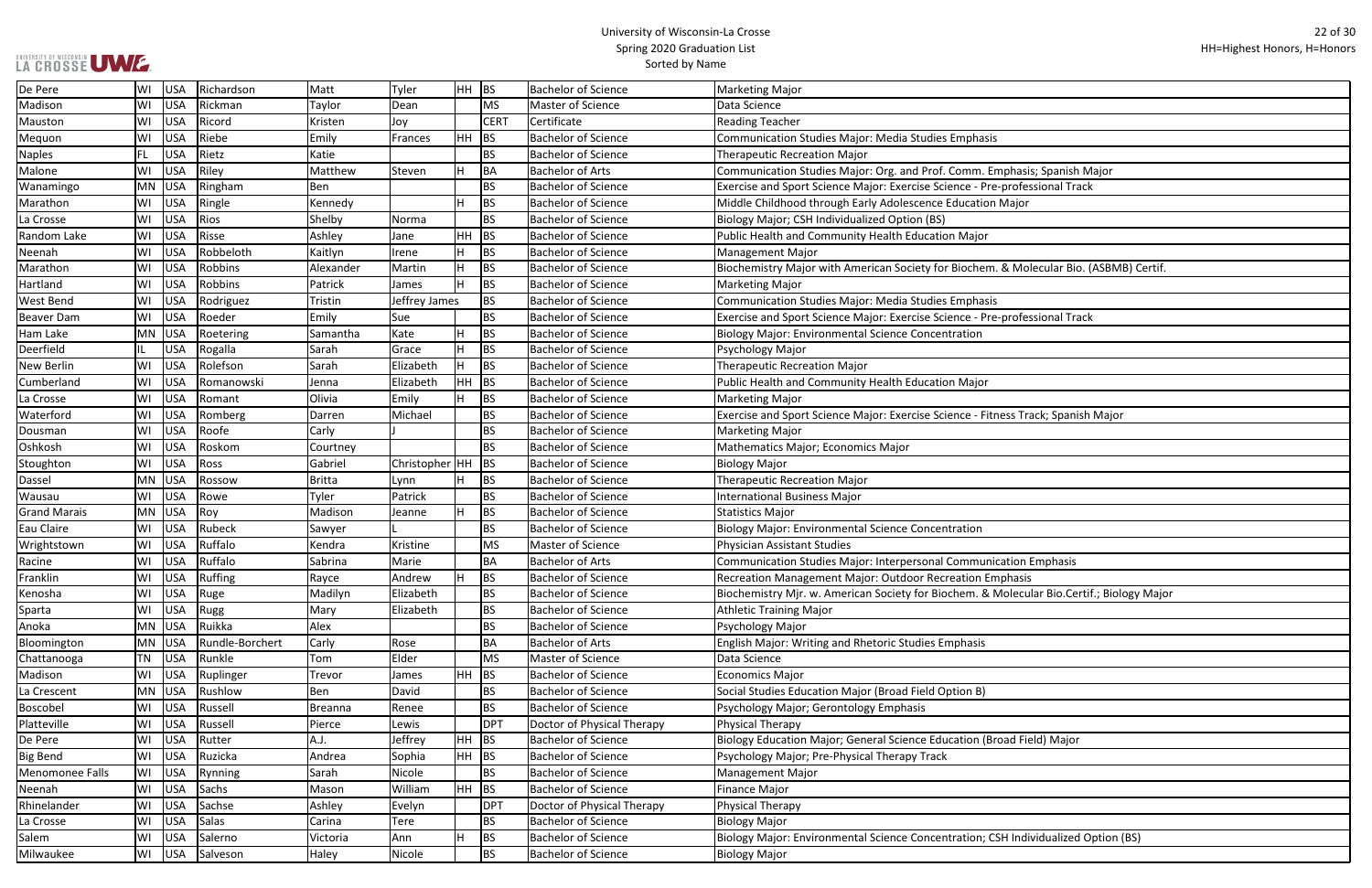٦

| hasis; CASSH Program Option        |
|------------------------------------|
|                                    |
| tion Emphasis                      |
|                                    |
|                                    |
|                                    |
|                                    |
|                                    |
| asis; CASSH Program Option         |
|                                    |
|                                    |
|                                    |
|                                    |
|                                    |
|                                    |
| centration                         |
| ajor                               |
| ajor                               |
|                                    |
|                                    |
|                                    |
| nasis; Honors Program              |
|                                    |
|                                    |
| rof. Track; CSH Indiv. Option (BS) |
| ional Communication Emphasis       |
|                                    |
|                                    |
|                                    |
|                                    |
| Sport Science Emphasis             |
|                                    |
|                                    |
|                                    |
|                                    |
|                                    |
|                                    |
|                                    |
|                                    |
|                                    |
| rofessional Track                  |
|                                    |
|                                    |
|                                    |
|                                    |
|                                    |
|                                    |
| centration; Info. Systems Major    |
|                                    |

| Oshkosh                 | WI  | <b>USA</b> | Salzsieder     | Hannah    |              |           | <b>MSED</b> | Master of Science in Education | School Psychology                                                                            |
|-------------------------|-----|------------|----------------|-----------|--------------|-----------|-------------|--------------------------------|----------------------------------------------------------------------------------------------|
| Rochester               | MN  | <b>USA</b> | Sample         | Joseph    | Phillip      |           | <b>BS</b>   | <b>Bachelor of Science</b>     | <b>Management Major</b>                                                                      |
| Marengo                 | IL. | <b>USA</b> | Sandersfeld    | Johnathan | Lowell       |           | <b>BS</b>   | <b>Bachelor of Science</b>     | <b>Biology Major: Biomedical Science Concentration</b>                                       |
| La Crosse               | WI  | <b>USA</b> | Sandstrom      | Kevin     | Michael      |           | <b>BS</b>   | <b>Bachelor of Science</b>     | Communication Studies Major: Interpersonal Comm. Emphasis; CASSH Program Option              |
| New Berlin              | WI  | <b>USA</b> | Sandy          | Jacob     | Patrick      | HH        | BS          | <b>Bachelor of Science</b>     | Economics Major: Literature Emphasis                                                         |
| Bloomer                 | WI  | <b>USA</b> | Sarauer        | Megan     | Sue          |           | BS          | <b>Bachelor of Science</b>     | Communication Studies Major: Interpersonal Communication Emphasis                            |
| Holmen                  | WI  | <b>USA</b> | Sather         | Chase     | Michael      |           | BS.         | <b>Bachelor of Science</b>     | <b>Management Major</b>                                                                      |
| Homer Glen              | IL. | <b>USA</b> | Sawyer         | Austin    |              |           | <b>DPT</b>  | Doctor of Physical Therapy     | <b>Physical Therapy</b>                                                                      |
| Mauston                 | WI  | USA        | Saylor         | Karla     | Ann          |           | <b>CER1</b> | Certificate                    | <b>Reading Teacher</b>                                                                       |
| La Crosse               | WI  | <b>USA</b> | Sayner         | Henry     | James        |           | BS.         | <b>Bachelor of Science</b>     | Sociology Major                                                                              |
| Chicago                 | IL. | <b>USA</b> | Scaffidi       | Katherine |              |           | <b>BS</b>   | <b>Bachelor of Science</b>     | Communication Studies Major: Org. & Prof. Comm. Emphasis; CASSH Program Option               |
| New Berlin              | WI  | <b>USA</b> | Scaife         | Samantha  | Lydia        |           | <b>BS</b>   | <b>Bachelor of Science</b>     | Clinical Laboratory Science Major                                                            |
| Fond du Lac             | WI  | <b>USA</b> | Scarpita       | Victoria  | Adriana      |           | <b>BS</b>   | <b>Bachelor of Science</b>     | <b>Therapeutic Recreation Major</b>                                                          |
| De Pere                 | WI  | <b>USA</b> | Schaefer       | Heather   | Marie        | <b>HH</b> | BS          | <b>Bachelor of Science</b>     | Clinical Laboratory Science Major                                                            |
| Abrams                  | WI  | <b>USA</b> | Schaefer       | Paige     | Anastasia    |           | ВA          | <b>Bachelor of Arts</b>        | Psychology Major                                                                             |
| <b>North Prairie</b>    | WI  | <b>USA</b> | Schafer        | Jocelyn   | Emma         |           | BA          | <b>Bachelor of Arts</b>        | Political Science Major                                                                      |
| La Crosse               | WI  | <b>USA</b> | Schallert      | Stephen   | Herbert Dean |           | BS.         | <b>Bachelor of Science</b>     | Political Science Major; History Major: Regional Emphasis                                    |
| La Crosse               | WI  | <b>USA</b> | Schappel       | Jakob     | Kelley       |           | <b>BS</b>   | <b>Bachelor of Science</b>     | Finance Major: Risk, Insurance and Financial Planning Concentration                          |
| Portage                 | WI  | <b>USA</b> | Scharenbroch   | Emily     | Kay          |           | HH BS       | <b>Bachelor of Science</b>     | Middle Childhood through Early Adolescence Education Major                                   |
| Houston                 | MN  | USA        | Schaub         | Hayley    | Catherine    |           | $HH$ BS     | <b>Bachelor of Science</b>     | Middle Childhood through Early Adolescence Education Major                                   |
| Palmyra                 | WI  | <b>USA</b> | Schauer        | Abigail   | Rose         |           | <b>BS</b>   | <b>Bachelor of Science</b>     | <b>Management Major</b>                                                                      |
| Walworth                | WI  | <b>USA</b> | Schauf         | Mark      | Thomas       |           | BS          | <b>Bachelor of Science</b>     | <b>Mathematics Education Major</b>                                                           |
| Frederic                | WI  | <b>USA</b> | <b>Schauls</b> | Olivia    | Beverly      |           | <b>BS</b>   | <b>Bachelor of Science</b>     | Archaeological Studies Major: Cultural Anthropology Emphasis; Honors Program                 |
| Highland                | IL. | <b>USA</b> | Schauster      | Annie     | <b>Beth</b>  |           | <b>MS</b>   | Master of Science              | Biology                                                                                      |
| <b>Green Bay</b>        | WI  | <b>USA</b> | Schaut         | Anna      | Marie        | HH        | <b>BA</b>   | <b>Bachelor of Arts</b>        | Spanish Major                                                                                |
| Winneconne              | WI  | <b>USA</b> | Scheider       | Morgan    | Mildred      |           | BS.         | <b>Bachelor of Science</b>     | Exercise and Sport Science Major: Exercise Science - Pre-prof. Track; CSH Indiv. Option (BS) |
| Winona                  | MN  | USA        | Schell         | Alex      | Suzanne      |           | <b>BS</b>   | <b>Bachelor of Science</b>     | Communication Studies Major: Organizational and Professional Communication Emphasis          |
| <b>Ettrick</b>          | WI  | <b>USA</b> | Scherr         | Lucas     |              |           | <b>BS</b>   | <b>Bachelor of Science</b>     | <b>Marketing Major</b>                                                                       |
| Dousman                 | WI  | <b>USA</b> | Scherwinski    | Spencer   | John         |           | <b>BS</b>   | <b>Bachelor of Science</b>     | <b>Biology Major</b>                                                                         |
| Watertown               | WI  | <b>USA</b> | Schieble       | Mackenzie | Doreen       | HH        | BS          | <b>Bachelor of Science</b>     | <b>Marketing Major</b>                                                                       |
| Bagley                  | WI  | USA        | Schier         | Sierra    | Ann          |           | ΒA          | Bachelor of Arts               | Sociology Major                                                                              |
| <b>Brown Deer</b>       | WI  | USA        | Schimenz       | John      | Matthias     |           | <b>MS</b>   | Master of Science              | Exercise and Sport Science: Human Performance; Applied Sport Science Emphasis                |
| La Crosse               | WI  | <b>USA</b> | Schini         | Ahnna     | Victoria     |           | BS.         | <b>Bachelor of Science</b>     | <b>Finance Major</b>                                                                         |
| Menomonie               | WI  | <b>USA</b> | Schlough       | Hayden    | John         |           | ΒS          | <b>Bachelor of Science</b>     | Management Major                                                                             |
| Neenah                  | WI  | <b>USA</b> | Schmidt        | Kyle      | Matthew      |           | ВS          | <b>Bachelor of Science</b>     | Computer Science Major                                                                       |
| De Pere                 | WI  | <b>USA</b> | Schmidt        | Sara      | Marie        |           | BS.         | <b>Bachelor of Science</b>     | Archaeological Studies Major                                                                 |
| Kaukauna                | WI  | <b>USA</b> | Schmitt        | David     | М            |           | HH BS       | <b>Bachelor of Science</b>     | <b>English Education Major</b>                                                               |
| Fond du Lac             | WI  | <b>USA</b> | Schmitz        | Lindsay   | Rose         |           | BS          | <b>Bachelor of Science</b>     | Clinical Laboratory Science Major                                                            |
| Stratford               | WI  | USA        | Schneider      | Lexi      | Jan          |           | BS          | <b>Bachelor of Science</b>     | Marketing Major                                                                              |
| Sparta                  | WI  | USA        | Schnell        | Eric      | Matthew      |           | BS          | <b>Bachelor of Science</b>     | <b>Biology Major: Aquatic Science Concentration</b>                                          |
| <b>Blaine</b>           | MN  | USA        | Schnur         | Courtney  | Rae          |           | BS          | <b>Bachelor of Science</b>     | Exercise and Sport Science Major: Exercise Science - Pre-professional Track                  |
| Hudson                  | WI  | <b>USA</b> | Schock         | Dylan     | James        |           | BS          | <b>Bachelor of Science</b>     | Physics Major: Biomedical Concentration                                                      |
| Stoddard                | WI  | <b>USA</b> | Schoen         | Emily     | Jean         |           | <b>BS</b>   | <b>Bachelor of Science</b>     | <b>English Education Major</b>                                                               |
| Janesville              | WI  | <b>USA</b> | Schoenenberger | Delaney   | Corrin       |           | BS          | <b>Bachelor of Science</b>     | <b>Biology Major</b>                                                                         |
| Elmwood Park            | WI  | USA        | Scholzen       | Amanda    | Lynn         |           | <b>BS</b>   | <b>Bachelor of Science</b>     | Communication Studies Major: Media Studies Emphasis                                          |
| Nekoosa                 | WI  | <b>USA</b> | Schrader       | Jack      | James        |           | <b>BS</b>   | <b>Bachelor of Science</b>     | Finance Major                                                                                |
| <b>Wisconsin Rapids</b> | WI  | <b>USA</b> | Schraeder      | Joshua    | William      |           | BS          | <b>Bachelor of Science</b>     | Finance Major: Risk, Insurance and Financial Planning Concentration; Info. Systems Major     |
| Neenah                  | WI  | <b>USA</b> | Schrampfer     | Alexander | Lee          |           | BS.         | <b>Bachelor of Science</b>     | History Major: World History Emphasis                                                        |
|                         |     |            |                |           |              |           |             |                                |                                                                                              |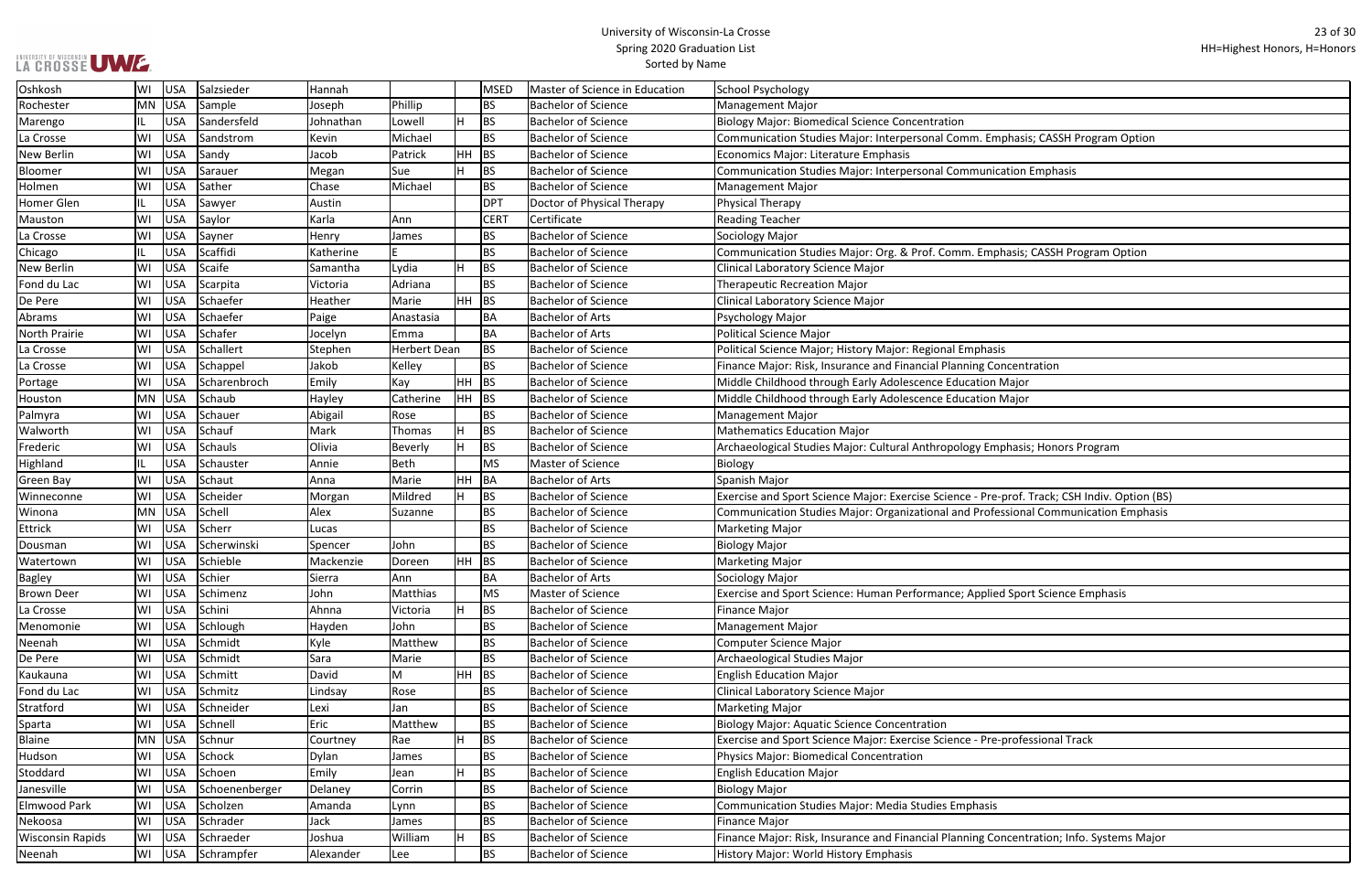|  | LA CROSSE UWE |  |  |
|--|---------------|--|--|

| rofessional Track             |
|-------------------------------|
| sional Communication Emphasis |
|                               |
|                               |
|                               |
| sional Communication Emphasis |
|                               |
| rofessional Track             |
|                               |
|                               |
|                               |
|                               |
|                               |
|                               |
|                               |
| or                            |
|                               |
|                               |
| sional Communication Emphasis |
|                               |
|                               |
|                               |
|                               |
| hasis                         |
|                               |
|                               |
|                               |
|                               |
|                               |
|                               |
| or                            |
|                               |
|                               |
| hasis                         |
|                               |
|                               |
|                               |
|                               |
|                               |
|                               |
|                               |
| lajor                         |
|                               |

| Muskego              | WI  | <b>USA</b> | Schreiber      | Kara           | Michelle      | HH BS   |             | <b>Bachelor of Science</b>     | Psychology Major                                                                    |
|----------------------|-----|------------|----------------|----------------|---------------|---------|-------------|--------------------------------|-------------------------------------------------------------------------------------|
| Loyal                | WI  | <b>USA</b> | Schreiner      | Hannah         | Helen         | $HH$ BS |             | <b>Bachelor of Science</b>     | <b>Biology Major</b>                                                                |
| West Salem           | WI  | <b>USA</b> | Schroeder      | Allen          |               |         | <b>BS</b>   | <b>Bachelor of Science</b>     | <b>Art Education Major</b>                                                          |
| <b>Stevens Point</b> | WI  | <b>USA</b> | Schroeder      | Nicole         | Elizabeth     | $HH$ BS |             | <b>Bachelor of Science</b>     | Exercise and Sport Science Major: Exercise Science - Pre-professional Track         |
| Waterford            | WI  | <b>USA</b> | Schubring      | Rachel         | Marie         |         | HH BA       | <b>Bachelor of Arts</b>        | Communication Studies Major: Organizational and Professional Communication Emphasis |
| Rochester            | MN  | USA        | Schueller      | Taylor         | Lorraine      |         | <b>BS</b>   | <b>Bachelor of Science</b>     | Psychology Major                                                                    |
| Saukville            | WI  | <b>USA</b> | Schuette       | Samuel         | Kenneth       |         | <b>BS</b>   | <b>Bachelor of Science</b>     | Public Health and Community Health Education Major                                  |
| Whitelaw             | WI  | <b>USA</b> | Schuh          | Ashley         | Marie         |         | <b>EDS</b>  | <b>Education Specialist</b>    | <b>School Psychology</b>                                                            |
| Sheboygan            | WI  | <b>USA</b> | Schuh          | Elena          | Grace         |         | <b>BA</b>   | <b>Bachelor of Arts</b>        | Communication Studies Major: Organizational and Professional Communication Emphasis |
| Jordan               | MN  | USA        | Schulte        | Lillian        | Rose          | HH.     | BS          | <b>Bachelor of Science</b>     | Microbiology Major: Biomedical Concentration                                        |
| Appleton             | WI  | <b>USA</b> | Schultz        | Kathryn        |               |         | <b>BS</b>   | <b>Bachelor of Science</b>     | Exercise and Sport Science Major: Exercise Science - Pre-professional Track         |
| Shiocton             | WI  | <b>USA</b> | Schultz        | Laney          | Elizabeth     | H.      | <b>BS</b>   | <b>Bachelor of Science</b>     | <b>Biology Major</b>                                                                |
| Janesville           | WI  | <b>USA</b> | Schumacher     | Anne           | Katherine     |         | <b>BS</b>   | <b>Bachelor of Science</b>     | <b>Biology Major: Biomedical Science Concentration</b>                              |
| Beaver Dam           | WI  | <b>USA</b> | Schumann       | Anthony        | David         |         | <b>BS</b>   | <b>Bachelor of Science</b>     | Exercise and Sport Science Major: Sport Management                                  |
| Minneapolis          | MN  | USA        | Schwalbach     | Claire         | Katherine     |         | <b>BS</b>   | <b>Bachelor of Science</b>     | <b>Biology Major</b>                                                                |
| Mukwonago            | WI  | <b>USA</b> | Schwartz       | Erin           | Ann           |         | <b>BS</b>   | <b>Bachelor of Science</b>     | Music Major: Choral Emphasis; Spanish Education Major                               |
| Baraboo              | WI  | <b>USA</b> | Schwarz        | Alexandra      | Marie         |         | <b>MS</b>   | Master of Science              | Physician Assistant Studies                                                         |
| Pewaukee             | WI  | <b>USA</b> | Schwenker      | Paige          | Nicole        |         | <b>BS</b>   | <b>Bachelor of Science</b>     | Public Health and Community Health Education Major                                  |
| <b>West Salem</b>    | WI  | <b>USA</b> | Schwier        | Damian         | James         |         | <b>BS</b>   | <b>Bachelor of Science</b>     | Management Major                                                                    |
| Reedsburg            | WI  | <b>USA</b> | Schyvinck      | <b>Brianna</b> | Kay           | HH.     | <b>BS</b>   | <b>Bachelor of Science</b>     | Early Childhood through Middle Childhood Education Major                            |
| Sun Prairie          | WI  | <b>USA</b> | Sebranek       | Kaitlin        | Marie         |         | <b>BS</b>   | <b>Bachelor of Science</b>     | <b>Biology Major: Biomedical Science Concentration</b>                              |
| Waupaca              | WI  | <b>USA</b> | Sebree         | Daphne         | Michele       |         | <b>BS</b>   | <b>Bachelor of Science</b>     | Microbiology Major: Biomedical Concentration                                        |
| Freedom              | WI  | <b>USA</b> | Sedo           | Zachery        | Chad          |         | <b>BA</b>   | <b>Bachelor of Arts</b>        | Communication Studies Major: Organizational and Professional Communication Emphasis |
| La Crosse            | WI  | <b>USA</b> | Seibert        | <b>Nick</b>    | Anthony       |         | <b>BS</b>   | <b>Bachelor of Science</b>     | Exercise and Sport Science Major: Physical Education                                |
| <b>Spring Grove</b>  | IL. | <b>USA</b> | Selepa         | Rachael        |               |         | <b>BS</b>   | <b>Bachelor of Science</b>     | <b>Management Major</b>                                                             |
| <b>Blaine</b>        | MN  | USA        | Serbus         | Becca          | Lynn          |         | <b>BS</b>   | <b>Bachelor of Science</b>     | Biology Major; CSH Individualized Option (BS)                                       |
| <b>Brookfield</b>    | WI  | <b>USA</b> | Servidas       | Kylie          | Morgan        |         | <b>BS</b>   | <b>Bachelor of Science</b>     | Accountancy Major; Finance Major                                                    |
| Osseo                | WI  | <b>USA</b> | Severson       | Katie          | Mae           | $HH$ BS |             | <b>Bachelor of Science</b>     | Recreation Management Major: Outdoor Recreation Emphasis                            |
| Chippewa Falls       | WI  | <b>USA</b> | Severson       | Taylor         | Marie         |         | <b>BS</b>   | <b>Bachelor of Science</b>     | <b>Therapeutic Recreation Major</b>                                                 |
| Sheboygan            | WI  | <b>USA</b> | Seymour        | Sara           | Suzanne       | $HH$ BS |             | Bachelor of Science            | Biology Major; Spanish Major                                                        |
| La Crosse            | WI  | <b>USA</b> | Shankey        | Nicholas       | Thomas        |         | <b>BS</b>   | <b>Bachelor of Science</b>     | <b>Biology Major</b>                                                                |
| Bellevue             | WA  | USA        | Sharma         | Moko           | Raghav        |         | <b>MS</b>   | Master of Science              | Data Science                                                                        |
| Menasha              | WI  | <b>USA</b> | Shaw           | Nathan         | Isaac         |         | <b>BS</b>   | Bachelor of Science            | Statistics Major; CSH Individualized Option (BS)                                    |
| Waterloo             | ΙA  | <b>USA</b> | Shepard        | Jennette       |               |         | <b>MS</b>   | Master of Science              | Data Science                                                                        |
| Appleton             | WI  | <b>USA</b> | Shew           | Aaron          | David         |         | <b>BS</b>   | <b>Bachelor of Science</b>     | Finance Major                                                                       |
| Waukesha             | WI  | <b>USA</b> | Shibilski      | Lexi           | Marie         | $HH$ BS |             | <b>Bachelor of Science</b>     | Early Childhood through Middle Childhood Education Major                            |
| Trempealeau          | WI  | <b>USA</b> | Shimek         | David          | Kirk          |         | <b>BS</b>   | <b>Bachelor of Science</b>     | <b>Biology Major</b>                                                                |
| Freedom              | WI  | <b>USA</b> | Siebers        | Lyndsey        | Marie         |         | <b>BS</b>   | <b>Bachelor of Science</b>     | <b>Art Education Major</b>                                                          |
| La Crosse            | WI  | <b>USA</b> | <b>Siefkes</b> | Thomas         | John          |         | <b>BS</b>   | Bachelor of Science            | Recreation Management Major: Outdoor Recreation Emphasis                            |
| Eau Claire           | WI  | <b>USA</b> | <b>Sievers</b> | Alina          | <b>Brooke</b> |         | <b>MS</b>   | Master of Science              | Physician Assistant Studies                                                         |
| Slinger              | WI  | <b>USA</b> | Sievers        | Emma           | Cynthia       |         | MSED        | Master of Science in Education | School Psychology                                                                   |
| Helenville           | WI  | <b>USA</b> | <b>Sievers</b> | Luke           |               |         | <b>DPT</b>  | Doctor of Physical Therapy     | Physical Therapy                                                                    |
| Burlington           | WI  | <b>USA</b> | Simenson       | Ryan           | Henry         |         | <b>BS</b>   | <b>Bachelor of Science</b>     | Nuclear Medicine Technology Major                                                   |
| La Crosse            | WI  | <b>USA</b> | Simmerman      | Emily          | Mae           |         | <b>BS</b>   | <b>Bachelor of Science</b>     | <b>Therapeutic Recreation Major</b>                                                 |
| <b>Big Bend</b>      | WI  | <b>USA</b> | Singer         | Lucas          | Evan          |         | <b>BS</b>   | <b>Bachelor of Science</b>     | Mathematics Major; Computer Science Major                                           |
| Wausau               | WI  | <b>USA</b> | Sippel         | Megan          |               |         | <b>MSED</b> | Master of Science in Education | Student Affairs Administration in Higher Education                                  |
| Sparta               | WI  | <b>USA</b> | Skaife         | Jacqueline     |               |         | <b>BS</b>   | <b>Bachelor of Science</b>     | Middle Childhood through Early Adolescence Education Major                          |
| West Salem           | WI  | <b>USA</b> | Skrentny       | Allison        | Jean          |         | <b>BS</b>   | <b>Bachelor of Science</b>     | Psychology Major                                                                    |
|                      |     |            |                |                |               |         |             |                                |                                                                                     |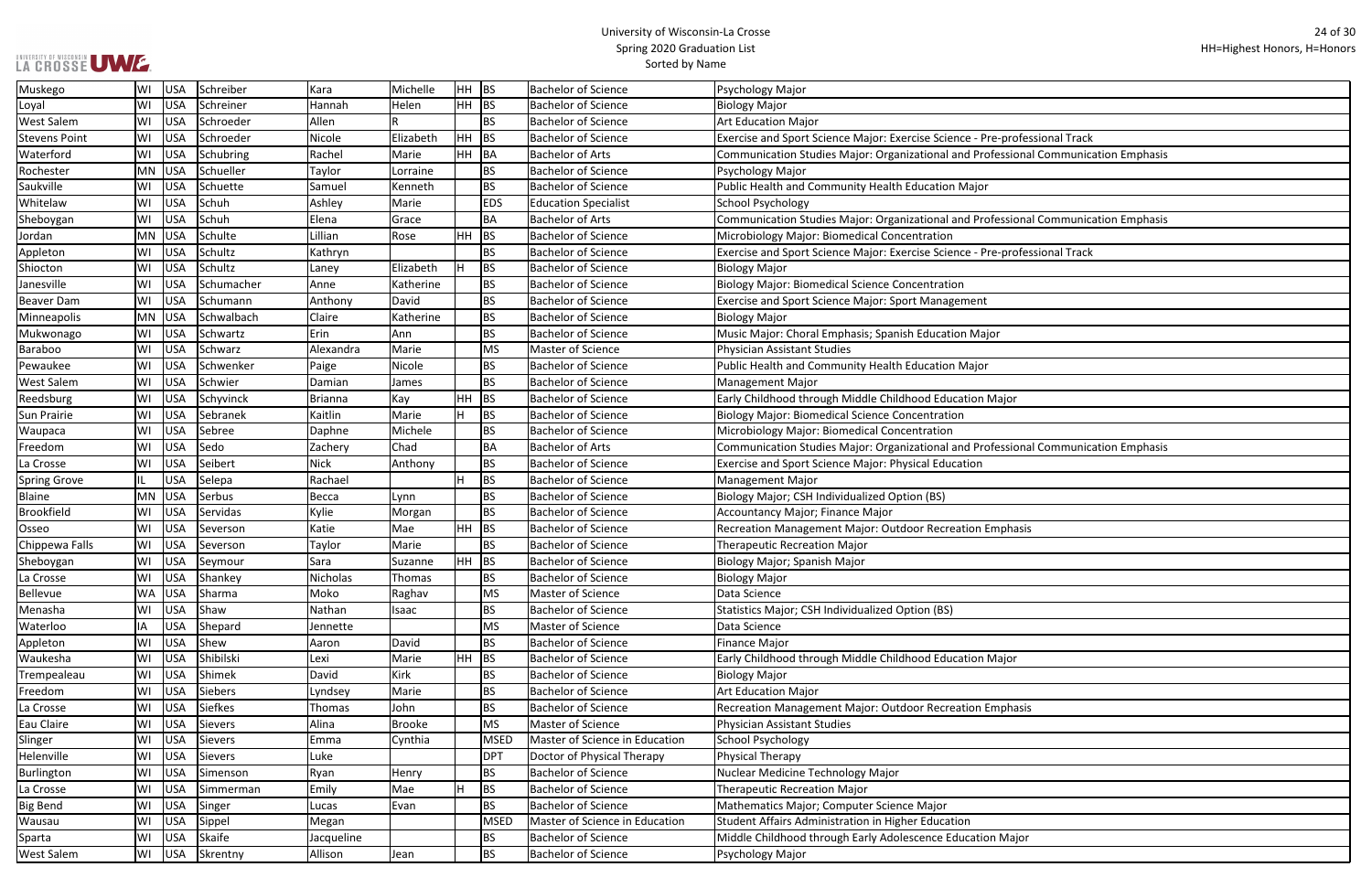Ξ

| sional Communication Emphasis    |
|----------------------------------|
|                                  |
|                                  |
|                                  |
|                                  |
|                                  |
|                                  |
|                                  |
|                                  |
|                                  |
|                                  |
|                                  |
|                                  |
|                                  |
| obiology Major: Biomedical Conc. |
|                                  |
|                                  |
|                                  |
|                                  |
|                                  |
| Arts                             |
| lajor                            |
|                                  |
|                                  |
|                                  |
|                                  |
|                                  |
|                                  |
|                                  |
|                                  |
|                                  |
|                                  |
|                                  |
| or                               |
|                                  |
|                                  |
|                                  |
|                                  |
|                                  |
|                                  |
|                                  |
| rofessional Track                |
|                                  |
|                                  |
| or                               |
|                                  |
|                                  |
|                                  |
|                                  |
|                                  |
|                                  |
|                                  |
|                                  |
|                                  |
|                                  |

| Independence         | WI        | USA        | Skroch     | Anna        | Frances        |       | <b>BS</b> | <b>Bachelor of Science</b> | <b>Clinical Laboratory Science Major</b>                                                 |
|----------------------|-----------|------------|------------|-------------|----------------|-------|-----------|----------------------------|------------------------------------------------------------------------------------------|
| Mc Farland           | WI        | <b>USA</b> | Slater     | Samuel      | Marcus         |       | <b>BA</b> | <b>Bachelor of Arts</b>    | English Major: Literature Emphasis                                                       |
| La Crosse            | WI        | USA        | Sleep      | Hannah      |                |       | MS        | Master of Science          | Biology: Nurse Anesthesia Concentration                                                  |
| Eau Claire           | WI        | <b>USA</b> | Sluis      | Kayla       | Louise         |       | $HH$ BS   | <b>Bachelor of Science</b> | Accountancy Major; Finance Major                                                         |
| Mindoro              | WI        | <b>USA</b> | Smaby      | Evan        | James          |       | <b>BS</b> | <b>Bachelor of Science</b> | Nuclear Medicine Technology Major                                                        |
| La Crosse            | WI        | <b>USA</b> | Smidl      | Mitchell    | James          |       | <b>BS</b> | <b>Bachelor of Science</b> | Computer Science Major; Economics Major                                                  |
| Dubuque              | ΙA        | <b>USA</b> | Smith      | Bethany     |                |       | DPT       | Doctor of Physical Therapy | Physical Therapy                                                                         |
| Verona               | WI        | <b>USA</b> | Smith      | Grant       | Patton         |       | <b>BS</b> | <b>Bachelor of Science</b> | Communication Studies Major: Organizational and Professional Communication Emphasis      |
| Appleton             | WI        | <b>USA</b> | Smith      | Shane       | Thomas         | HH BS |           | <b>Bachelor of Science</b> | Clinical Laboratory Science Major; Pre-Medicine Track                                    |
| La Crosse            | WI        | <b>USA</b> | Smith      | Stacey      | Michelle       |       | <b>BS</b> | <b>Bachelor of Science</b> | <b>Art Education Major</b>                                                               |
| Roberts              | WI        | <b>USA</b> | Smith      | Trenten     | Andrew         |       | $HH$ BS   | <b>Bachelor of Science</b> | Physics Major; Mathematics Major                                                         |
| De Pere              | WI        | <b>USA</b> | Smits      | Ashley      | Ann            |       | <b>BS</b> | <b>Bachelor of Science</b> | <b>Management Major</b>                                                                  |
| Darlington           | WI        | <b>USA</b> | Sniff      | Kimberly    | Maria          |       | <b>BS</b> | <b>Bachelor of Science</b> | Psychology Major; CASSH Program Option                                                   |
| Wausau               | WI        | <b>USA</b> | Snoeyenbos | Sarah       | Rae            |       | <b>BS</b> | <b>Bachelor of Science</b> | <b>Marketing Major</b>                                                                   |
| Marshfield           | WI        | USA        | Snortheim  | Miranda     | Mae            |       | MS        | Master of Science          | <b>Therapeutic Recreation</b>                                                            |
| Rhinelander          | WI        | USA        | Snyder     | Havala      | Lee            |       | BS        | <b>Bachelor of Science</b> | Psychology Major                                                                         |
| Grayslake            |           | <b>USA</b> | Solano     | Claire      | Elizabeth      |       | <b>BS</b> | <b>Bachelor of Science</b> | Sociology Major                                                                          |
| Oshkosh              | WI        | <b>USA</b> | Sonnenberg | Mason       |                |       | <b>BS</b> | <b>Bachelor of Science</b> | Psychology Major                                                                         |
| Apple Valley         | MN        | <b>USA</b> | Souza      | Fernando    | Wayne          |       | $HH$ BS   | <b>Bachelor of Science</b> | Biology Major: Cellular and Molecular Biology Conc.; Microbiology Major: Biomedical Conc |
| Deerfield            | WI        | USA        | Spaanem    | Abigail     | Marie          |       | <b>BS</b> | <b>Bachelor of Science</b> | <b>Exercise and Sport Science Major: Sport Management</b>                                |
| Waukesha             | WI        | <b>USA</b> | Spellman   | Lucas       |                |       | <b>BS</b> | <b>Bachelor of Science</b> | <b>Statistics Major</b>                                                                  |
| Green Bay            | WI        | USA        | Spelman    | Luke        | Michael        |       | <b>BS</b> | <b>Bachelor of Science</b> | <b>Finance Major</b>                                                                     |
| Antigo               | WI        | <b>USA</b> | Spencer    | Joseph      | Michael        |       | <b>BA</b> | <b>Bachelor of Arts</b>    | Music Major: Theory Emphasis; VPA BA Degree Prog Opt-Arts                                |
| Markesan             | WI        | <b>USA</b> | Spillane   | Katie       | Emeline        |       | <b>BS</b> | Bachelor of Science        | Middle Childhood through Early Adolescence Education Major                               |
| Burlington           | WI        | USA        | Sponholtz  | Jacob       | Michael        |       | <b>BS</b> | <b>Bachelor of Science</b> | <b>Economics Major</b>                                                                   |
| Muskego              | WI        | <b>USA</b> | Spychala   | Alexis      | Marie          |       | <b>BS</b> | <b>Bachelor of Science</b> | Psychology Major; CASSH Program Option                                                   |
| Whitewater           | WI        | USA        | Stachow    | Haylee      | Kay            |       | <b>BS</b> | <b>Bachelor of Science</b> | Psychology Major                                                                         |
| Milwaukee            | WI        | <b>USA</b> | Stahle     | Zachary     | Karl           |       | <b>BS</b> | <b>Bachelor of Science</b> | <b>Finance Major</b>                                                                     |
| La Crosse            | WI        | USA        | Stalsberg  | Austin      | Jeffrey        | HH BS |           | <b>Bachelor of Science</b> | <b>Mathematics Education Major</b>                                                       |
| <b>Whitefish Bay</b> | WI        | <b>USA</b> | Starrett   | Olivia      | Paige          |       | <b>BS</b> | <b>Bachelor of Science</b> | Psychology Major                                                                         |
| Green Bay            | WI        | USA        | Steele     | Hannah      | Lydia          | l Li  | BA        | <b>Bachelor of Arts</b>    | Theatre Arts Major: Stage Management Emphasis                                            |
| Whitewater           | WI        | USA        | Steinert   | Faith       | M              |       | <b>BS</b> | <b>Bachelor of Science</b> | Microbiology Major: Biomedical Concentration                                             |
| Hartland             | MN        | <b>USA</b> | Stencel    | Torrie      | Mae            |       | HH BS     | <b>Bachelor of Science</b> | Early Childhood through Middle Childhood Education Major                                 |
| Schofield            | WI        | USA        | Stepanik   | Sarah       | Marie          |       | MS        | Master of Science          | <b>Recreation Management</b>                                                             |
| Roscoe               |           | USA        | Stephens   | Jocelynn    | lvy            |       | BS        | <b>Bachelor of Science</b> | Social Studies Education Major (Broad Field Option B)                                    |
| Onalaska             | WI        | USA        | Stetzer    | Alexander   | Martin         |       | <b>BS</b> | <b>Bachelor of Science</b> | Physics Major                                                                            |
| De Soto              | WI        | USA        | Stevenson  | Alex        | Robert         |       | <b>BS</b> | <b>Bachelor of Science</b> | <b>Finance Major</b>                                                                     |
| De Forest            | WI        | <b>USA</b> | Stewart    | Sarah       | Michelle       |       | <b>BS</b> | <b>Bachelor of Science</b> | Psychology Major; CASSH Program Option                                                   |
| Hudson               | WI        | USA        | Stich      | Alyssa      | Marie          |       | <b>BS</b> | <b>Bachelor of Science</b> | Exercise and Sport Science Major: Exercise Science - Pre-professional Track              |
| Hartland             | WI        | <b>USA</b> | Stich      | Colette     | Mary Elizabeth |       | BS        | <b>Bachelor of Science</b> | Public Health and Community Health Education Major                                       |
| Siren                | WI        | USA        | Stiemann   | Emily       | Kathleen       | HH BS |           | <b>Bachelor of Science</b> | Early Childhood through Middle Childhood Education Major                                 |
| Fort Atkinson        | WI        | USA        | Stiemke    | Caitlin     | Elizabeth      |       | <b>BS</b> | <b>Bachelor of Science</b> | <b>Biology Major</b>                                                                     |
| Cornell              | WI        | <b>USA</b> | Stipek     | Kiara       | Nicole         |       | <b>BS</b> | <b>Bachelor of Science</b> | Biology Major; CSH Individualized Option (BS)                                            |
| <b>Brooklyn Park</b> | <b>MN</b> | <b>USA</b> | Stohlmann  | Christian   | Alexander Reid |       | <b>BS</b> | <b>Bachelor of Science</b> | <b>Mathematics Major</b>                                                                 |
| Appleton             | WI        | <b>USA</b> | Stolzman   | Brady       | Thomas         |       | <b>BS</b> | <b>Bachelor of Science</b> | <b>Finance Major</b>                                                                     |
| Manitowoc            | WI        | USA        | Stone      | <b>Nick</b> | Allen          |       | <b>BS</b> | <b>Bachelor of Science</b> | Music Major: Instrumental Emphasis                                                       |
| Neenah               | WI        | USA        | Storin     | Gabriella   | Katherine      |       | <b>BS</b> | <b>Bachelor of Science</b> | <b>Biology Major</b>                                                                     |
| Waunakee             | WI        | USA        | Straus     | Courtney    | Leigh          |       | HH BA     | <b>Bachelor of Arts</b>    | Spanish Major                                                                            |
|                      |           |            |            |             |                |       |           |                            |                                                                                          |

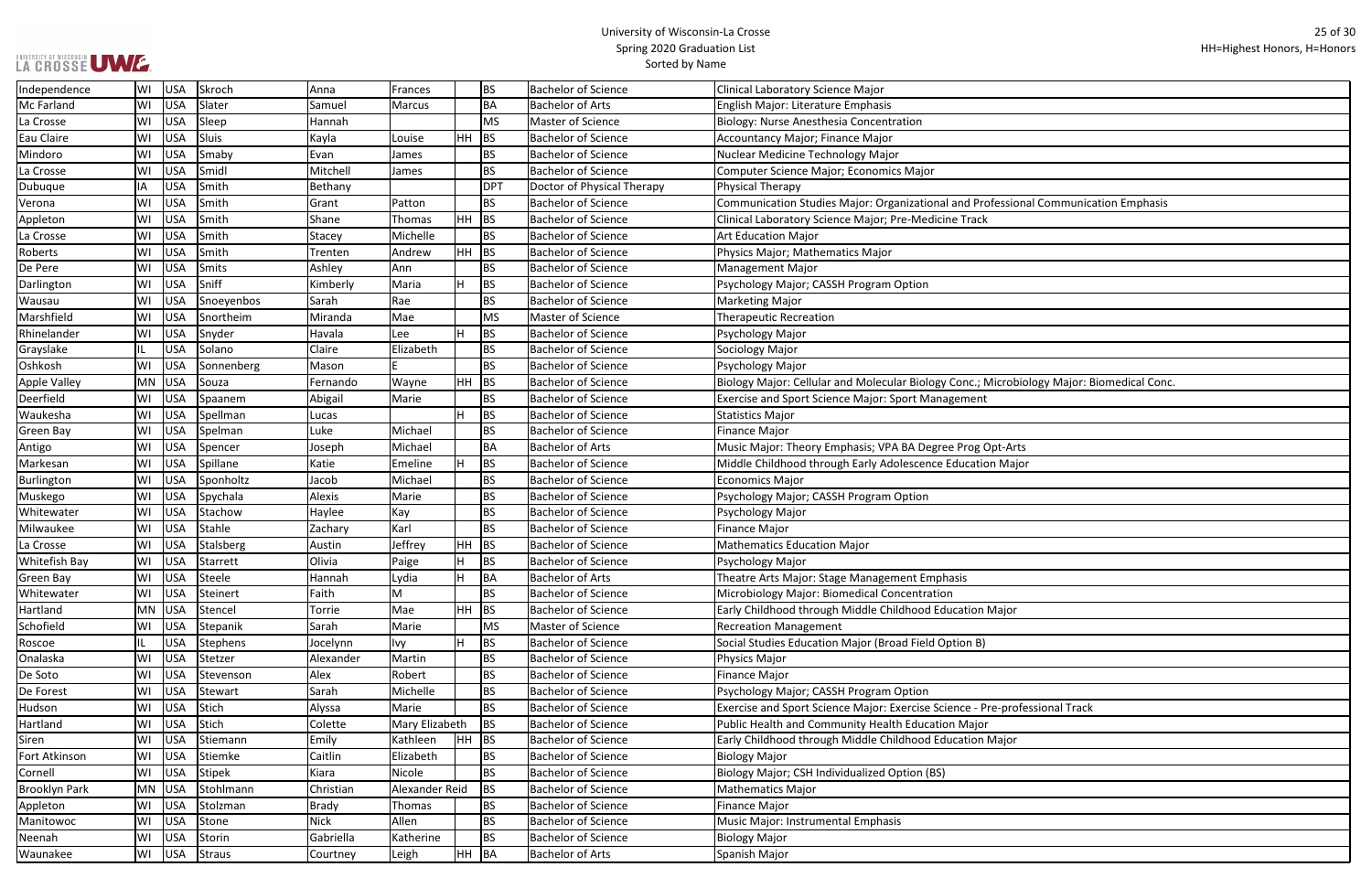|  | LA CROSSE UWE |  |
|--|---------------|--|
|  |               |  |

| centration; Accountancy Major      |
|------------------------------------|
| dualized Option (BS)               |
|                                    |
| ional Communication Emphasis       |
|                                    |
|                                    |
| riting and Rhetoric Stud. Emph.    |
|                                    |
|                                    |
|                                    |
| ion Emphasis                       |
|                                    |
|                                    |
|                                    |
|                                    |
|                                    |
|                                    |
|                                    |
| ajor                               |
|                                    |
|                                    |
|                                    |
|                                    |
| ia Emphasis                        |
| Track; CSH Indiv. Option (BS)      |
|                                    |
|                                    |
| rofessional Track                  |
|                                    |
|                                    |
| dualized Option (BS)               |
|                                    |
|                                    |
|                                    |
|                                    |
|                                    |
| rof. Track; CSH Indiv. Option (BS) |
| lealth Info. Technology Track      |
|                                    |
|                                    |
|                                    |
|                                    |
|                                    |
|                                    |
|                                    |
|                                    |
|                                    |
|                                    |
|                                    |
|                                    |
|                                    |
|                                    |

| Beaver Dam           | WI        | <b>USA</b> | Streblow       | Mitchell       | Reed            |       | <b>BS</b>   | <b>Bachelor of Science</b>     | Finance Major: Risk, Insurance and Financial Planning Concentration; Accountancy Major       |
|----------------------|-----------|------------|----------------|----------------|-----------------|-------|-------------|--------------------------------|----------------------------------------------------------------------------------------------|
| <b>West Allis</b>    | WI        | <b>USA</b> | Streicher      | Ryan           | Martin          |       | <b>BS</b>   | <b>Bachelor of Science</b>     | Microbiology Major: Biomedical Concentration; CSH Individualized Option (BS)                 |
| Windsor              | WI        | <b>USA</b> | Strohfeldt     | Abigail        | Jane            |       | <b>BS</b>   | <b>Bachelor of Science</b>     | Management Major                                                                             |
| <b>Green Bay</b>     | WI        | <b>USA</b> | Strohl         | Jacob          | Riley           |       | BS          | <b>Bachelor of Science</b>     | Communication Studies Major: Organizational and Professional Communication Emphasis          |
| Green Bay            | WI        | <b>USA</b> | Strom          | Courtney       | Elizabeth       |       | <b>MS</b>   | Master of Science              | Physician Assistant Studies                                                                  |
| Glenwood City        | WI        | <b>USA</b> | Strong         | Carlee         | Elizabeth       |       | BS.         | <b>Bachelor of Science</b>     | Management Major                                                                             |
| Hudson               | WI        | <b>USA</b> | Stroozas       | Samantha       | Veronica        | HH.   | <b>BS</b>   | <b>Bachelor of Science</b>     | Comm. Studies Majr: Media Stud. Emph.; English Major: Writing and Rhetoric Stud. Emph.       |
| <b>Twin Lakes</b>    | WI        | <b>USA</b> | Strother       | Matthew        | William         |       | BS          | <b>Bachelor of Science</b>     | Political Science Major                                                                      |
| Richfield            | WI        | <b>USA</b> | Stuart         | Robert         | Carl            |       | <b>BS</b>   | <b>Bachelor of Science</b>     | Finance Major                                                                                |
| Mosinee              | WI        | <b>USA</b> | Stubbe         | Natasha        | Mary            | Iн.   | BA          | <b>Bachelor of Arts</b>        | Communication Studies Major: Interpersonal Communication Emphasis                            |
| Chaska               | <b>MN</b> | USA        | Stuhr          | Jordan         | Marie           | HH    | <b>BS</b>   | <b>Bachelor of Science</b>     | <b>Biology Major</b>                                                                         |
| Saint Paul           | <b>MN</b> | <b>USA</b> | Sullivan       | Gwenyth        | Rose            | HH.   | BA          | <b>Bachelor of Arts</b>        | Sociology Major                                                                              |
| <b>Stevens Point</b> | WI        | <b>USA</b> | <b>Summers</b> | Shane          | Matthew         | HH    | <b>BS</b>   | <b>Bachelor of Science</b>     | Public Administration Major                                                                  |
| Valders              | WI        | <b>USA</b> | Sundsmo        | Trenton        | <b>Nicholas</b> |       | BS.         | <b>Bachelor of Science</b>     | Geography Major: Environmental Science Concentration                                         |
| Shanghai             |           | <b>CHN</b> | Suo            | Yuanqing       |                 |       | <b>MSE</b>  | Master of Software Engineering | Software Engineering                                                                         |
| Eau Claire           | WI        | <b>USA</b> | Suralski       | Amy            | Katherine       |       | <b>MSED</b> | Master of Science in Education | Reading                                                                                      |
| Sparta               | MI        | <b>USA</b> | Swanberg       | Tavin          | Tyler           |       | <b>MSED</b> | Master of Science in Education | Student Affairs Administration in Higher Education                                           |
| <b>Cross Plains</b>  | WI        | <b>USA</b> | Swanson        | Dana           |                 |       | BS          | <b>Bachelor of Science</b>     | Middle Childhood through Early Adolescence Education Major                                   |
| La Crosse            | WI        | <b>USA</b> | Swartz         | Michael        | Christopher     |       | <b>BS</b>   | <b>Bachelor of Science</b>     | Social Studies Education Major (Broad Field Option B)                                        |
| Cedarburg            | WI        | <b>USA</b> | Taft           | Benjamin       | Hunter          |       | <b>BS</b>   | <b>Bachelor of Science</b>     | Finance Major; Economics Major                                                               |
| Cambridge            | WI        | <b>USA</b> | Talbott        | Morgan         | Nicole          |       | <b>BS</b>   | <b>Bachelor of Science</b>     | Marketing Major                                                                              |
| La Crosse            | WI        | <b>USA</b> | Tanis          | Kyle           | D               |       | BA          | <b>Bachelor of Arts</b>        | Communication Studies Major: Broadcast and Digital Media Emphasis                            |
| La Crosse            | WI        | <b>USA</b> | <b>Tarr</b>    | David          | Timothy         |       | <b>BS</b>   | <b>Bachelor of Science</b>     | Exercise and Sport Science Major: Exercise. Sci. - Pre-prof. Track; CSH Indiv. Option (BS)   |
| Denmark              | WI        | <b>USA</b> | Tasch          | Olivia         | Ann             |       | <b>BS</b>   | <b>Bachelor of Science</b>     | Public Health and Community Health Education Major                                           |
| Stillwater           | MN        | <b>USA</b> | Tatro          | Marissa        | Rose            |       | BA          | <b>Bachelor of Arts</b>        | Political Science Major; Philosophy Major                                                    |
| Antigo               | WI        | <b>USA</b> | Tatro          | Tyler          | Marie           | HH.   | <b>BS</b>   | <b>Bachelor of Science</b>     | Exercise and Sport Science Major: Exercise Science - Pre-professional Track                  |
| Manitowoc            | WI        | <b>USA</b> | Taubenheim     | Anna           | Alyce           |       | BS          | <b>Bachelor of Science</b>     | Psychology Major                                                                             |
| <b>Brookfield</b>    | WI        | <b>USA</b> | Taylor         | Haley          | Elizabeth       |       | <b>MS</b>   | Master of Science              | Physician Assistant Studies                                                                  |
| Columbus             | WI        | <b>USA</b> | Taylor         | Katherine      | Frances         |       | <b>BS</b>   | <b>Bachelor of Science</b>     | Microbiology Major: Biomedical Concentration; CSH Individualized Option (BS)                 |
| Minneapolis          | <b>MN</b> | USA        | Taylor         | La'Taya        | Jakara          |       | BA          | <b>Bachelor of Arts</b>        | Psychology Major; French Major                                                               |
| La Crosse            | WI        | USA        | Tekus          | Allyssa        | Rae             |       | <b>MS</b>   | <b>Master of Science</b>       | <b>Physician Assistant Studies</b>                                                           |
| La Crosse            | WI        | <b>USA</b> | Templin        | Hannah         | Elizabeth       |       | BS.         | <b>Bachelor of Science</b>     | Biology Major: Biomedical Science Concentration                                              |
| Hartford             | WI        | <b>USA</b> | Terbilcox      | Taylor         | Renae           |       | <b>DPT</b>  | Doctor of Physical Therapy     | Physical Therapy                                                                             |
| Neenah               | WI        | <b>USA</b> | Tesch          | Cami           | Rae             |       | BS.         | <b>Bachelor of Science</b>     | <b>Biology Major</b>                                                                         |
| Friendship           | WI        | <b>USA</b> | Teunas         | Jacob          | Thomas          |       | BS.         | <b>Bachelor of Science</b>     | Exercise and Sport Science Major: Exercise Science - Pre-prof. Track; CSH Indiv. Option (BS) |
| Woodbury             | <b>MN</b> | <b>USA</b> | Thao           | Christopher    |                 |       | <b>BS</b>   | <b>Bachelor of Science</b>     | Health Information Management and Technology Major: Health Info. Technology Track            |
| Appleton             | WI        | <b>USA</b> | Thao           | Maney          |                 |       | <b>MSED</b> | Master of Science in Education | Student Affairs Administration in Higher Education                                           |
| Oshkosh              | WI        | <b>USA</b> | Thao           | Sahee          | Maxwell         |       | BS          | <b>Bachelor of Science</b>     | Computer Science Major                                                                       |
| Saint Paul           | MN        | <b>USA</b> | Thao           | Yeng Houa      | Xiong           |       | <b>MSED</b> | Master of Science in Education | Student Affairs Administration in Higher Education                                           |
| Fond du Lac          | WI        | <b>USA</b> | Theisen        | Alex           | Thomas          |       | MS          | Master of Science              | Biology: Nurse Anesthesia Concentration                                                      |
| <b>Black Creek</b>   | WI        | <b>USA</b> | Theobald       | Morgan         | Elizabeth       |       | <b>MSED</b> | Master of Science in Education | Student Affairs Administration in Higher Education                                           |
| Marshall             | WI        | <b>USA</b> | <b>Thering</b> | Bennett        | Joseph          |       | BS          | <b>Bachelor of Science</b>     | Political Science Major                                                                      |
| Oconomowoc           | WI        | <b>USA</b> | Thiele         | <b>Blake</b>   | Emmanuel        |       | BS.         | <b>Bachelor of Science</b>     | Management Major                                                                             |
| Burnsville           | MN        | <b>USA</b> | Thielen        | Michaela       | Kathryn         | HH.   | <b>BS</b>   | <b>Bachelor of Science</b>     | Biology Major: Biomedical Science Concentration                                              |
| Kenosha              | WI        | <b>USA</b> | Thomas         | Ariel          | Nichole         |       | <b>BS</b>   | <b>Bachelor of Science</b>     | Geography Major: Environmental Science Concentration                                         |
| Dassel               | MN        | <b>USA</b> | Thomas         | Austin         | Therol          | HH    | <b>BS</b>   | <b>Bachelor of Science</b>     | Social Studies Education Major (Broad Field Option B)                                        |
| Green Bay            | WI        | <b>USA</b> | Thompson       | <b>Breanne</b> | Mary            |       | <b>DPT</b>  | Doctor of Physical Therapy     | Physical Therapy                                                                             |
| Stoughton            | WI        | <b>USA</b> | Thompson       | Kimberly       | Andrea          | HH BA |             | Bachelor of Arts               | Archaeological Studies Major                                                                 |
|                      |           |            |                |                |                 |       |             |                                |                                                                                              |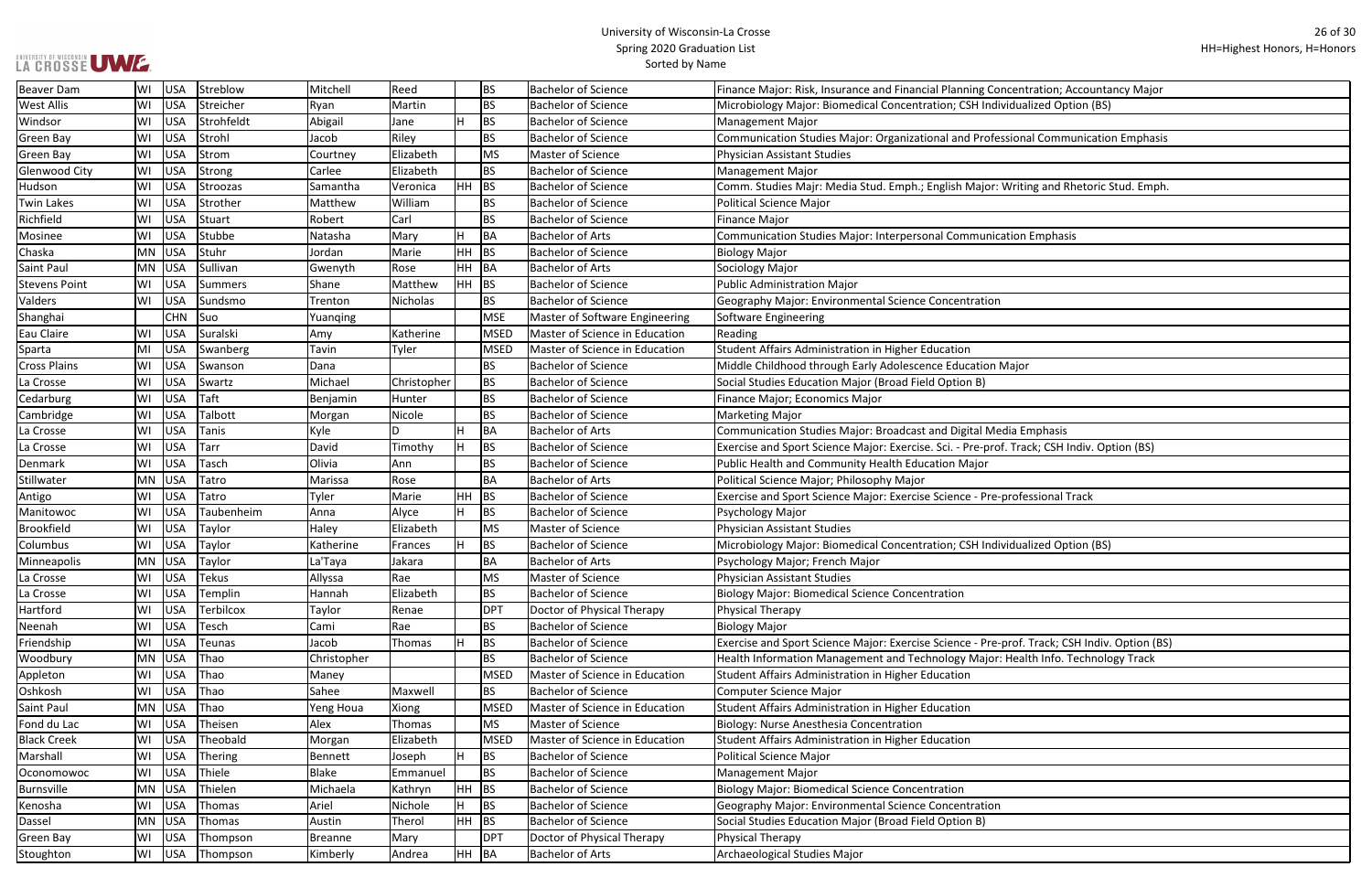| LA CROSSE UWE |  |
|---------------|--|

| эr                          |
|-----------------------------|
| $a$ jor                     |
|                             |
|                             |
|                             |
|                             |
| gement Emphasis             |
|                             |
|                             |
|                             |
|                             |
|                             |
|                             |
|                             |
|                             |
|                             |
| lajor                       |
| nasis; CASSH Program Option |
| or                          |
|                             |
|                             |
|                             |
|                             |
|                             |
|                             |
|                             |
|                             |
|                             |
|                             |
|                             |
|                             |
|                             |
|                             |
|                             |
|                             |
|                             |
|                             |
|                             |
|                             |
|                             |
|                             |
|                             |
|                             |
|                             |
|                             |
|                             |
|                             |
|                             |
| ntration                    |
|                             |
| lajor                       |
|                             |
|                             |

| Middleton                | WI        | USA        | Thompson       | Owen           | Alexander Jack |              | <b>BS</b>   | Bachelor of Science            | Physics Major: Astronomy Emphasis                                                  |
|--------------------------|-----------|------------|----------------|----------------|----------------|--------------|-------------|--------------------------------|------------------------------------------------------------------------------------|
| Wonewoc                  | WI        | USA        | Thornsen       | April          | Christine      | <sup>H</sup> | BS          | Bachelor of Science            | Early Childhood through Middle Childhood Education Major                           |
| Sheboygan                | WI        | USA        | Thorpe         | Emily          | Anne           | Iн           | <b>BS</b>   | <b>Bachelor of Science</b>     | Middle Childhood through Early Adolescence Education Major                         |
| Stillwater               | MN        | USA        | Thul           | Alison         | Ann            |              | <b>BS</b>   | <b>Bachelor of Science</b>     | Finance Major; Economics Major                                                     |
| Stillwater               | MN        | USA        | Thurmes        | Alexa          | Marie          | <b>HH</b>    | <b>BS</b>   | <b>Bachelor of Science</b>     | Economics Major; Management Major                                                  |
| Larsen                   | WI        | USA        | Thyssen        | Ryan           | Robert         |              | <b>DPT</b>  | Doctor of Physical Therapy     | Physical Therapy                                                                   |
| New Lisbon               | WI        | USA        | Tiedt          | Nathan         | Joseph         |              | BS          | <b>Bachelor of Science</b>     | Recreation Management Major: Tourism and Event Management Emphasis                 |
| Wausau                   | WI        | USA        | Tierney        | Paige          | Kristine       |              | BS          | <b>Bachelor of Science</b>     | <b>Biology Major</b>                                                               |
| Oshkosh                  | WI        | USA        | <b>Tigert</b>  | Amber          | Marie          |              | <b>BS</b>   | <b>Bachelor of Science</b>     | Accountancy Major; Finance Major                                                   |
| Green Bay                | WI        | USA        | <b>Timmers</b> | Megan          | Jean           | H            | <b>BS</b>   | <b>Bachelor of Science</b>     | <b>Chemistry Major: ACS Certification</b>                                          |
| Hudson                   | WI        | USA        | Toles          | David          |                |              | <b>MSED</b> | Master of Science in Education | Student Affairs Administration in Higher Education                                 |
| <b>Wild Rose</b>         | WI        | <b>USA</b> | Tovar          | <b>Breanna</b> | Rae            |              | BS          | <b>Bachelor of Science</b>     | Psychology Major                                                                   |
| Fitchburg                | WI        | USA        | Tower          | Lauren         | Ashley         |              | <b>BS</b>   | <b>Bachelor of Science</b>     | Microbiology Major                                                                 |
| La Valle                 | WI        | USA        | <b>Tracy</b>   | Emily          | Jo             | Iн           | <b>BS</b>   | Bachelor of Science            | Public Health and Community Health Education Major                                 |
| Plymouth                 | WI        | USA        | <b>Trakel</b>  | Katelyn        | Jean           |              | <b>BS</b>   | <b>Bachelor of Science</b>     | Psychology Major                                                                   |
| Fridley                  | MN        | USA        | Tranby         | Tiffany        | Rae            | HH           | <b>BS</b>   | <b>Bachelor of Science</b>     | Middle Childhood through Early Adolescence Education Major                         |
| Woodruff                 | WI        | <b>USA</b> | <b>Trapp</b>   | Zoe            | Jule           |              | BA          | <b>Bachelor of Arts</b>        | Archaeological Studies Major: Cultural Anthropology Emphasis; CASSH Program Optior |
| Greenfield               | WI        | USA        | <b>Treuer</b>  | Rebecca        | Savannah       | HH           | BS          | Bachelor of Science            | Early Childhood through Middle Childhood Education Major                           |
| Newberry                 | <b>FL</b> | <b>USA</b> | Truchan        | Jason          | Robert         |              | BS          | <b>Bachelor of Science</b>     | Psychology Major                                                                   |
| La Crosse                | WI        | USA        | Tudahl         | Clint          | Francis        |              | <b>DPT</b>  | Doctor of Physical Therapy     | Physical Therapy                                                                   |
| Burlington               | WI        | USA        | Tully          | Callahan       | Patrick        |              | <b>BS</b>   | Bachelor of Science            | <b>Finance Major</b>                                                               |
| Platteville              | WI        | <b>USA</b> | Tutton         | Julia          | Ann            | İΗ           | <b>BS</b>   | <b>Bachelor of Science</b>     | Archaeological Studies Major                                                       |
| <b>Spring Valley</b>     | WI        | USA        | Tyler          | Henry          | Edward         |              | <b>CERT</b> | Certificate                    | <b>Educational Leadership</b>                                                      |
| Thornton                 | CO        | USA        | Tyll           | Lankin         |                |              | <b>MSED</b> | Master of Science in Education | Student Affairs Administration in Higher Education                                 |
| Appleton                 | WI        | USA        | Tyvol          | Jake           | Conrad         |              | BS          | <b>Bachelor of Science</b>     | <b>Finance Major</b>                                                               |
| Saint Anthony            | MN        | USA        | Ulrich         | <b>Brady</b>   | Leigh          |              | <b>BS</b>   | <b>Bachelor of Science</b>     | <b>Marketing Major</b>                                                             |
| Milwaukee                | WI        | USA        | Urban          | Adam           | Jon            | H            | <b>BS</b>   | <b>Bachelor of Science</b>     | Accountancy Major; Finance Major                                                   |
| New Berlin               | WI        | USA        | Uselmann       | Carly          | Christine      | <b>HH</b>    | <b>BS</b>   | <b>Bachelor of Science</b>     | Sociology Major; CASSH Program Option                                              |
| Sun Prairie              | WI        | USA        | Uttech         | Emmalee        | Elizabeth      | HH           | <b>BS</b>   | <b>Bachelor of Science</b>     | Psychology Major; Pre-Occupational Thrpy Track                                     |
| Franklin                 | WI        | USA        | Valdez         | Andrew         | Lee            |              | BS          | <b>Bachelor of Science</b>     | <b>Computer Science Major</b>                                                      |
| <b>Black River Falls</b> | WI        | USA        | Valentino      | Jessica        | Lynn           |              | <b>MSED</b> | Master of Science in Education | Student Affairs Administration in Higher Education                                 |
| La Crosse                | WI        | USA        | Valleskey      | Chelsea        | Grace          |              | BS          | <b>Bachelor of Science</b>     | <b>Clinical Laboratory Science Major</b>                                           |
| Little Chute             | WI        | USA        | Van Deurzen    | Spencer        | Allen          |              | <b>BS</b>   | Bachelor of Science            | Exercise and Sport Science Major: Sport Management                                 |
| Ashwaubenon              | WI        | USA        | Van Dong       | Samuel         | Lee            |              | BA          | Bachelor of Arts               | Communication Studies Major: Media Studies Emphasis                                |
| De Pere                  | WI        | USA        | Van Drisse     | Hannah         | McKenzie       |              | BS          | <b>Bachelor of Science</b>     | Biology Major; CSH Individualized Option (BS)                                      |
| Denmark                  | WI        | USA        | Van Oss        | Cole           | Mitchell       |              | BS          | <b>Bachelor of Science</b>     | Finance Major                                                                      |
| Port Washington          | WI        | USA        | Van Pietersom  | Joel           | Patrick        |              | <b>BS</b>   | <b>Bachelor of Science</b>     | Accountancy Major                                                                  |
| La Crosse                | WI        | USA        | VanBuren       | Austin         | Lee            | Iн           | <b>BS</b>   | <b>Bachelor of Science</b>     | Computer Science Major                                                             |
| <b>Burnett</b>           | WI        | USA        | Vande Kamp     | Hunter         | Dustin         |              | <b>BS</b>   | <b>Bachelor of Science</b>     | <b>Finance Major</b>                                                               |
| Green Bay                | WI        | USA        | VanElzen       | Rose           | Mikayla        | H.           | <b>BS</b>   | Bachelor of Science            | <b>Biology Major</b>                                                               |
| Bloomington              | MN        | USA        | Vaudreuil      | Maria          | Nicole         |              | <b>BS</b>   | <b>Bachelor of Science</b>     | Psychology Major                                                                   |
| Sheboygan                | WI        | USA        | Veeser         | Abby           | Mae            |              | <b>BS</b>   | <b>Bachelor of Science</b>     | Biology Major: Biomedical Science Concentration                                    |
| <b>Blair</b>             | WI        | USA        | Vehrenkamp     | Abby           | Lynn           | HH           | <b>BS</b>   | <b>Bachelor of Science</b>     | Public Administration Major                                                        |
| Fond du Lac              | WI        | USA        | Veness         | Kassidy        | Loren          | <b>HH</b>    | <b>BS</b>   | <b>Bachelor of Science</b>     | Psychology Major                                                                   |
| Waupun                   | WI        | USA        | Ver Hage       | Gavyn          | <b>Bradley</b> |              | BS          | <b>Bachelor of Science</b>     | Geography Major: Geographic Information Science Concentration                      |
| Milwaukee                | WI        | USA        | Verhaalen      | Caitlyn        | Marie          |              | <b>BS</b>   | <b>Bachelor of Science</b>     | Clinical Laboratory Science Major                                                  |
| <b>Spring Grove</b>      | MN        | USA        | Vickerman      | Dustin         | Raymond Irvin  |              | <b>BS</b>   | <b>Bachelor of Science</b>     | Middle Childhood through Early Adolescence Education Major                         |
| Muskego                  | WI        | USA        | Vidmar         | Michael        | Robert         |              | BS          | Bachelor of Science            | Accountancy Major; Finance Major                                                   |
|                          |           |            |                |                |                |              |             |                                |                                                                                    |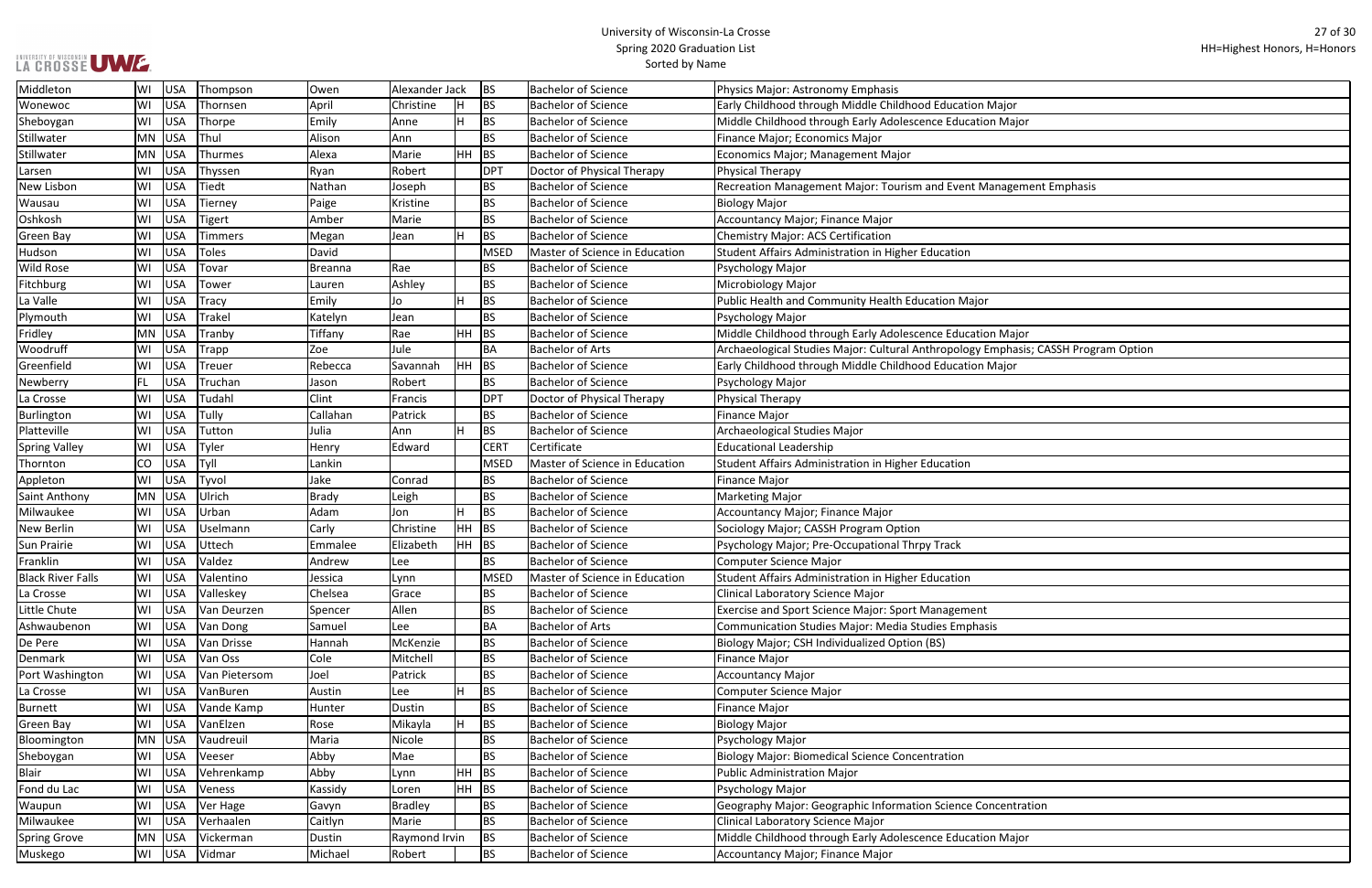| ajor                        |
|-----------------------------|
|                             |
|                             |
|                             |
|                             |
|                             |
|                             |
|                             |
| centration                  |
|                             |
|                             |
|                             |
|                             |
|                             |
|                             |
|                             |
|                             |
|                             |
|                             |
|                             |
|                             |
|                             |
|                             |
| rofessional Track           |
|                             |
| ajor                        |
|                             |
|                             |
| ram Option                  |
| ack; CSH Indiv. Option (BS) |
|                             |
|                             |
|                             |
|                             |
|                             |
|                             |
|                             |
|                             |
|                             |
|                             |
|                             |
|                             |
|                             |
|                             |
| ntration                    |
|                             |
|                             |
| and Conditioning Emphasis   |
|                             |
|                             |

| Mazomanie              | WI  | USA        | <b>Vils</b>  | Emily          | Mary     |     | <b>BS</b>  | <b>Bachelor of Science</b>  | Nuclear Medicine Technology Major                                                       |
|------------------------|-----|------------|--------------|----------------|----------|-----|------------|-----------------------------|-----------------------------------------------------------------------------------------|
| <b>Eden Prairie</b>    | MN  | USA        | Virata       | Emily          | Lynn     |     | <b>BS</b>  | <b>Bachelor of Science</b>  | Middle Childhood through Early Adolescence Education Major                              |
| <b>Green Bay</b>       | WI  | USA        | Vogt         | Will           |          |     | <b>EDS</b> | <b>Education Specialist</b> | <b>School Psychology</b>                                                                |
| <b>Wind Lake</b>       | WI  | USA        | Voigts       | Brittany       | Ann      |     | <b>BS</b>  | <b>Bachelor of Science</b>  | Psychology Major                                                                        |
| <b>Hubertus</b>        | W١  | USA        | Volden       | Chloe          |          |     | <b>BS</b>  | <b>Bachelor of Science</b>  | <b>Biology Major: Environmental Science Concentration</b>                               |
| Seymour                | WI  | USA        | Von Brevern  | Allison        | Mary     |     | <b>DPT</b> | Doctor of Physical Therapy  | <b>Physical Therapy</b>                                                                 |
| Wilton                 | WI  | USA        | Von Haden    | Breanna        | Shyanne  | HH  | BS         | Bachelor of Science         | Therapeutic Recreation Major; Gerontology Emphasis                                      |
| Burlington             | WI  | USA        | Vos          | Cullen         | Richard  |     | <b>MS</b>  | Master of Science           | <b>Physician Assistant Studies</b>                                                      |
| Freedom                | WI  | USA        | Vosters      | Jacob          | Peter    |     | <b>BS</b>  | <b>Bachelor of Science</b>  | Social Studies Education Major (Broad Field Option B)                                   |
| Lakeville              | MN  | USA        | Vote         | Anthony        | Mitchell |     | <b>BS</b>  | <b>Bachelor of Science</b>  | Finance Major: Risk, Insurance and Financial Planning Concentration                     |
| La Crosse              | WI  | USA        | Vue          | Jamie          |          |     | <b>BS</b>  | <b>Bachelor of Science</b>  | Computer Science Major                                                                  |
| Milwaukee              | WI  | USA        | Vue          | Viki           |          |     | <b>BS</b>  | <b>Bachelor of Science</b>  | <b>General Studies Major</b>                                                            |
| Franksville            | WI  | USA        | Waddell      | Conner         | James    |     | <b>BS</b>  | Bachelor of Science         | <b>Information Systems Major</b>                                                        |
| Ramsey                 | MN  | USA        | Wagener      | Amelia         | Jae      |     | <b>BS</b>  | <b>Bachelor of Science</b>  | Philosophy Major                                                                        |
| Shawano                | WI  | <b>USA</b> | Wainio       | Grant          |          |     | <b>BS</b>  | <b>Bachelor of Science</b>  | <b>Finance Major</b>                                                                    |
| Colfax                 | WI  | USA        | Wait         | Jeremiah       | James    |     | <b>BS</b>  | Bachelor of Science         | <b>Exercise and Sport Science Major: Sport Management</b>                               |
| Maple Grove            | MN  | USA        | Walker       | Caitlyn        | Mariah   | ∣нн | BA         | <b>Bachelor of Arts</b>     | Public Administration Major; Political Science Major                                    |
| <b>Green Bay</b>       | WI  | USA        | Walle        | Anna           | Helen    |     | <b>BS</b>  | <b>Bachelor of Science</b>  | <b>English Education Major</b>                                                          |
| <b>Wisconsin Dells</b> | WI  | USA        | Wallen       | Megan          | Taylor   |     | <b>BS</b>  | <b>Bachelor of Science</b>  | Sociology Major                                                                         |
| Verona                 | WI  | USA        | Waller       | Matthew        | Thomas   | HH  | <b>BS</b>  | Bachelor of Science         | Psychology Major                                                                        |
| Menomonee Falls        | WI  | USA        | Walter       | Kelli          | Ann      |     | <b>BS</b>  | <b>Bachelor of Science</b>  | <b>Public Administration Major</b>                                                      |
| Boscobel               | WI  | USA        | Walz         | <b>Brandin</b> | Michael  | H   | <b>BS</b>  | <b>Bachelor of Science</b>  | Psychology Major                                                                        |
| Horicon                | WI  | USA        | Wanie        | Alexa          | Kay      |     | <b>BS</b>  | <b>Bachelor of Science</b>  | Management Major                                                                        |
| Appleton               | WI  | USA        | Warax        | Courtney       | Anne     |     | <b>BS</b>  | <b>Bachelor of Science</b>  | Exercise and Sport Science Major: Exercise Science - Pre-professional Track             |
| <b>Beaver Dam</b>      | WI  | USA        | Warmbold     | Marlana        | Rosemary |     | <b>BS</b>  | Bachelor of Science         | Psychology Major                                                                        |
| La Crosse              | WI  | USA        | Washington   | Ty             | Anthony  |     | <b>BS</b>  | <b>Bachelor of Science</b>  | Middle Childhood through Early Adolescence Education Major                              |
| <b>Eden Prairie</b>    | MN  | USA        | Wasieleski   | Alexander      | John     |     | <b>BS</b>  | <b>Bachelor of Science</b>  | Marketing Major; Economics Major                                                        |
| Port Washington        | WI  | USA        | Watry        | Jacquelyn      | Therese  |     | <b>BS</b>  | <b>Bachelor of Science</b>  | Psychology Major                                                                        |
| Madison                | WI  | USA        | Watson       | Nicholas       | James    |     | <b>BA</b>  | <b>Bachelor of Arts</b>     | English Major: Rhetoric and Writing Emphasis; CASSH Program Option                      |
| Altoona                | WI  | USA        | Weber        | Erik           | Andrew   |     | <b>BS</b>  | <b>Bachelor of Science</b>  | Exercise and Sport Science Major: Excer. Sci. - Pre-prof. Track; CSH Indiv. Option (BS) |
| Cottage Grove          | WI  |            | USA Weber    | Tristan        | Miles    |     | <b>BS</b>  | <b>Bachelor of Science</b>  | <b>Accountancy Major</b>                                                                |
| Burlington             | WI  | <b>USA</b> | Webley       | Jacob          | Ryan     |     | <b>BS</b>  | Bachelor of Science         | <b>Marketing Major</b>                                                                  |
| <b>Belleville</b>      | WI  | <b>USA</b> | Wegehaupt    | Nathan         | Patrick  |     | <b>BA</b>  | Bachelor of Arts            | <b>Music Major: Theory Emphasis</b>                                                     |
| <b>Coon Valley</b>     | WI  | USA        | Wehrs        | Avery          | Emma     |     | <b>BA</b>  | <b>Bachelor of Arts</b>     | <b>History Major</b>                                                                    |
| <b>Taichung City</b>   |     | TWN   Wei  |              | Chang Ju       |          |     | <b>MS</b>  | Master of Science           | <b>Recreation Management</b>                                                            |
| Madison                | WI  | <b>USA</b> | Weigel       | Alex           | James    |     | <b>BS</b>  | <b>Bachelor of Science</b>  | Finance Major; Accountancy Major                                                        |
| Madison                | WI  | USA        | Weigel       | <b>Brett</b>   | Joseph   |     | <b>BS</b>  | <b>Bachelor of Science</b>  | Exercise and Sport Science Major: Sport Management                                      |
| <b>Sun Prairie</b>     | WI  | USA        | Weisensel    | Mason          | Gene     |     | <b>BS</b>  | <b>Bachelor of Science</b>  | <b>Accountancy Major</b>                                                                |
| Portage                | WI  | USA        | <b>Weiss</b> | Carly          | Ann      |     | <b>BS</b>  | <b>Bachelor of Science</b>  | <b>Marketing Major</b>                                                                  |
| Arlington Heights      | IL. | USA        | Weiss        | Susan          |          |     | <b>BS</b>  | <b>Bachelor of Science</b>  | <b>Physics Major: Biomedical Concentration</b>                                          |
| La Crosse              | WI  | USA        | Welke        | Mariah         | Emily    |     | <b>MPH</b> | Master of Public Health     | <b>Community Health Education: Public Health</b>                                        |
| De Soto                | WI  | USA        | Wellman      | Zach           | Craig    |     | <b>BS</b>  | <b>Bachelor of Science</b>  | Sociology Major                                                                         |
| Elmwood                | WI  | USA        | Wells        | Noah           | Benjamin |     | <b>BS</b>  | <b>Bachelor of Science</b>  | <b>Physics Major</b>                                                                    |
| <b>Beloit</b>          | WI  | USA        | Wells        | Shane          | Matthew  |     | <b>BS</b>  | <b>Bachelor of Science</b>  | Geography Major: Geographic Information Science Concentration                           |
| Brookfield             | WI  | USA        | Weltcheff    | Karina         | Marie    | HH  | BA         | <b>Bachelor of Arts</b>     | Psychology Major                                                                        |
| Holmen                 | WI  | USA        | Wendt        | Jacob          |          |     | <b>MS</b>  | Master of Science           | Exercise and Sport Science: Human Performance; Strength and Conditioning Emphasis       |
| Milwaukee              | WI  | USA        | Wener        | Jessica        |          |     | <b>BS</b>  | <b>Bachelor of Science</b>  | Psychology Major                                                                        |
| Tempe                  | AZ  | USA        | Weng         | Joe            |          |     | <b>BS</b>  | <b>Bachelor of Science</b>  | <b>Finance Major</b>                                                                    |
|                        |     |            |              |                |          |     |            |                             |                                                                                         |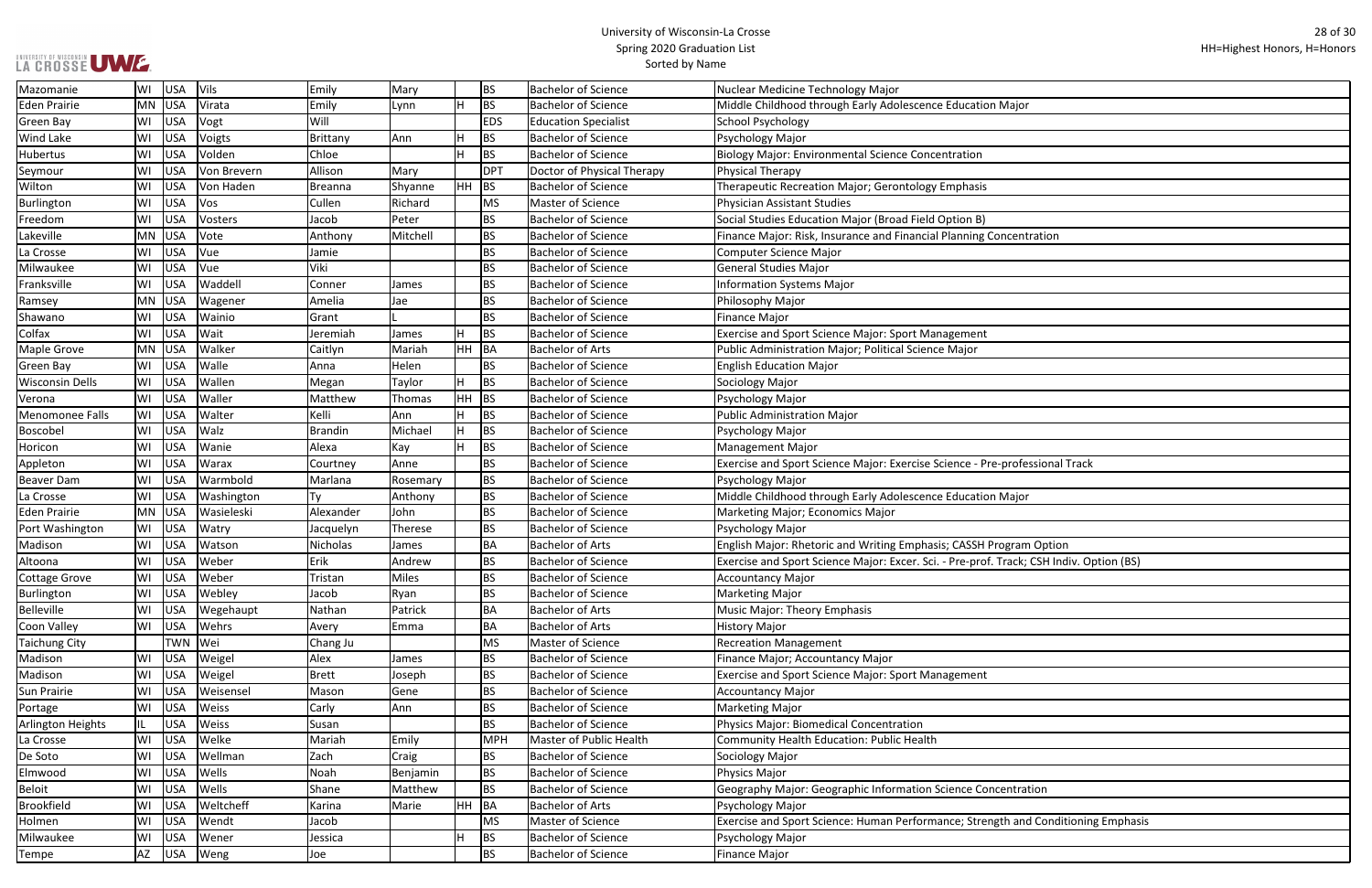| LA CROSSE UWE |  |
|---------------|--|

| rofessional Track                                    |
|------------------------------------------------------|
|                                                      |
|                                                      |
|                                                      |
| rofessional Track                                    |
|                                                      |
|                                                      |
|                                                      |
|                                                      |
|                                                      |
| udies Major                                          |
|                                                      |
|                                                      |
|                                                      |
| lecular Bio. (ASBMB) Certif.; CSH Indiv. Option (BS) |
|                                                      |
|                                                      |
|                                                      |
|                                                      |
| hasis                                                |
|                                                      |
|                                                      |
|                                                      |
|                                                      |
|                                                      |
|                                                      |
|                                                      |
| rofessional Track                                    |
|                                                      |
|                                                      |
|                                                      |
|                                                      |
|                                                      |
|                                                      |
|                                                      |
| lajor                                                |

| <b>Green Bay</b>    | WI        | USA        | Wentworth        | Alyssa         | Mae                  |         | MS         | Master of Science              | Physician Assistant Studies                                                                                 |
|---------------------|-----------|------------|------------------|----------------|----------------------|---------|------------|--------------------------------|-------------------------------------------------------------------------------------------------------------|
| Appleton            | WI        | USA        | Werner           | Hannah         | Helen                | $HH$ BS |            | <b>Bachelor of Science</b>     | Exercise and Sport Science Major: Exercise Science - Pre-professional Track                                 |
| Atlantic            | ΙA        | USA        | Wernimont        | <b>Bryce</b>   | Clarke               |         | <b>BS</b>  | <b>Bachelor of Science</b>     | Computer Science Major: Embedded Systems Emphasis                                                           |
| Marshfield          | WI        | USA        | Wesolowski       | Kacy           | Ann                  |         | <b>BS</b>  | <b>Bachelor of Science</b>     | <b>Economics Major</b>                                                                                      |
| Milwaukee           | WI        | USA        | West             | Amber          |                      |         | <b>BS</b>  | <b>Bachelor of Science</b>     | Psychology Major                                                                                            |
| Hartford            | WI        | USA        | Wetor            | Olivia         |                      |         | <b>BS</b>  | <b>Bachelor of Science</b>     | <b>Accountancy Major</b>                                                                                    |
| Hortonville         | WI        | USA        | Weyenberg        | Hailey         | Anne                 | $HH$ BS |            | <b>Bachelor of Science</b>     | Exercise and Sport Science Major: Exercise Science - Pre-professional Track                                 |
| Iron Ridge          | WI        | USA        | Wheaton          | Hannah         | Nicole               |         | <b>BS</b>  | <b>Bachelor of Science</b>     | <b>Biology Major; Micro</b>                                                                                 |
| <b>West Chicago</b> |           | USA        | Whelan           | Kendra         | Elise                | HH BA   |            | <b>Bachelor of Arts</b>        | Women's Studies Major                                                                                       |
| Hartland            | WI        | USA        | Whelan           | Maiya          | Lindsi               |         | <b>BS</b>  | <b>Bachelor of Science</b>     | <b>Marketing Major</b>                                                                                      |
| <b>Brookfield</b>   | WI        | USA        | White            | Christian      | Alexander            |         | <b>BS</b>  | <b>Bachelor of Science</b>     | <b>Chemistry Education Major</b>                                                                            |
| Amery               | WI        | USA        | White            | Devin          | Edward               |         | <b>BS</b>  | <b>Bachelor of Science</b>     | <b>Management Major</b>                                                                                     |
| Ashland             | WI        | <b>USA</b> | Whiting          | Anika          | Marie                |         | MS         | Master of Science              | <b>Physician Assistant Studies</b>                                                                          |
| Portage             | WI        | USA        | Whyte            | Kendra         | Jean                 |         | <b>BS</b>  | <b>Bachelor of Science</b>     | Accountancy Major; Management Major                                                                         |
| Milwaukee           | WI        | USA        | Widdifield       | Marissa        | Ann                  | HH BA   |            | <b>Bachelor of Arts</b>        | English Major: Rhetoric and Writing Emphasis; German Studies Major                                          |
| <b>Beaver Dam</b>   | WI        | USA        | Wiersma          | Samuel         | John                 |         | <b>BS</b>  | <b>Bachelor of Science</b>     | <b>Finance Major</b>                                                                                        |
| Almond              | WI        | USA        | Wierzba          | Hailey         |                      |         | MSED       | Master of Science in Education | School Psychology                                                                                           |
| Kewaunee            | WI        | USA        | Wiley            | <b>Brandon</b> | Daniel               |         | <b>DPT</b> | Doctor of Physical Therapy     | Physical Therapy                                                                                            |
| Jackson             | WI        | USA        | Wilger           | Abigaile       | Elizabeth            |         | <b>BS</b>  | <b>Bachelor of Science</b>     | Biology Major                                                                                               |
| Marshfield          | WI        | USA        | Wilhelm          | Alyssa         | Kathryn              | HH BS   |            | <b>Bachelor of Science</b>     | Biochemistry Mjr. w. American Society for Biochem. & Molecular Bio. (ASBMB) Certif.; CSH Indiv. Option (BS) |
| <b>Berlin</b>       | WI        | USA        | <b>Wilkins</b>   | Savannah       | Rae                  |         | <b>BS</b>  | <b>Bachelor of Science</b>     | <b>Biology Major</b>                                                                                        |
| Edgerton            | WI        | USA        | Wilkinson        | Katherine      | Ann                  |         | <b>BS</b>  | <b>Bachelor of Science</b>     | <b>Management Major</b>                                                                                     |
| Cochrane            | WI        | USA        | Willadsen        | Troy           | Adam                 |         | <b>BS</b>  | <b>Bachelor of Science</b>     | <b>Finance Major</b>                                                                                        |
| Gainesville         | VA        | USA        | Willett          | Kari           |                      |         | DPT        | Doctor of Physical Therapy     | <b>Physical Therapy</b>                                                                                     |
| La Crosse           | WI        | USA        | Willett          | Kelsee         | Laurel               |         | <b>BS</b>  | <b>Bachelor of Science</b>     | Psychology Major                                                                                            |
| Port Angeles        |           | WA USA     | Williams         | Tanner         | Jordan               |         | <b>BS</b>  | <b>Bachelor of Science</b>     | Computer Science Major; CSH Individualized Option (BS)                                                      |
| Freedom             | WI        | USA        | Williamson       | Emilie         | Margaret             |         | <b>BS</b>  | <b>Bachelor of Science</b>     | Archaeological Studies Major: Cultural Anthropology Emphasis                                                |
| Wind Lake           | WI        | USA        | Willms           | Karly          | Kristine             |         | <b>BS</b>  | <b>Bachelor of Science</b>     | <b>Therapeutic Recreation Major</b>                                                                         |
| Coon Rapids         | MN USA    |            | Wilson           | Catherine      | Jean                 |         | <b>BS</b>  | <b>Bachelor of Science</b>     | Finance Major                                                                                               |
| Chilton             | WI        | USA        | Wise             | James          | Lawrence             |         | MS         | Master of Science              | <b>Physician Assistant Studies</b>                                                                          |
| Edgerton            | WI        | USA        | Wittmann         | Alexandria     | Christine            |         | <b>BA</b>  | <b>Bachelor of Arts</b>        | Art Major; VPA BA Degree Prog Opt-Hum                                                                       |
| Kendall             | WI        | USA        | Woggon           | Lauren         | Ann                  | $HH$ BS |            | <b>Bachelor of Science</b>     | <b>English Education Major</b>                                                                              |
| Esko                |           | MN USA     | Wold             | Makayla        | Anne                 |         | <b>BS</b>  | <b>Bachelor of Science</b>     | Psychology Major                                                                                            |
| Appleton            | WI        | USA        | Wolf             | Jessica        | Ann                  |         | <b>BS</b>  | <b>Bachelor of Science</b>     | Accountancy Major; Finance Major                                                                            |
| Onalaska            | WI        | USA        | Wolfe            | Samantha       | Lea                  |         | <b>BS</b>  | <b>Bachelor of Science</b>     | <b>Biology Major: Environmental Science Concentration</b>                                                   |
| Adams               | MN USA    |            | Wolff            | Madison        | Claire               |         | <b>BS</b>  | <b>Bachelor of Science</b>     | <b>Exercise and Sport Science Major: Sport Management</b>                                                   |
| Hubertus            | WI        | USA        | Woltmann         | Ashley         | Claire-Rose  HH  BS  |         |            | <b>Bachelor of Science</b>     | Exercise and Sport Science Major: Exercise Science - Pre-professional Track                                 |
| PAYA RUMPUT         | ML        | MYS        | Wong             | Hui Xin        |                      |         | BS         | <b>Bachelor of Science</b>     | Archaeological Studies Major                                                                                |
| North Fond du Lac   | WI        | USA        | Wood             | Alex           | Lynn                 |         | BS         | <b>Bachelor of Science</b>     | <b>Statistics Major: Actuarial Science Concentration</b>                                                    |
| La Crosse           | WI        | USA        | Woods            | Quentin        | Howard               |         | <b>BS</b>  | <b>Bachelor of Science</b>     | <b>Information Systems Major</b>                                                                            |
| Charleston          | <b>SC</b> | USA        | Workman          | Christine      | Lindsay              |         | <b>EDD</b> | Doctor of Education            | Student Affairs Admin/Leadrshp                                                                              |
| Merrillan           | WI        | USA        | Wright           | Adam           | James                |         | <b>BS</b>  | <b>Bachelor of Science</b>     | Geography Major: Environmental Science Concentration                                                        |
| Madison             | WI        | USA        | Wright           | Spencer        | Chrystian Derrick BS |         |            | <b>Bachelor of Science</b>     | Sociology Major                                                                                             |
| Roseville           |           | MN USA     | Wright-Jarogoske | Kyle           | Baily-Jacob          |         | <b>BS</b>  | <b>Bachelor of Science</b>     | Microbiology Major: Biomedical Concentration                                                                |
| La Crosse           | WI        | USA        | Wu               | Wenshuo        |                      |         | <b>BS</b>  | <b>Bachelor of Science</b>     | <b>Statistics Major: Actuarial Science Concentration</b>                                                    |
| <b>Brodhead</b>     | WI        | USA        | Wymer            | Lukas          | John                 |         | MSED       | Master of Science in Education | Student Affairs Administration in Higher Education                                                          |
| Sheboygan           | WI        | USA        | Wyrembeck        | Lucas          | Adrian               | HH BS   |            | <b>Bachelor of Science</b>     | English Education Major; Philosophy Major                                                                   |
| Saint Stephen       |           |            | MN USA Yackley   | Hannah         | Jean                 | HH BS   |            | <b>Bachelor of Science</b>     | Microbiology Major: Biomedical Concentration; Spanish Major                                                 |
|                     |           |            |                  |                |                      |         |            |                                |                                                                                                             |